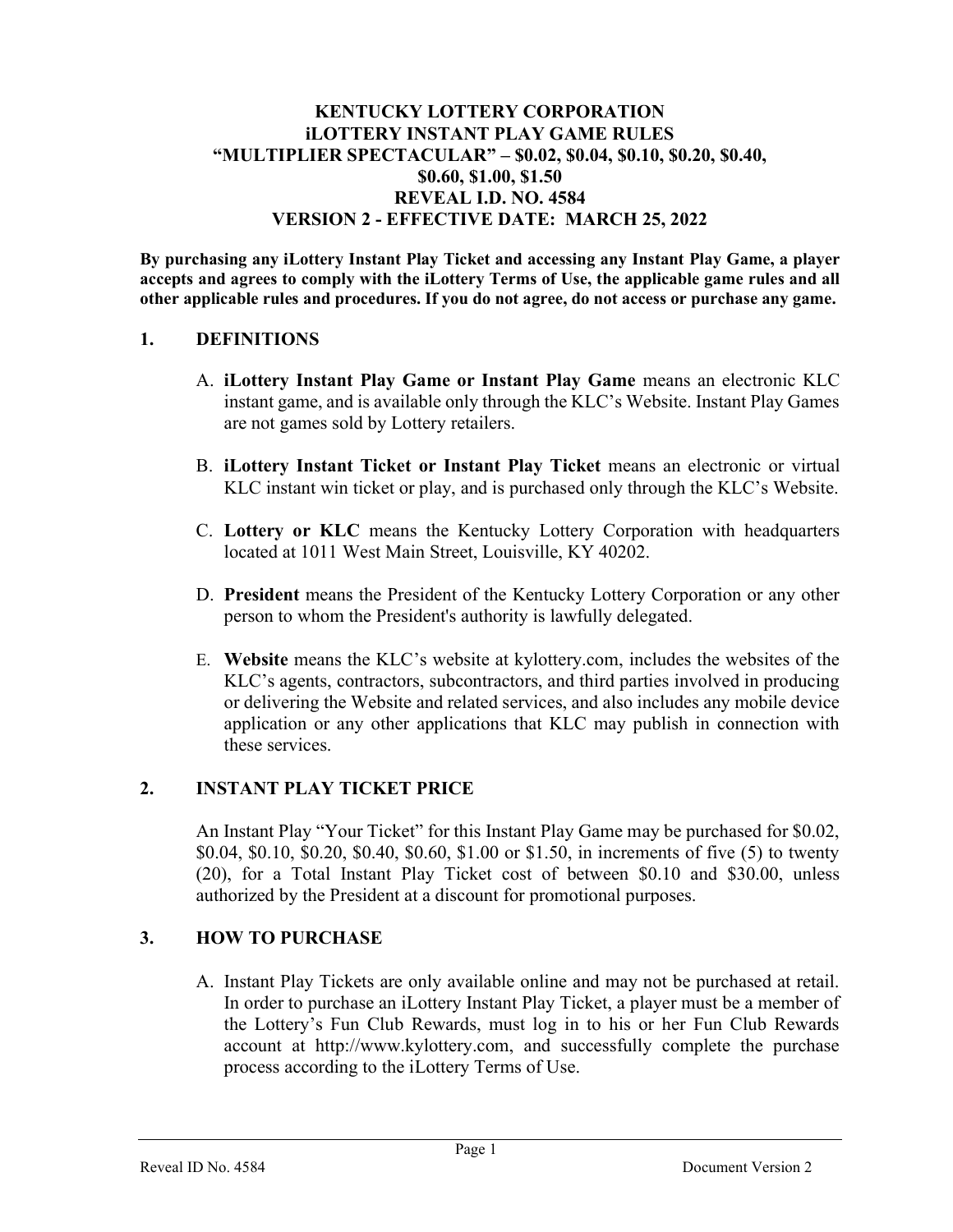- B. To purchase an Instant Play Ticket, the player must be at least 18 years of age, have a valid Kentucky address, be physically located within the Commonwealth of Kentucky at the time of the purchase, have a properly registered account, and be using player's own account to purchase a ticket. The KLC may deem invalid any purchases made in violation of these requirements, the iLottery Terms of Use, or other applicable rules, and may refuse to award the prize.
- C. All sales are final. Once the purchase is completed, the player may not cancel the purchase. The player is solely responsible for ensuring that he or she has selected the correct lottery game and all options relating to that game, including, but not limited to, game ticket, number of tickets, and price of tickets. Purchases made in error will not be refunded.
- D. Player is solely responsible for obtaining and maintaining any equipment and connectivity necessary to access the Website and purchase an Instant Play Ticket. Games may not be available on certain devices due to operating requirements associated with the Games. The Lottery makes no representations or warranties as to a player's ability to access, purchase, and play any game, or that the Website or games will display correctly on all devices on which they can be viewed.
- E. Players may have the option to "Buy Now" or "Try Now." By design, the Game play and player experience are the same, although there are important differences. By choosing "Buy Now," the player elects to purchase the Instant Play Ticket, and the purchase value will be deducted from the player's account. Once confirmed, Instant Play Ticket purchases cannot be voided or cancelled. If a Game player chooses "Try Now," the player acknowledges that he or she is playing a trial version of the Instant Play Game; the player is not purchasing an Instant Play Ticket, and the player will not be awarded a cash prize even though the Game results may reveal a prize.

# 4. HOW TO PLAY

The object of Multiplier is to match your Lucky Numbers to the numbers in Your Ticket rows.

To begin play, the player must select their price point and number of Your Tickets before purchasing the game, and then the player must complete the purchase process set out in the iLottery Terms of Use. Cost per play is the number of Your Tickets multiplied by the Ticket Cost. Your Tickets may be purchased in increments of five (5) up to twenty (20) Your Tickets. The number of Your Tickets that are purchased determine the number of rows you will play. The prizes available and odds for each prize are determined by the both the price point selected and the number of Your Tickets purchased for that price point. Increasing the number of Your Tickets purchased for a specific price point will provide better odds of winning a prize within that specific price point. The outcome of the player's ticket is determined at the time of the ticket purchase.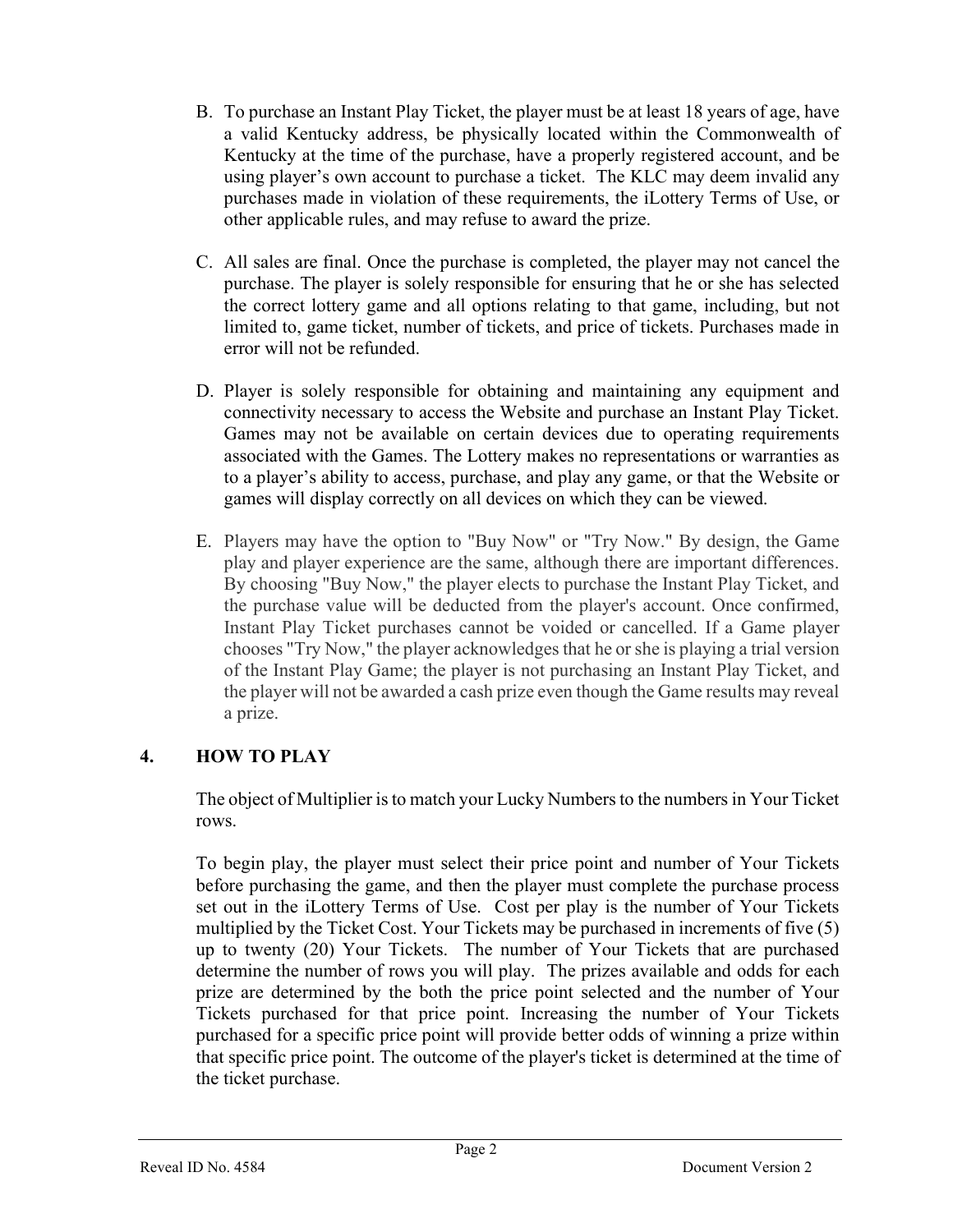Match any Lucky Numbers to any of Your Tickets within a row of purchased Your Tickets and win the corresponding prize for that Your Ticket. All matching prizes are added to the total win.

Reveal a Multiplier Symbol to instantly win the revealed prize times the multiplier amount. Multipliers of 2x, 5x, 10x, 20x, 50x, 100x, 200x may be awarded.

Find a Golden Coin to trigger one (1) of two (2) mystery bonuses. The Gold Coin flips to reveal either the Hyperspin Bonus or the Megamatch Bonus.

In the Hyperspin Bonus, spin the Wheels to reveal multipliers. Revealed Multipliers are accumulated. When the outer Wheel lands on COLLECT, the bonus ends. Win the amount of the individual Ticket Cost purchased multiplied by the total accumulated Multipliers.

In the Megamatch Bonus, reveal rows of Multipliers. Reveal three (3) matching multiplier values in any one (1) row to win the corresponding Multiplier. It is possible to win on more than one (1) row. Win the amount of the individual Ticket Cost purchased multiplied by the total accumulated Multipliers.

The game ends when all Lucky Numbers, Your Tickets, and any awarded bonus games are revealed.

## 5. DETERMINATION OF PRIZE WINNERS

- A. iLottery Instant Play Games are games of chance, and the outcome of a play in the case of any Game is determined by the system at the point of purchase and is not affected by the skill, judgment or action of the player. The system distributes outcomes based on the probabilities within the prize structure. The overall chances of winning in a Game at each prize level and number of Your Tickets purchased are determined by the prize structure. Outcome will not be affected by a disconnection from the system after point of purchase.
- B. The revealing of the play symbols on the Instant Play Ticket does not determine if the Instant Play Ticket is a winning Ticket. The revealing of the play symbols is for entertainment purposes only.
- C. A player who validly purchases an iLottery Instant Play Ticket using his or her Fun Club Rewards account, and according to these rules and the iLottery Terms of Use, is the owner of the iLottery Instant Play Ticket, is entitled to any prize won on that ticket, subject to all requirements necessary to claim the prize. An iLottery Instant Play Ticket is a NOT bearer instrument. Neither the electronic record of purchase, nor any other confirmation of the purchase is a bearer instrument. An iLottery Instant Play Ticket may not be assigned or transferred, except as allowed or required by law.
- D. If an iLottery Instant Game play is not played out to completion for any reason, including the interruption of the player, loss of connectivity during game play or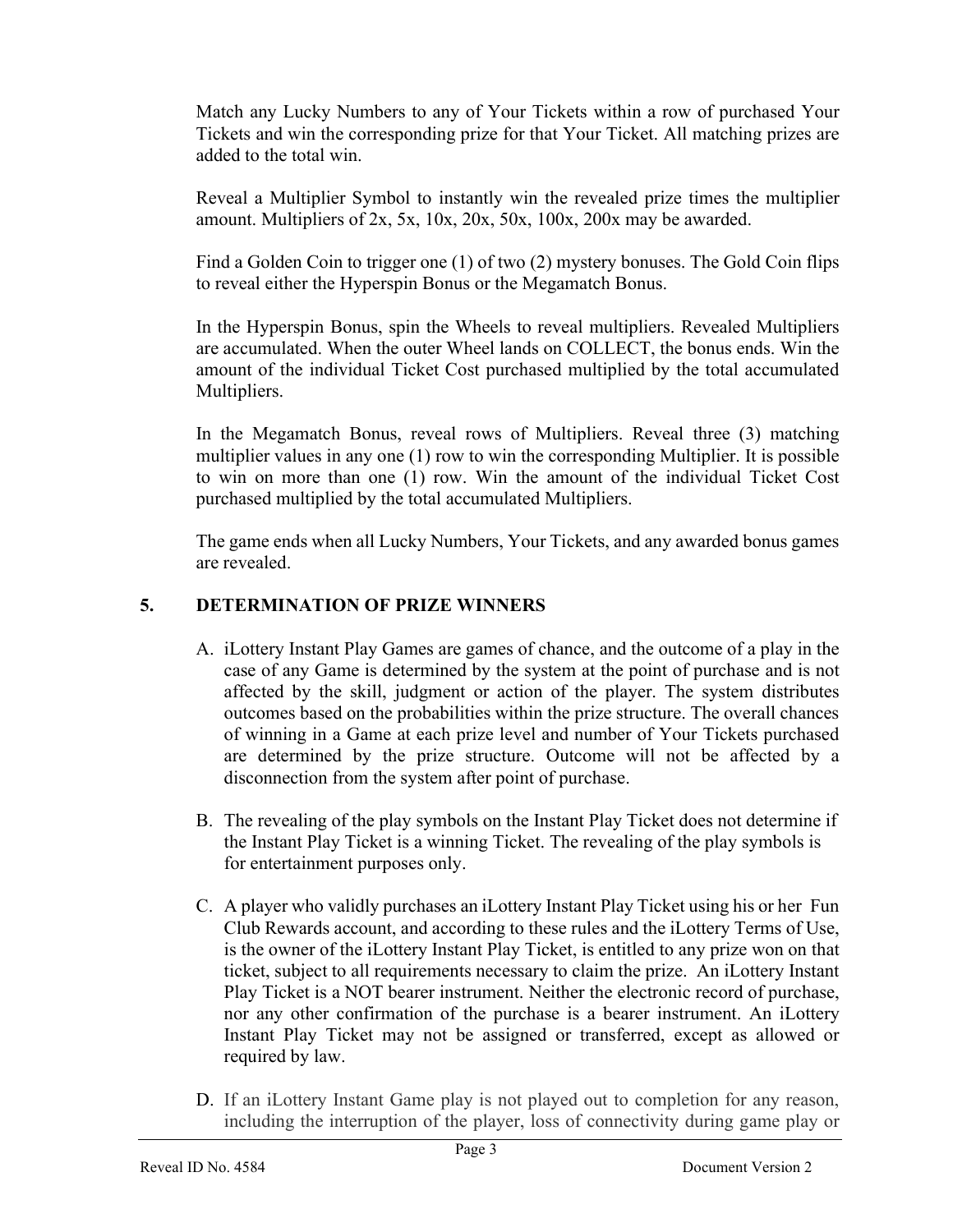Game termination by the Lottery, the player will be notified by email that the Game has not been completed and that the Game will be available for a specified time. If the play is not completed within that time, play will be completed automatically by the system on the player's behalf to reveal the outcome determined at the point of purchase. The player will be notified by email of such outcome, and the prize claim and payment process remains the same, whether player plays the game to completion or the game is completed automatically.

#### 6. PRIZE STRUCTURES AND ODDS

Duplicate prize amounts indicate multiple ways to win the same prize amount; different odds may apply to each way to win.

| <b>Prize Value</b>                 | <b>Odds per Play</b> |
|------------------------------------|----------------------|
| \$1,000.00                         | 1:2,000,000.00       |
| \$<br>200.00                       | 1:1,000,000.00       |
| \$<br>50.00                        | 1:666,666.67         |
| $\overline{\$}$<br>20.00           | 1:500,000.00         |
| \$<br>18.00                        | 1:400,000.00         |
| $\boldsymbol{\mathsf{S}}$<br>17.50 | 1:333,333.33         |
| \$<br>16.00                        | 1:285,714.29         |
| $\overline{\$}$<br>15.00           | 1:250,000.00         |
| $\overline{\$}$<br>13.00           | 1:200,000.00         |
| $\overline{\$}$<br>12.50           | 1: 133,333.33        |
| \$<br>12.00                        | 1:100,000.00         |
| \$<br>11.00                        | 1:80,000.00          |
| $\boldsymbol{\mathsf{S}}$<br>10.00 | 1:66,666.67          |
| $\overline{\mathcal{S}}$<br>9.00   | 1:50,000.00          |
| $\overline{\mathbb{S}}$<br>8.00    | 1:40,000.00          |
| \$<br>7.50                         | 1:33,333.33          |
| \$<br>7.00                         | 1:28,571.43          |
| $\overline{\$}$<br>6.50            | 1:20,000.00          |
| $\overline{\mathbb{S}}$<br>6.00    | 1: 13, 333.33        |
| \$<br>5.50                         | 1:10,000.00          |
| \$<br>5.00                         | 1:4,000.00           |
| $\overline{\mathbb{S}}$<br>4.50    | 1:3,333.33           |
| \$<br>4.00                         | 1:2,857.14           |
| $\overline{\$}$<br>3.60            | 1:2,500.00           |
| \$<br>3.50                         | 1:2,222.22           |
| \$<br>3.20                         | 1:2,000.00           |
| $\overline{\$}$<br>3.00            | 1:1,600.00           |
| $\overline{\mathbb{S}}$<br>2.80    | 1:1,333.33           |
| $\overline{\mathbb{S}}$<br>2.60    | 1:1,142.86           |
| $\overline{\$}$<br>2.50            | 1:1,000.00           |

## "YOUR TICKET" PRICE: \$0.02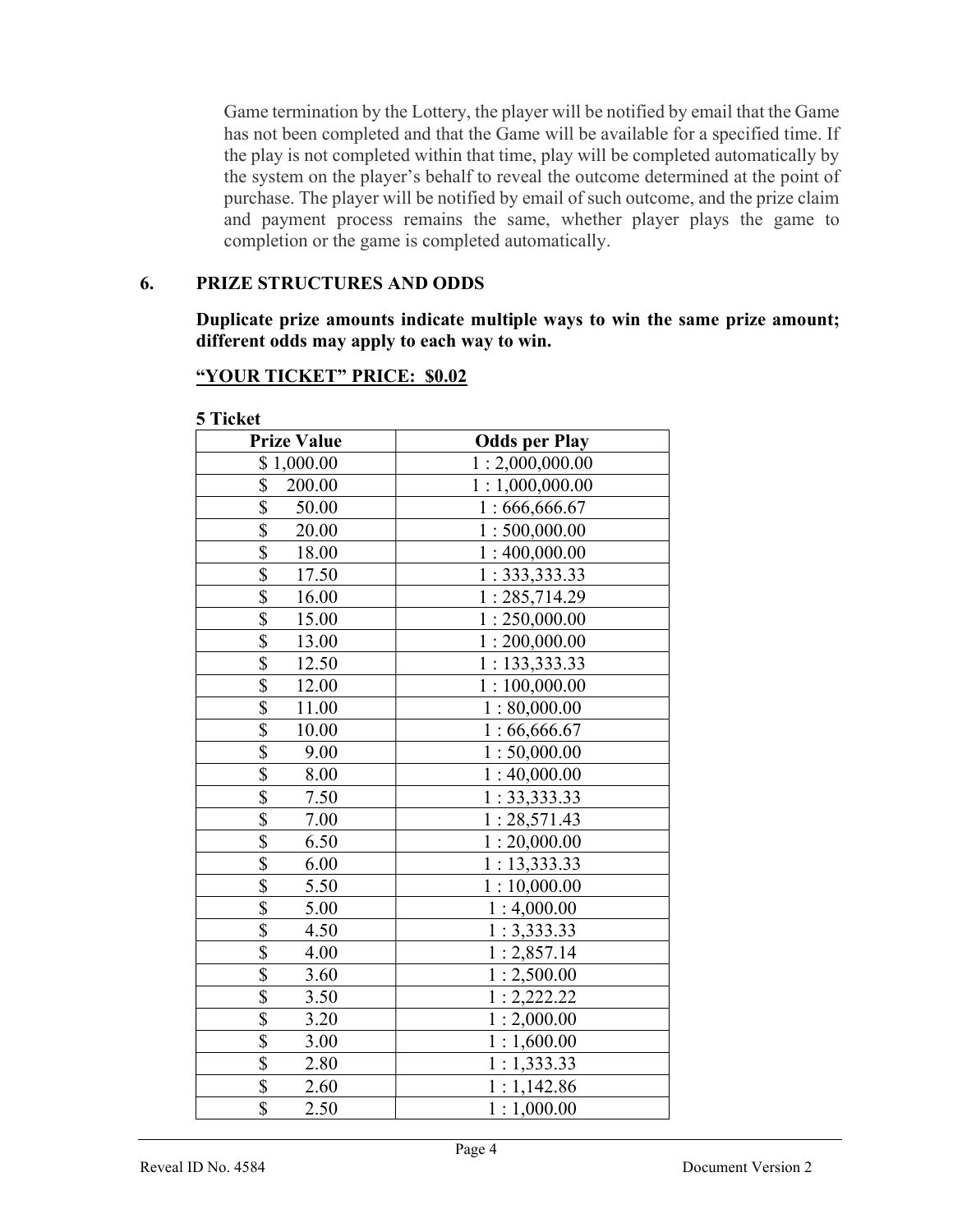| <b>Prize Value</b>              | <b>Odds per Play</b> |
|---------------------------------|----------------------|
| \$<br>2.40                      | 1:888.89             |
| \$<br>2.20                      | 1:800.00             |
| \$<br>2.00                      | 1:666.67             |
| \$<br>1.90                      | 1:625.00             |
| \$<br>1.80                      | 1:588.24             |
| \$<br>1.70                      | 1:555.56             |
| \$<br>1.60                      | 1:526.32             |
| \$<br>1.50                      | 1:500.00             |
| \$<br>1.40                      | 1:476.19             |
| \$<br>1.30                      | 1:454.55             |
| $\overline{\$}$<br>1.20         | 1:434.78             |
| $\overline{\mathbb{S}}$<br>1.10 | 1:416.67             |
| \$<br>1.00                      | 1:800.00             |
| \$<br>0.90                      | 1:666.67             |
| \$<br>0.80                      | 1:571.43             |
| \$<br>0.70                      | 1:533.33             |
| \$<br>0.60                      | 1:500.00             |
| \$<br>0.58                      | 1:444.44             |
| \$<br>0.56                      | 1:400.00             |
| \$<br>0.54                      | 1:363.64             |
| \$<br>0.52                      | 1:333.33             |
| \$<br>0.50                      | 1:888.89             |
| \$<br>0.48                      | 1:800.00             |
| \$<br>0.46                      | 1:727.27             |
| $\overline{\$}$<br>0.44         | 1:666.67             |
| \$<br>0.42                      | 1:615.38             |
| $\overline{\$}$<br>0.40         | 1:571.43             |
| \$<br>0.38                      | 1:533.33             |
| \$<br>0.36                      | 1:500.00             |
| \$<br>0.34                      | 1:470.59             |
| \$<br>0.32                      | 1:444.44             |
| \$<br>0.30                      | 1:421.05             |
| \$<br>0.28                      | 1:400.00             |
| \$<br>$0.26\,$                  | 1:380.95             |
| \$<br>0.24                      | 1:347.83             |
| \$<br>0.22                      | 1:333.33             |
| \$<br>0.20                      | 1:250.00             |
| \$<br>0.18                      | 1:222.22             |
| \$<br>0.16                      | 1:200.00             |
| \$<br>0.14                      | 1:160.00             |
| $\overline{\$}$<br>0.12         | 1:133.33             |
| $\overline{\$}$<br>0.10         | 1:114.29             |
| \$<br>0.08                      | 1:93.45              |
| \$<br>0.06                      | 1:88.34              |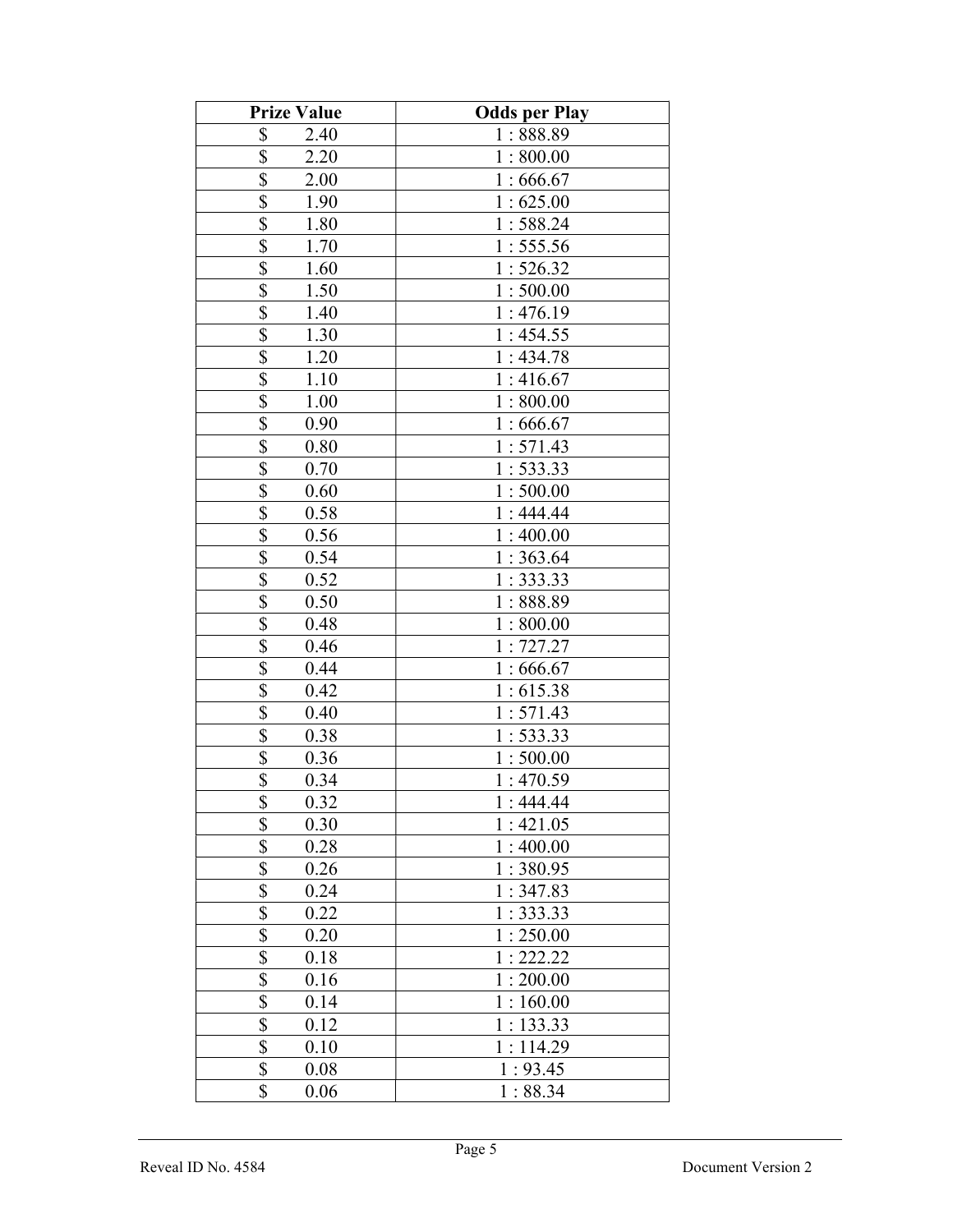| OVERALL GAME ODDS:   | 7.41   |
|----------------------|--------|
| <b>PRIZE PAYOUT:</b> | 85.00% |

| <b>Prize Value</b>               | <b>Odds per Play</b> |
|----------------------------------|----------------------|
| \$1,000.00                       | 1:1,000,000.00       |
| \$<br>200.00                     | 1:500,000.00         |
| \$<br>50.00                      | 1: 333, 333.33       |
| \$<br>20.00                      | 1:250,000.00         |
| \$<br>18.00                      | 1:200,000.00         |
| \$<br>17.50                      | 1:166,666.67         |
| $\overline{\mathbb{S}}$<br>16.00 | 1:142,857.14         |
| \$<br>15.00                      | 1:125,000.00         |
| \$<br>13.00                      | 1:100,000.00         |
| \$<br>12.50                      | 1:66,666.67          |
| \$<br>12.00                      | 1:50,000.00          |
| \$<br>11.00                      | 1:40,000.00          |
| \$<br>10.00                      | 1:33,333.33          |
| \$<br>9.00                       | 1:24,390.24          |
| \$<br>8.00                       | 1:19,607.84          |
| $\overline{\$}$<br>7.50          | 1:16,393.44          |
| $\overline{\$}$<br>7.00          | 1:14,084.51          |
| \$<br>6.50                       | 1:9,803.92           |
| \$<br>6.00                       | 1:6,578.95           |
| \$<br>5.50                       | 1:4,926.11           |
| \$<br>5.00                       | 1:1,976.28           |
| \$<br>4.50                       | 1:1,647.45           |
| \$<br>4.00                       | 1:1,410.44           |
| \$<br>3.60                       | 1:1,234.57           |
| \$<br>3.50                       | 1:1,096.49           |
| \$<br>3.20                       | 1:987.17             |
| \$<br>3.00                       | 1:789.89             |
| \$<br>2.80                       | 1:657.89             |
| $\overline{\$}$<br>2.60          | 1:564.33             |
| $\overline{\$}$<br>2.50          | 1:493.10             |
| \$<br>2.40                       | 1:438.40             |
| $\overline{\$}$<br>2.20          | 1:394.63             |
| $\overline{\$}$<br>2.00          | 1:328.84             |
| $\overline{\$}$<br>1.90          | 1:308.26             |
| \$<br>1.80                       | 1:290.11             |
| \$<br>1.70                       | 1:273.97             |
| $\overline{\$}$<br>1.60          | 1:259.54             |
| \$<br>1.50                       | 1:246.61             |
| \$<br>1.40                       | 1:234.80             |
| \$<br>1.30                       | 1:224.16             |
| \$<br>1.20                       | 1:214.36             |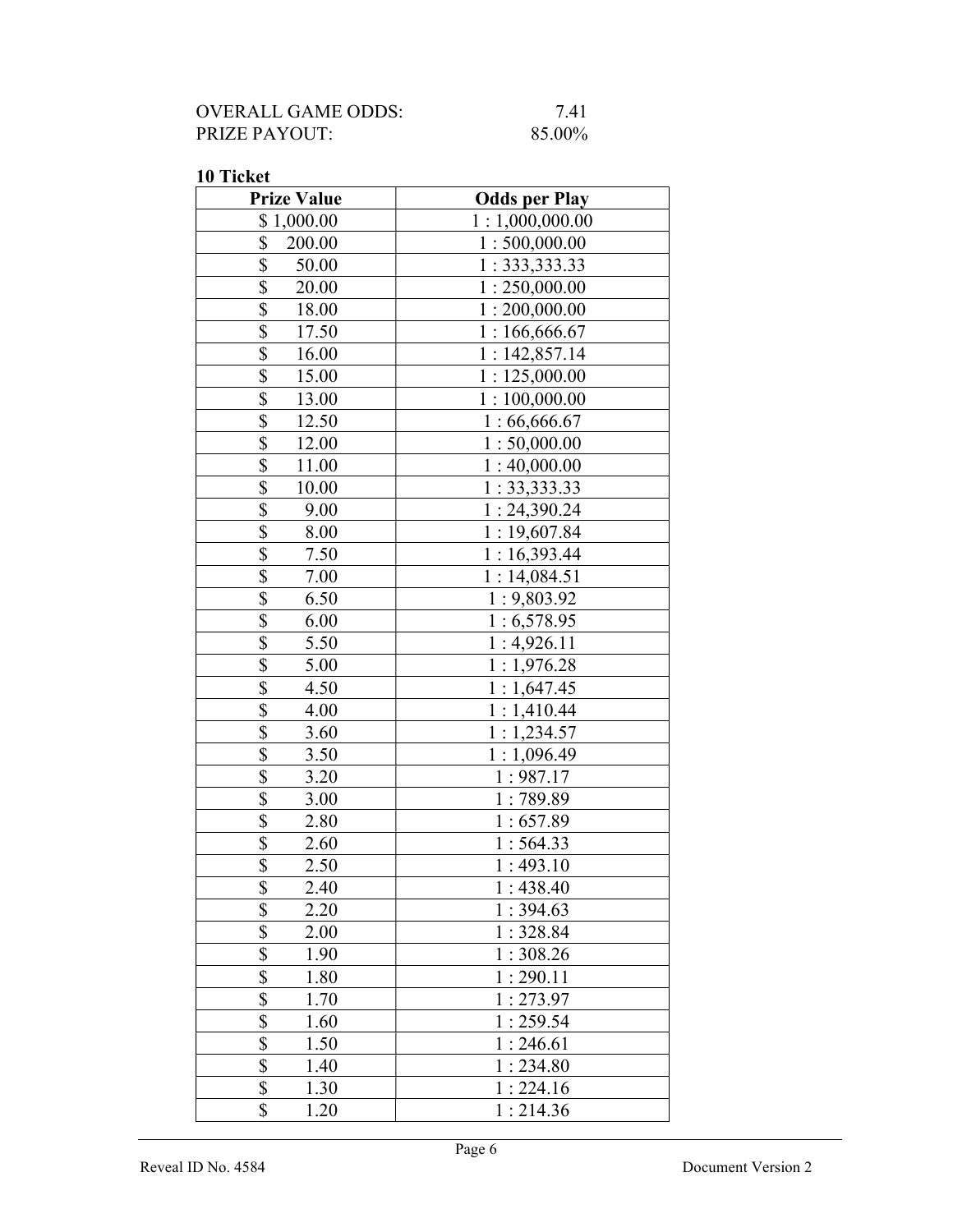| <b>Prize Value</b>                | <b>Odds per Play</b> |
|-----------------------------------|----------------------|
| \$<br>1.10                        | 1:204.58             |
| $\overline{\$}$<br>1.00           | 1:328.84             |
| $\overline{\$}$<br>0.90           | 1:394.63             |
| $\overline{\mathcal{S}}$<br>0.80  | 1:281.85             |
| $\overline{\mathbb{S}}$<br>0.70   | 1:263.02             |
| $\boldsymbol{\mathsf{S}}$<br>0.60 | 1:246.61             |
| $\overline{\$}$<br>0.58           | 1:219.20             |
| \$<br>0.56                        | 1:197.28             |
| $\overline{\$}$<br>0.54           | 1:179.34             |
| $\overline{\$}$<br>0.52           | 1:164.39             |
| $\overline{\$}$<br>0.50           | 1:438.40             |
| $\overline{\$}$<br>0.48           | 1:394.48             |
| $\overline{\$}$<br>0.46           | 1:358.68             |
| \$<br>0.44                        | 1:328.73             |
| \$<br>0.42                        | 1:303.49             |
| \$<br>0.40                        | 1:281.85             |
| $\overline{\$}$<br>0.38           | 1:263.02             |
| $\overline{\$}$<br>0.36           | 1:246.61             |
| $\overline{\$}$<br>0.34           | 1:232.07             |
| $\overline{\$}$<br>0.32           | 1:219.20             |
| \$<br>0.30                        | 1:207.64             |
| \$<br>0.28                        | 1:197.28             |
| $\overline{\$}$<br>0.26           | 1:187.86             |
| $\overline{\$}$<br>0.24           | 1:171.53             |
| $\overline{\$}$<br>0.22           | 1:164.39             |
| $\overline{\$}$<br>0.20           | 1:123.29             |
| \$<br>0.18                        | 1:137.04             |
| $\overline{\$}$<br>0.16           | 1:123.35             |
| \$<br>0.14                        | 1:98.67              |
| \$<br>0.12                        | 1:82.23              |
| $\overline{\$}$<br>0.10           | 1:70.48              |
| $\overline{\$}$<br>0.08           | 1:58.89              |
| $\overline{\$}$<br>0.06           | 1:53.43              |

OVERALL GAME ODDS: 3.97<br>PRIZE PAYOUT: 85.00% PRIZE PAYOUT:

| <b>Prize Value</b> | <b>Odds per Play</b> |
|--------------------|----------------------|
| 1,000.00           | 1:666,667.00         |
| 200.00             | 1:333,333.50         |
| 50.00              | 1: 222, 222.33       |
| 20.00              | 1:166,666.75         |
| 18.00              | 1:133,333.40         |
| 17.50              | 1:111,111.17         |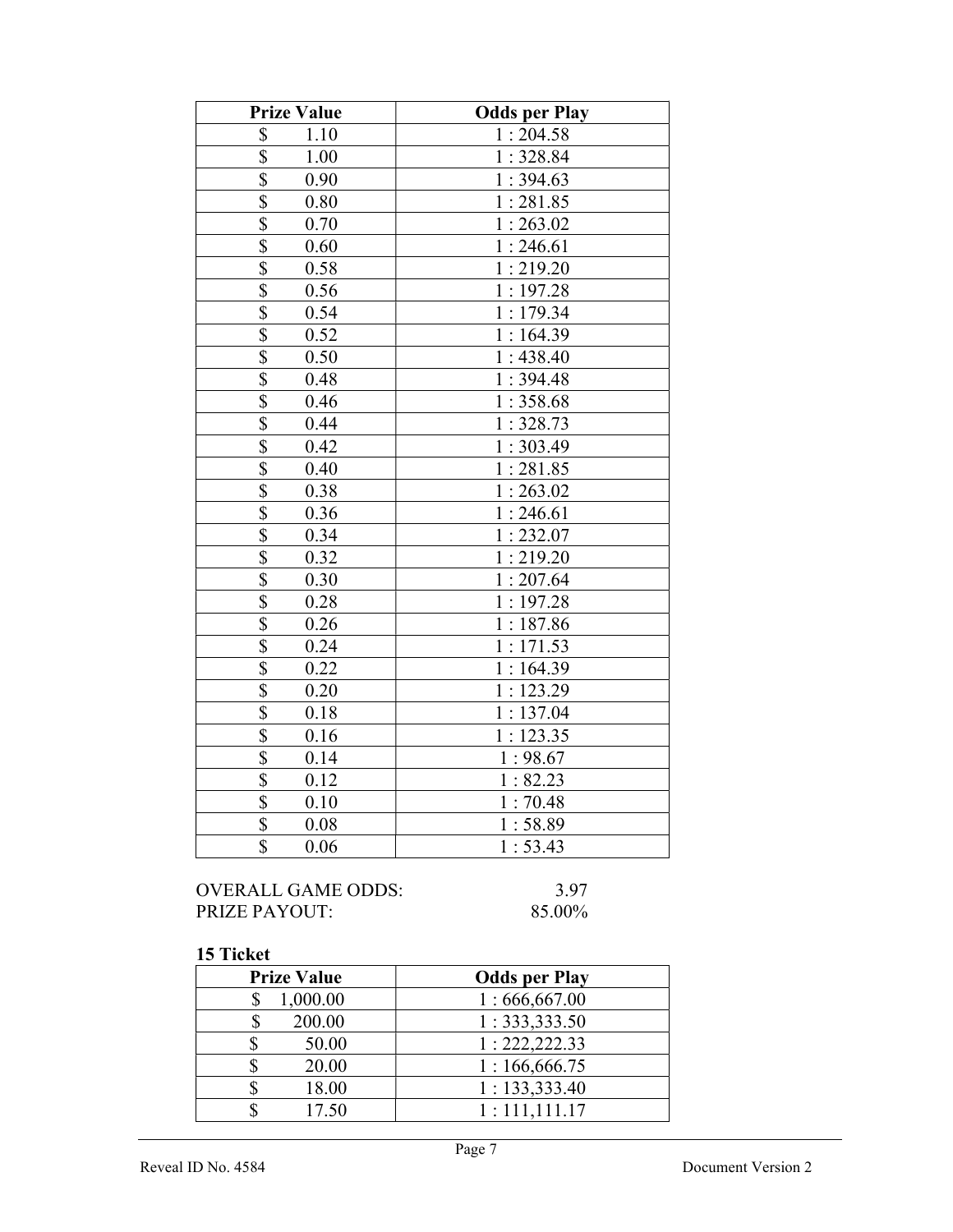| <b>Prize Value</b>       |          | <b>Odds per Play</b> |
|--------------------------|----------|----------------------|
| \$                       | 16.00    | 1: 95,238.14         |
| \$                       | 15.00    | 1:83,333.38          |
| $\overline{\$}$          | 13.00    | 1:60,606.09          |
| $\overline{\$}$          | 12.50    | 1:41,666.69          |
| \$                       | 12.00    | 1:33,333.35          |
| \$                       | 11.00    | 1:25,641.04          |
| \$                       | 10.00    | 1:21,505.39          |
| \$                       | 9.00     | 1:15,503.88          |
| \$                       | 8.00     | 1:12,578.62          |
| $\overline{\mathcal{S}}$ | 7.50     | 1:10,752.69          |
| $\overline{\$}$          | $7.00\,$ | 1:9,259.26           |
| \$                       | 6.50     | 1:6,410.26           |
| $\overline{\$}$          | 6.00     | 1:4,301.08           |
| $\overline{\mathbb{S}}$  | 5.50     | 1:3,220.61           |
| $\overline{\$}$          | 5.00     | 1:1,294.50           |
| $\overline{\$}$          | 4.50     | 1:1,080.50           |
| \$                       | 4.00     | 1:924.64             |
| \$                       | 3.60     | 1:809.06             |
| $\overline{\$}$          | 3.50     | 1:718.39             |
| $\overline{\$}$          | 3.20     | 1:647.25             |
| \$                       | 3.00     | 1:517.60             |
| \$                       | 2.80     | 1:431.22             |
| $\overline{\mathcal{S}}$ | 2.60     | 1:369.96             |
| $\overline{\$}$          | 2.50     | 1:323.31             |
| $\overline{\$}$          | 2.40     | 1:287.36             |
| $\overline{\$}$          | 2.20     | 1:258.60             |
| $\overline{\$}$          | 2.00     | 1:215.54             |
| $\overline{\mathcal{S}}$ | 1.90     | 1:202.02             |
| \$                       | 1.80     | 1:190.15             |
| $\overline{\$}$          | 1.70     | 1:179.55             |
| \$                       | 1.60     | 1:170.11             |
| \$                       | 1.50     | 1:161.62             |
| $\overline{\$}$          | 1.40     | 1:153.89             |
| \$                       | 1.30     | 1:146.91             |
| \$                       | 1.20     | 1:140.50             |
| \$                       | 1.10     | 1:134.08             |
| \$                       | 1.00     | 1:215.54             |
| \$                       | 0.90     | 1:258.60             |
| \$                       | 0.80     | 1:184.72             |
| $\overline{\$}$          | 0.70     | 1:172.40             |
| \$                       | 0.60     | 1:161.66             |
| \$                       | 0.58     | 1:143.68             |
| $\overline{\$}$          | 0.56     | 1:129.30             |
| \$                       | 0.54     | 1:117.54             |
| \$                       | 0.52     | 1:107.75             |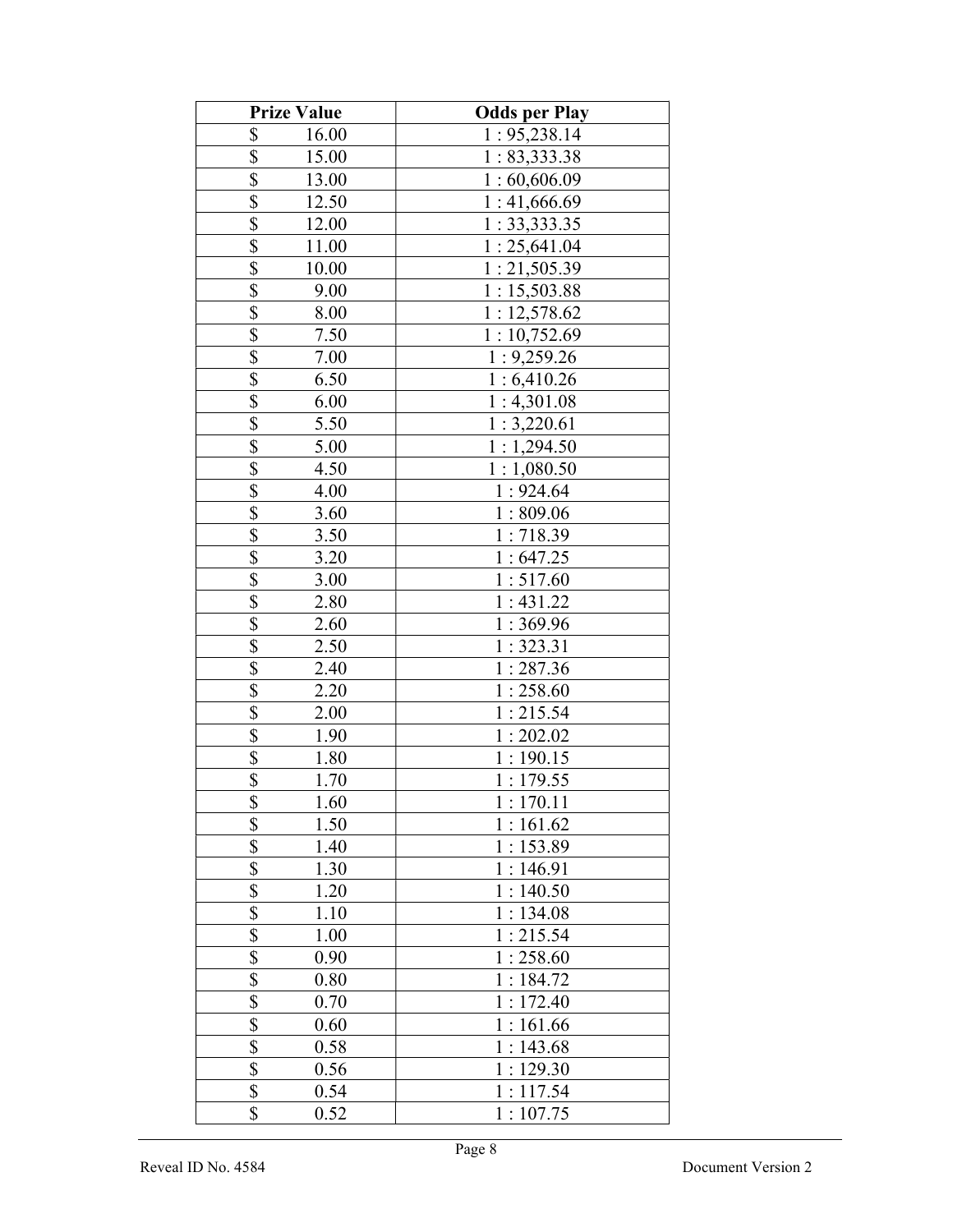| <b>Prize Value</b> | <b>Odds per Play</b> |
|--------------------|----------------------|
| \$<br>0.50         | 1:287.36             |
| \$<br>0.48         | 1:258.60             |
| \$<br>0.46         | 1:235.07             |
| \$<br>0.44         | 1:215.47             |
| \$<br>0.42         | 1:198.89             |
| \$<br>0.40         | 1:184.72             |
| \$<br>0.38         | 1:172.35             |
| \$<br>0.36         | 1:161.62             |
| \$<br>0.34         | 1:152.10             |
| \$<br>0.32         | 1:143.65             |
| \$<br>0.30         | 1:136.08             |
| \$<br>0.28         | 1:156.57             |
| \$<br>0.26         | 1:149.08             |
| \$<br>0.24         | 1:136.11             |
| \$<br>0.22         | 1:130.46             |
| \$<br>0.20         | 1:97.84              |
| \$<br>0.18         | 1:108.75             |
| \$<br>0.16         | 1:97.90              |
| \$<br>0.14         | 1:78.30              |
| \$<br>0.12         | 1:65.26              |
| \$<br>0.10         | 1:55.93              |
| \$<br>0.08         | 1:47.27              |
| \$<br>0.06         | 1:41.96              |

## OVERALL GAME ODDS: 2.84<br>PRIZE PAYOUT: 85.00% PRIZE PAYOUT:

| <b>Prize Value</b> | <b>Odds per Play</b> |
|--------------------|----------------------|
| \$1,000.00         | 1:500,000.00         |
| \$<br>200.00       | 1:250,000.00         |
| \$<br>50.00        | 1:166,666.67         |
| \$<br>20.00        | 1:125,000.00         |
| \$<br>18.00        | 1:100,000.00         |
| \$<br>17.50        | 1: 83,333.33         |
| \$<br>16.00        | 1:71,428.57          |
| \$<br>15.00        | 1:62,500.00          |
| \$<br>13.00        | 1:45,454.55          |
| \$<br>12.50        | 1:31,250.00          |
| \$<br>12.00        | 1:23,809.52          |
| \$<br>11.00        | 1:17,857.14          |
| \$<br>10.00        | 1:15,151.52          |
| \$<br>9.00         | 1:11,111.11          |
| \$<br>8.00         | 1:9,090.91           |
| \$<br>7.50         | 1:7,936.51           |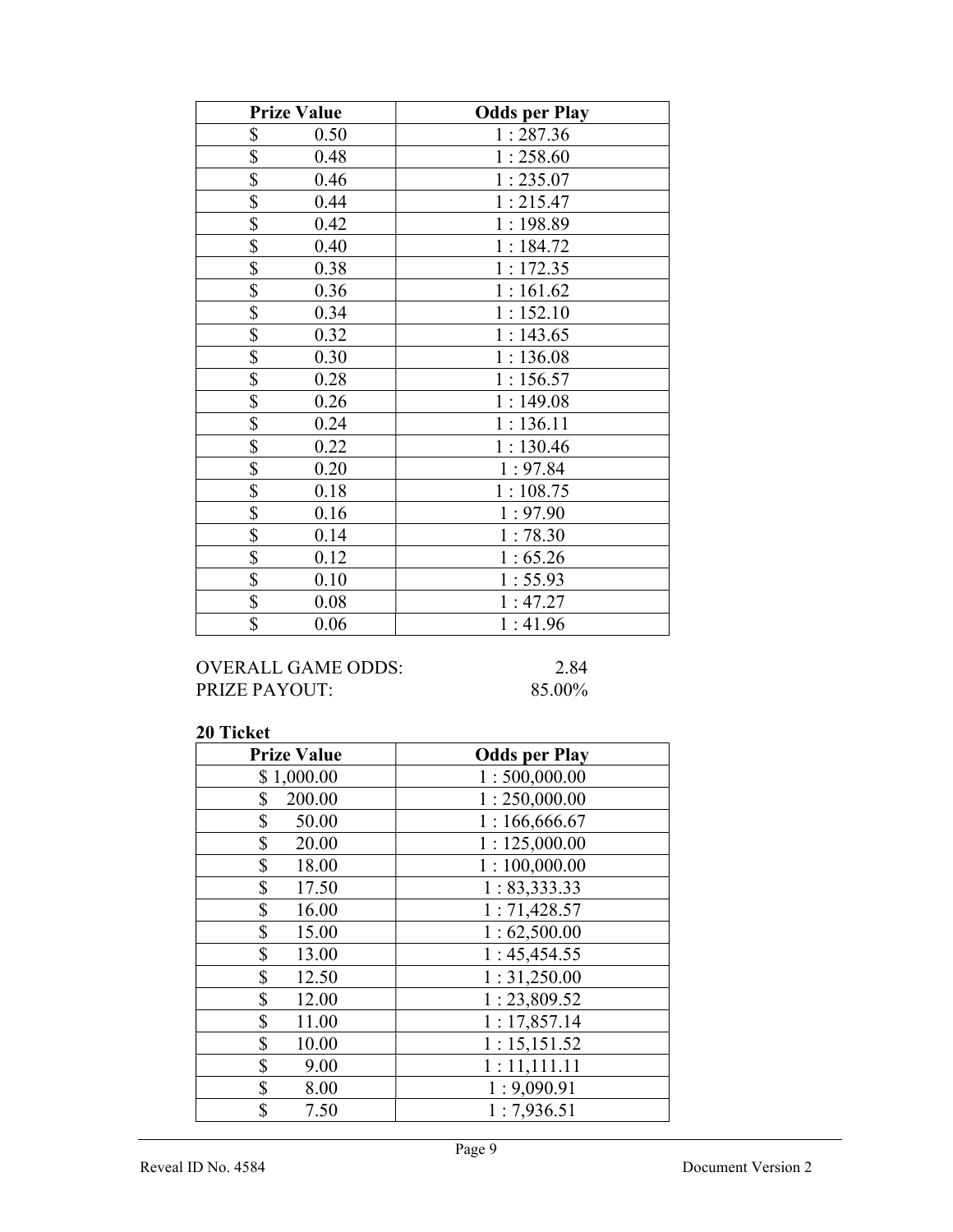| <b>Prize Value</b>      | <b>Odds per Play</b> |
|-------------------------|----------------------|
| \$<br>7.00              | 1:6,756.76           |
| \$<br>6.50              | 1:4,716.98           |
| \$<br>6.00              | 1:3,164.56           |
| $\overline{\$}$<br>5.50 | 1:2,369.67           |
| \$<br>5.00              | 1:950.57             |
| \$<br>4.50              | 1:793.65             |
| \$<br>4.00              | 1:680.27             |
| \$<br>3.60              | 1:594.53             |
| \$<br>3.50              | 1:527.98             |
| \$<br>3.20              | 1:475.74             |
| \$<br>3.00              | 1:380.23             |
| \$<br>2.80              | 1:316.86             |
| \$<br>2.60              | 1:271.89             |
| \$<br>2.50              | 1:237.53             |
| \$<br>2.40              | 1:211.15             |
| \$<br>2.20              | 1:190.04             |
| \$<br>2.00              | 1:158.38             |
| \$<br>1.90              | 1:148.46             |
| $\overline{\$}$<br>1.80 | 1:139.74             |
| $\overline{\$}$<br>1.70 | 1:131.93             |
| \$<br>1.60              | 1:125.00             |
| \$<br>1.50              | 1:118.76             |
| \$<br>1.40              | 1:113.10             |
| \$<br>1.30              | 1:107.94             |
| \$<br>1.20              | 1:103.26             |
| \$<br>1.10              | 1:98.52              |
| \$<br>1.00              | 1:158.38             |
| \$<br>0.90              | 1:190.04             |
| \$<br>0.80              | 1:135.76             |
| \$<br>0.70              | 1:126.74             |
| \$<br>0.60              | 1:118.79             |
| $\overline{\$}$<br>0.58 | 1:105.57             |
| $\overline{\$}$<br>0.56 | 1:95.02              |
| \$<br>0.54              | 1:86.37              |
| \$<br>0.52              | 1:79.18              |
| \$<br>0.50              | 1:211.15             |
| $\overline{\$}$<br>0.48 | 1:190.04             |
| \$<br>0.46              | 1:172.71             |
| \$<br>0.44              | 1:158.33             |
| \$<br>0.42              | 1:146.16             |
| \$<br>0.40              | 1:135.76             |
| \$<br>0.38              | 1:151.01             |
| \$<br>0.36              | 1:141.60             |
| \$<br>0.34              | 1:133.30             |
| \$<br>0.32              | 1:125.88             |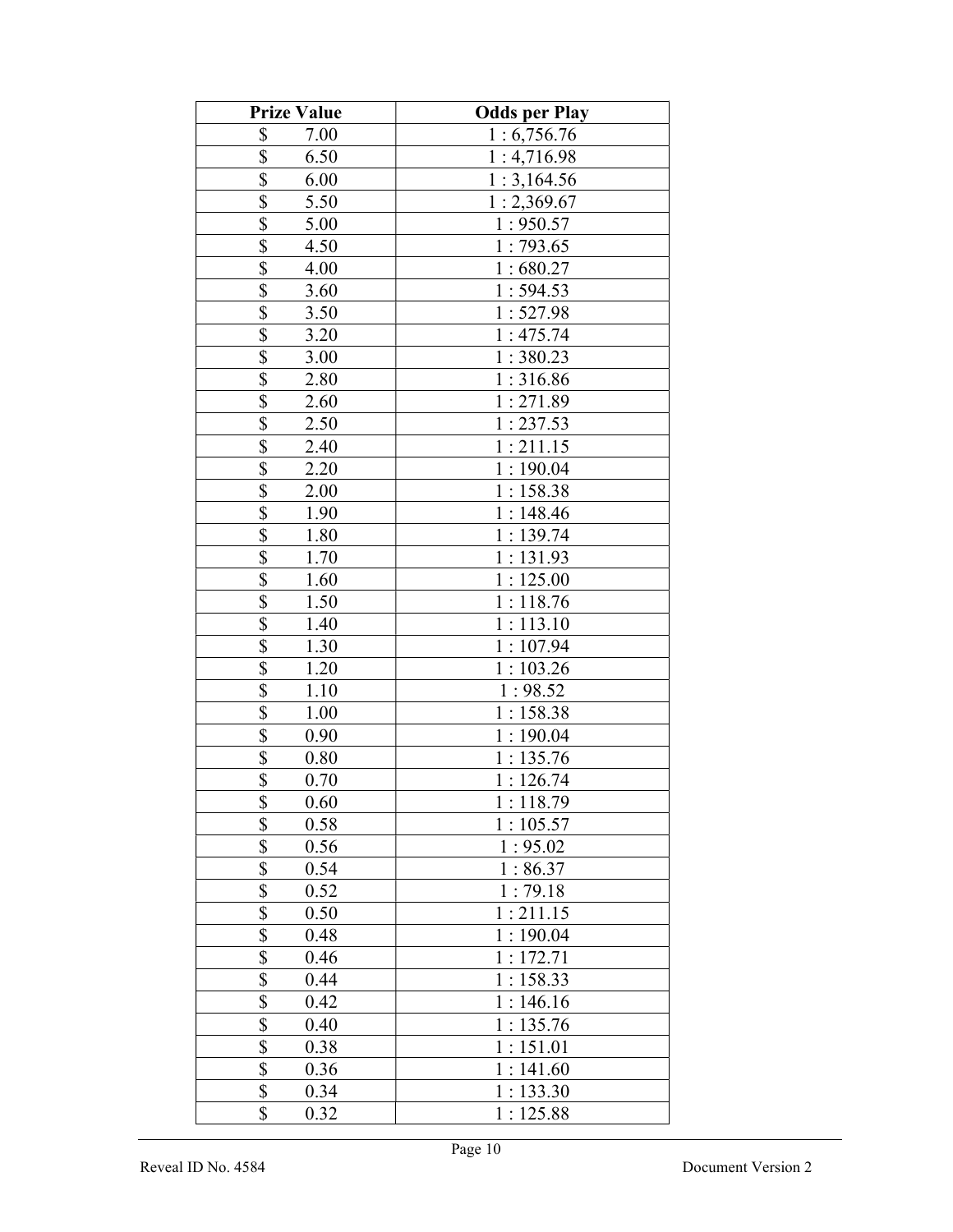| <b>Prize Value</b> | <b>Odds per Play</b> |
|--------------------|----------------------|
| 0.30<br>\$         | 1:119.25             |
| \$<br>0.28         | 1:137.21             |
| \$<br>0.26         | 1:130.62             |
| \$<br>0.24         | 1:119.27             |
| \$<br>0.22         | 1:114.34             |
| \$<br>0.20         | 1:85.73              |
| \$<br>0.18         | 1:95.29              |
| \$<br>0.16         | 1:85.79              |
| \$<br>0.14         | 1:68.62              |
| \$<br>0.12         | 1:57.19              |
| \$<br>0.10         | 1:49.01              |
| \$<br>0.08         | 1:41.27              |
| \$<br>0.06         | 1:36.89              |

# OVERALL GAME ODDS: 2.27<br>PRIZE PAYOUT: 85.00% PRIZE PAYOUT:

# "YOUR TICKET" PRICE: \$0.04

| <b>Prize Value</b>       | <b>Odds per Play</b> |
|--------------------------|----------------------|
| \$2,000.00               | 1:2,000,000.00       |
| \$<br>400.00             | 1:1,000,000.00       |
| \$<br>100.00             | 1:666,666.67         |
| \$<br>40.00              | 1:500,000.00         |
| \$<br>36.00              | 1:400,000.00         |
| \$<br>35.00              | 1: 333, 333.33       |
| \$<br>32.00              | 1:285,714.29         |
| \$<br>30.00              | 1:250,000.00         |
| \$<br>26.00              | 1:200,000.00         |
| \$<br>25.00              | 1: 133,333.33        |
| \$<br>24.00              | 1:100,000.00         |
| \$<br>22.00              | 1:80,000.00          |
| $\overline{\$}$<br>20.00 | 1:66,666.67          |
| \$<br>18.00              | 1:50,000.00          |
| \$<br>16.00              | 1:40,000.00          |
| \$<br>15.00              | 1: 33,333.33         |
| \$<br>14.00              | 1:28,571.43          |
| \$<br>13.00              | 1:20,000.00          |
| \$<br>12.00              | 1: 13,333.33         |
| $\overline{\$}$<br>11.00 | 1:10,000.00          |
| \$<br>10.00              | 1:4,000.00           |
| \$<br>9.00               | 1:3,333.33           |
| \$<br>8.00               | 1:2,857.14           |
| \$<br>7.20               | 1:2,500.00           |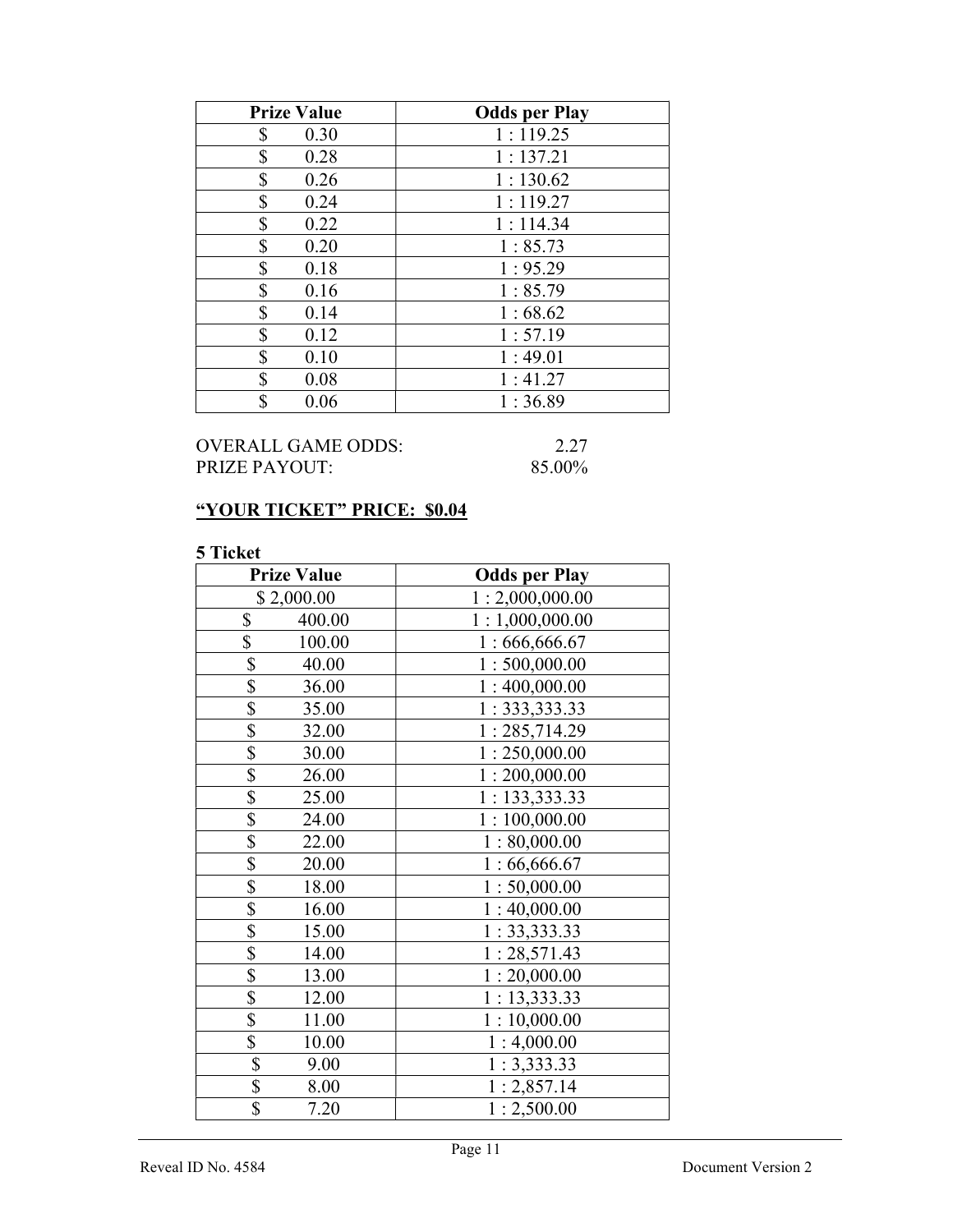| <b>Prize Value</b>              | <b>Odds per Play</b> |
|---------------------------------|----------------------|
| \$<br>7.00                      | 1:2,222.22           |
| \$<br>6.40                      | 1:2,000.00           |
| \$<br>6.00                      | 1:1,600.00           |
| \$<br>5.60                      | 1:1,333.33           |
| \$<br>5.20                      | 1:1,142.86           |
| \$<br>5.00                      | 1:1,000.00           |
| \$<br>4.80                      | 1:888.89             |
| \$<br>4.40                      | 1:800.00             |
| \$<br>4.00                      | 1:666.67             |
| $\overline{\$}$<br>3.80         | 1:625.00             |
| \$<br>3.60                      | 1:588.24             |
| \$<br>3.40                      | 1:555.56             |
| $\overline{\$}$<br>3.20         | 1:526.32             |
| $\overline{\$}$<br>3.00         | 1:500.00             |
| $\overline{\$}$<br>2.80         | 1:476.19             |
| $\overline{\$}$<br>2.60         | 1:454.55             |
| \$<br>2.40                      | 1:434.78             |
| \$<br>2.20                      | 1:416.67             |
| \$<br>2.00                      | 1:800.00             |
| $\overline{\mathbb{S}}$<br>1.80 | 1:666.67             |
| \$<br>1.60                      | 1:571.43             |
| \$<br>1.40                      | 1:533.33             |
| $\overline{\$}$<br>1.20         | 1:500.00             |
| \$<br>1.16                      | 1:444.44             |
| \$<br>1.12                      | 1:400.00             |
| \$<br>1.08                      | 1:363.64             |
| $\overline{\$}$<br>1.04         | 1:333.33             |
| $\overline{\mathbb{S}}$<br>1.00 | 1:888.89             |
| \$<br>0.96                      | 1:800.00             |
| $\overline{\$}$<br>0.92         | 1:727.27             |
| \$<br>0.88                      | 1:666.67             |
| \$<br>0.84                      | 1:615.38             |
| \$<br>0.80                      | 1:571.43             |
| \$<br>0.76                      | 1:533.33             |
| \$<br>0.72                      | 1:500.00             |
| \$<br>0.68                      | 1:470.59             |
| \$<br>0.64                      | 1:444.44             |
| \$<br>0.60                      | 1:421.05             |
| \$<br>0.56                      | 1:400.00             |
| $\overline{\$}$<br>0.52         | 1:380.95             |
| \$<br>0.48                      | 1:347.83             |
| \$<br>0.44                      | 1:333.33             |
| \$<br>0.40                      | 1:250.00             |
| \$<br>0.36                      | 1:222.22             |
| \$<br>0.32                      | 1:200.00             |
|                                 |                      |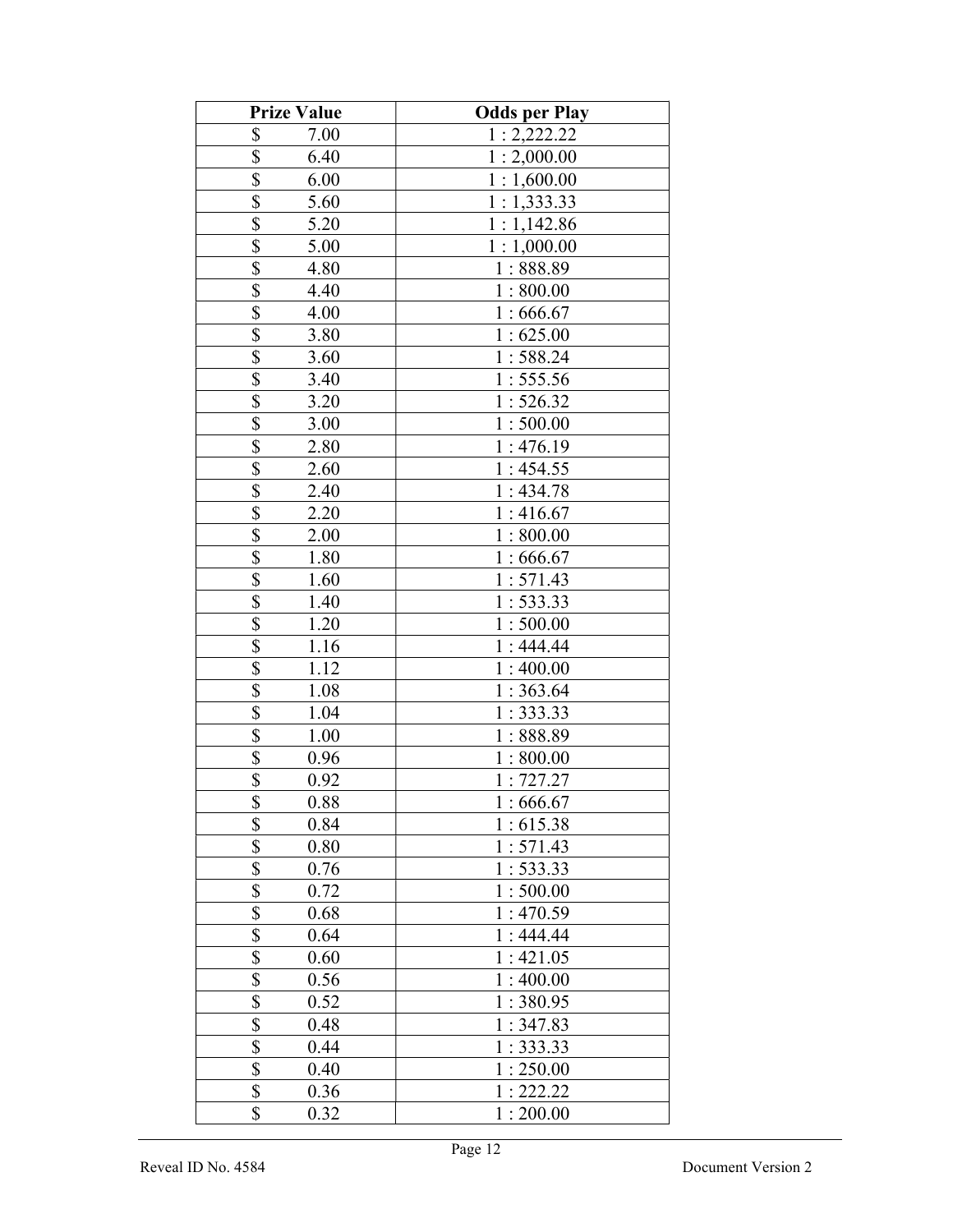| <b>Prize Value</b> | <b>Odds per Play</b> |
|--------------------|----------------------|
| 0.28               | 1:160.00             |
| 0.24               | 1:133.33             |
| 0.20               | 1:114.29             |
| 0.16               | 1:93.45              |
|                    | 1:88.34              |

## OVERALL GAME ODDS: 7.41<br>PRIZE PAYOUT: 85.00% PRIZE PAYOUT:

| <b>Prize Value</b>               | <b>Odds per Play</b> |
|----------------------------------|----------------------|
| \$2,000.00                       | 1:1,000,000.00       |
| 400.00<br>\$                     | 1:500,000.00         |
| \$<br>100.00                     | 1:333,333.33         |
| \$<br>40.00                      | 1:250,000.00         |
| $\overline{\mathbb{S}}$<br>36.00 | 1:200,000.00         |
| $\overline{\$}$<br>35.00         | 1:166,666.67         |
| $\overline{\mathbb{S}}$<br>32.00 | 1:142,857.14         |
| $rac{1}{3}$<br>30.00             | 1:125,000.00         |
| 26.00                            | 1:100,000.00         |
| $\overline{\$}$<br>25.00         | 1:66,666.67          |
| $\overline{\$}$<br>24.00         | 1:50,000.00          |
| \$<br>22.00                      | 1:40,000.00          |
| $\overline{\$}$<br>20.00         | 1: 33,333.33         |
| $\overline{\mathbb{S}}$<br>18.00 | 1: 24,390.24         |
| $\overline{\mathbb{S}}$<br>16.00 | 1:19,607.84          |
| $\overline{\$}$<br>15.00         | 1:16,393.44          |
| \$<br>14.00                      | 1:14,084.51          |
| $\overline{\$}$<br>13.00         | 1:9,803.92           |
| $\overline{\$}$<br>12.00         | 1:6,578.95           |
| $\overline{\$}$<br>11.00         | 1:4,926.11           |
| $\overline{\$}$<br>10.00         | 1:1,976.28           |
| \$<br>9.00                       | 1:1,647.45           |
| $\overline{\$}$<br>8.00          | 1:1,410.44           |
| $\overline{\$}$<br>7.20          | 1:1,234.57           |
| $\overline{\$}$<br>7.00          | 1:1,096.49           |
| $\overline{\$}$<br>6.40          | 1:987.17             |
| $\overline{\$}$<br>6.00          | 1:789.89             |
| $\overline{\$}$<br>5.60          | 1:657.89             |
| \$<br>5.20                       | 1:564.33             |
| $\overline{\$}$<br>5.00          | 1:493.10             |
| $\overline{\$}$<br>4.80          | 1:438.40             |
| $\overline{\$}$<br>4.40          | 1:394.63             |
| $\overline{\$}$<br>4.00          | 1:328.84             |
| $\overline{\$}$<br>3.80          | 1:308.26             |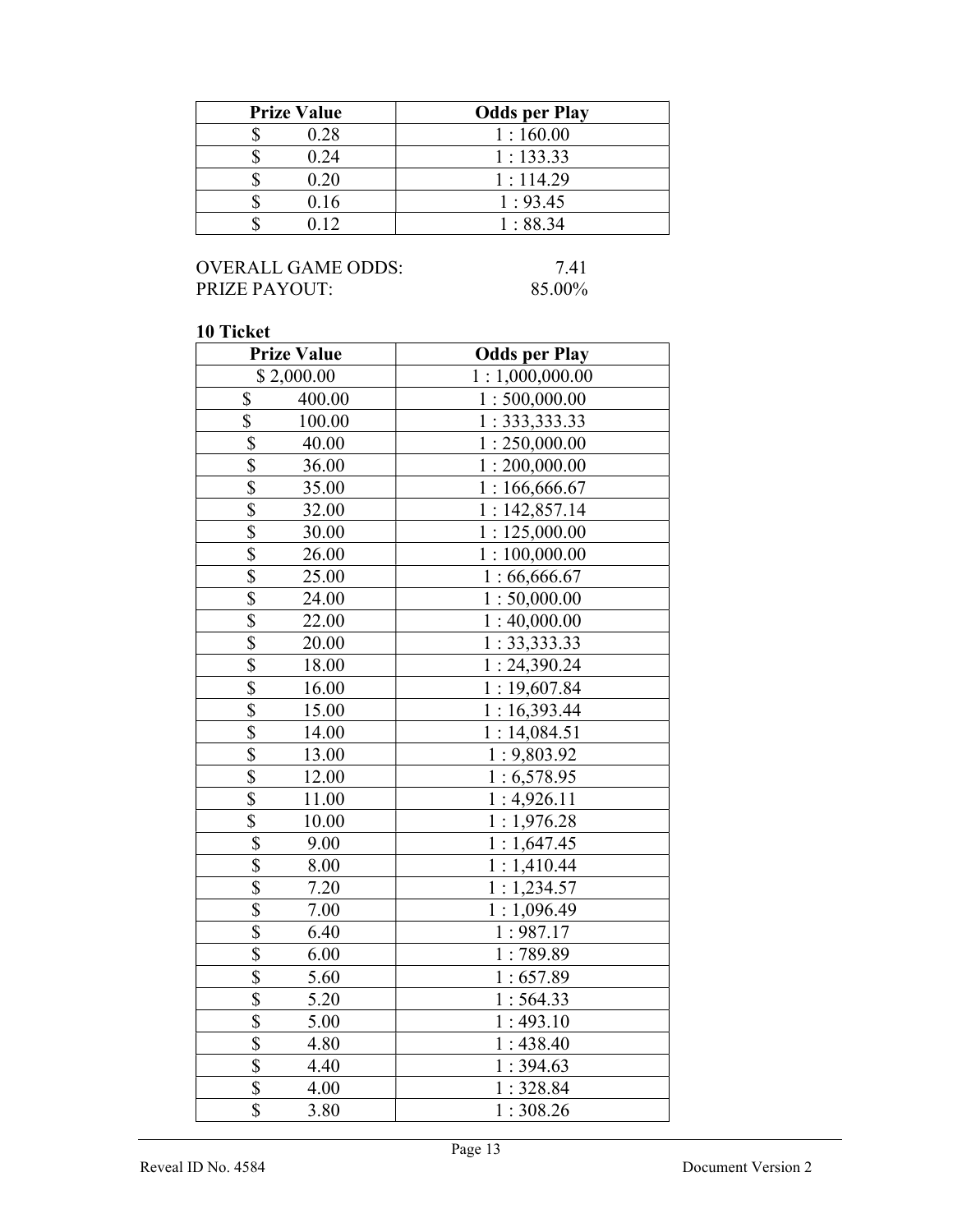| <b>Prize Value</b>                | <b>Odds per Play</b> |
|-----------------------------------|----------------------|
| $\boldsymbol{\mathsf{S}}$<br>3.60 | 1:290.11             |
| $\overline{\$}$<br>3.40           | 1:273.97             |
| \$<br>3.20                        | 1:259.54             |
| \$<br>3.00                        | 1:246.61             |
| $\overline{\mathbf{S}}$<br>2.80   | 1:234.80             |
| \$<br>2.60                        | 1:224.16             |
| $\overline{\$}$<br>2.40           | 1:214.36             |
| $\overline{\mathbb{S}}$<br>2.20   | 1:204.58             |
| $\overline{\$}$<br>2.00           | 1:328.84             |
| \$<br>1.80                        | 1:394.63             |
| \$<br>1.60                        | 1:281.85             |
| \$<br>1.40                        | 1:263.02             |
| \$<br>1.20                        | 1:246.61             |
| \$<br>1.16                        | 1:219.20             |
| \$<br>1.12                        | 1:197.28             |
| 1.08                              | 1:179.34             |
| $\frac{$}{\$}$<br>1.04            | 1:164.39             |
| 1.00                              | 1:438.40             |
| \$<br>0.96                        | 1:394.48             |
| $\overline{\$}$<br>0.92           | 1:358.68             |
| \$<br>0.88                        | 1:328.73             |
| $\overline{\$}$<br>0.84           | 1:303.49             |
| \$<br>0.80                        | 1:281.85             |
| $\overline{\$}$<br>0.76           | 1:263.02             |
| $\overline{\mathbb{S}}$<br>0.72   | 1:246.61             |
| $\overline{\$}$<br>0.68           | 1:232.07             |
| \$<br>0.64                        | 1:219.20             |
| \$<br>0.60                        | 1:207.64             |
| \$<br>0.56                        | 1:197.28             |
| \$<br>0.52                        | 1:187.86             |
| \$<br>0.48                        | 1:171.53             |
| \$<br>0.44                        | 1:164.39             |
| \$<br>0.40                        | 1:123.29             |
| \$<br>0.36                        | 1:137.04             |
| $\frac{1}{3}$<br>0.32             | 1:123.35             |
| 0.28                              | 1:98.67              |
| $\overline{\$}$<br>0.24           | 1:82.23              |
| $rac{1}{s}$<br>0.20               | 1:70.48              |
| 0.16                              | 1:58.89              |
| $\overline{\$}$<br>0.12           | 1:53.43              |

OVERALL GAME ODDS: 3.97<br>PRIZE PAYOUT: 85.00% PRIZE PAYOUT: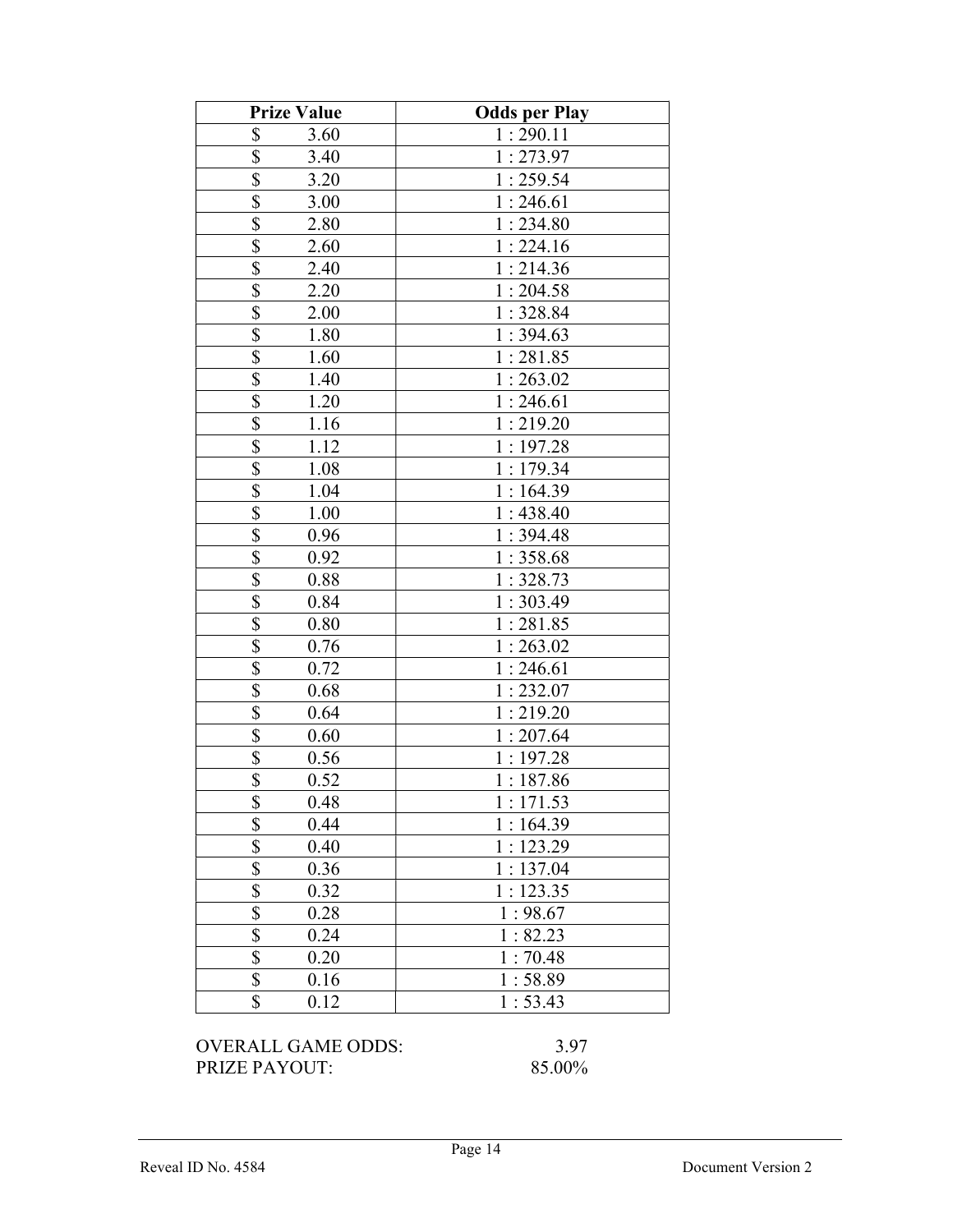15 Ticket

|                          | <b>Prize Value</b> | <b>Odds per Play</b> |
|--------------------------|--------------------|----------------------|
| \$                       | 2,000.00           | 1:666,667.00         |
| \$                       | 400.00             | 1:333,333.50         |
| \$                       | 100.00             | 1: 222, 222.33       |
| $\overline{\$}$          | 40.00              | 1:166,666.75         |
| $\overline{\$}$          | 36.00              | 1:133,333.40         |
| $\overline{\$}$          | 35.00              | 1:111,111.17         |
| $\overline{\mathcal{S}}$ | 32.00              | 1: 95,238.14         |
| $\overline{\$}$          | 30.00              | 1:83,333.38          |
| $\overline{\$}$          | 26.00              | 1:60,606.09          |
| \$                       | 25.00              | 1:41,666.69          |
| \$                       | 24.00              | 1:33,333.35          |
| $\overline{\mathbb{S}}$  | 22.00              | 1:25,641.04          |
| \$                       | 20.00              | 1:21,505.39          |
| \$                       | 18.00              | 1:15,503.88          |
| \$                       | 16.00              | 1:12,578.62          |
| \$                       | 15.00              | 1:10,752.69          |
| $\overline{\mathbb{S}}$  | 14.00              | 1:9,259.26           |
| $\overline{\$}$          | 13.00              | 1:6,410.26           |
| $\overline{\$}$          | 12.00              | 1:4,301.08           |
| \$                       | 11.00              | 1:3,220.61           |
| $\overline{\$}$          | 10.00              | 1:1,294.50           |
| $\overline{\$}$          | 9.00               | 1:1,080.50           |
| \$                       | 8.00               | 1:924.64             |
| \$                       | 7.20               | 1:809.06             |
| \$                       | 7.00               | 1:718.39             |
| \$                       | 6.40               | 1:647.25             |
| \$                       | 6.00               | 1:517.60             |
| \$                       | 5.60               | 1:431.22             |
| \$                       | 5.20               | 1:369.96             |
| \$                       | 5.00               | 1:323.31             |
| \$                       | 4.80               | 1:287.36             |
| \$                       | 4.40               | 1:258.60             |
| \$                       | 4.00               | 1:215.54             |
| $\overline{\$}$          | 3.80               | 1:202.02             |
| $\overline{\$}$          | 3.60               | 1:190.15             |
| $\overline{\mathcal{S}}$ | 3.40               | 1:179.55             |
| $\overline{\mathbb{S}}$  | 3.20               | 1:170.11             |
| $\overline{\mathbb{S}}$  | 3.00               | 1:161.62             |
| $\overline{\$}$          | 2.80               | 1:153.89             |
| \$                       | 2.60               | 1:146.91             |
| $\overline{\mathcal{S}}$ | 2.40               | 1:140.50             |
| \$                       | 2.20               | 1:134.08             |
| \$                       | 2.00               | 1:215.54             |
| \$                       | 1.80               | 1:258.60             |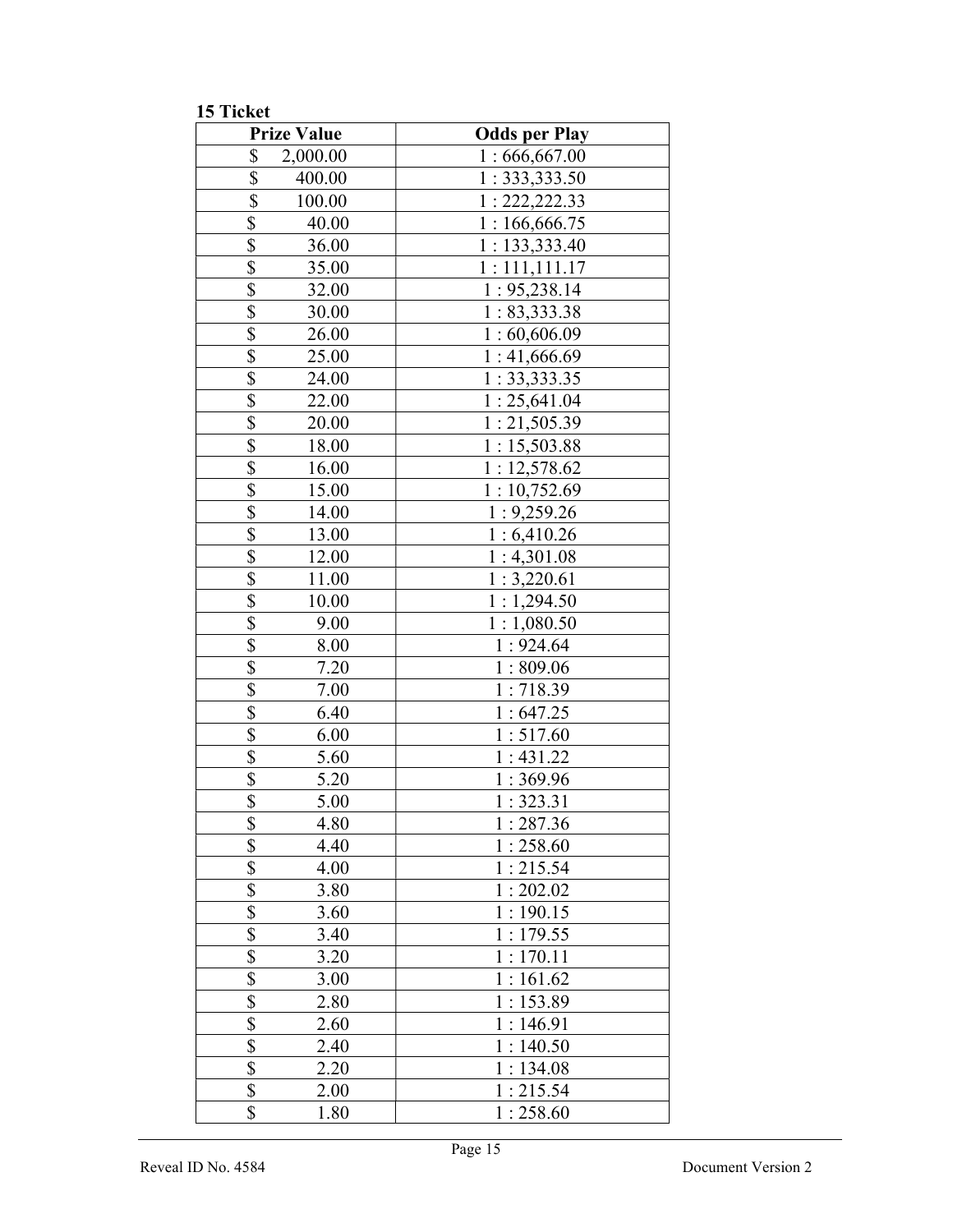| <b>Prize Value</b>      | <b>Odds per Play</b> |
|-------------------------|----------------------|
| \$<br>1.60              | 1:184.72             |
| \$<br>1.40              | 1:172.40             |
| $\overline{\$}$<br>1.20 | 1:161.66             |
| $\overline{\$}$<br>1.16 | 1:143.68             |
| \$<br>1.12              | 1:129.30             |
| \$<br>1.08              | 1:117.54             |
| \$<br>1.04              | 1:107.75             |
| \$<br>1.00              | 1:287.36             |
| $\overline{\$}$<br>0.96 | 1:258.60             |
| \$<br>0.92              | 1:235.07             |
| \$<br>0.88              | 1:215.47             |
| \$<br>0.84              | 1:198.89             |
| $\overline{\$}$<br>0.80 | 1:184.72             |
| $\overline{\$}$<br>0.76 | 1:172.35             |
| \$<br>0.72              | 1:161.62             |
| $\overline{\$}$<br>0.68 | 1:152.10             |
| \$<br>0.64              | 1:143.65             |
| $\overline{\$}$<br>0.60 | 1:136.08             |
| $\overline{\$}$<br>0.56 | 1:156.57             |
| \$<br>0.52              | 1:149.08             |
| $\overline{\$}$<br>0.48 | 1:136.11             |
| \$<br>0.44              | 1:130.46             |
| $\overline{\$}$<br>0.40 | 1:97.84              |
| \$<br>0.36              | 1:108.75             |
| \$<br>0.32              | 1:97.90              |
| \$<br>0.28              | 1:78.30              |
| \$<br>0.24              | 1:65.26              |
| $\overline{\$}$<br>0.20 | 1:55.93              |
| $\overline{\$}$<br>0.16 | 1:47.27              |
| $\overline{\$}$<br>0.12 | 1:41.96              |

OVERALL GAME ODDS: 2.84<br>PRIZE PAYOUT: 85.00% PRIZE PAYOUT:

| <b>Prize Value</b> | <b>Odds per Play</b> |
|--------------------|----------------------|
| \$2,000.00         | 1:500,000.00         |
| 400.00             | 1:250,000.00         |
| 100.00<br>\$       | 1:166,666.67         |
| 40.00<br>\$        | 1:125,000.00         |
| \$<br>36.00        | 1:100,000.00         |
| 35.00<br>\$        | 1: 83,333.33         |
| 32.00<br>\$        | 1:71,428.57          |
| 30.00<br>S         | 1:62,500.00          |
| 26.00              | 1:45,454.55          |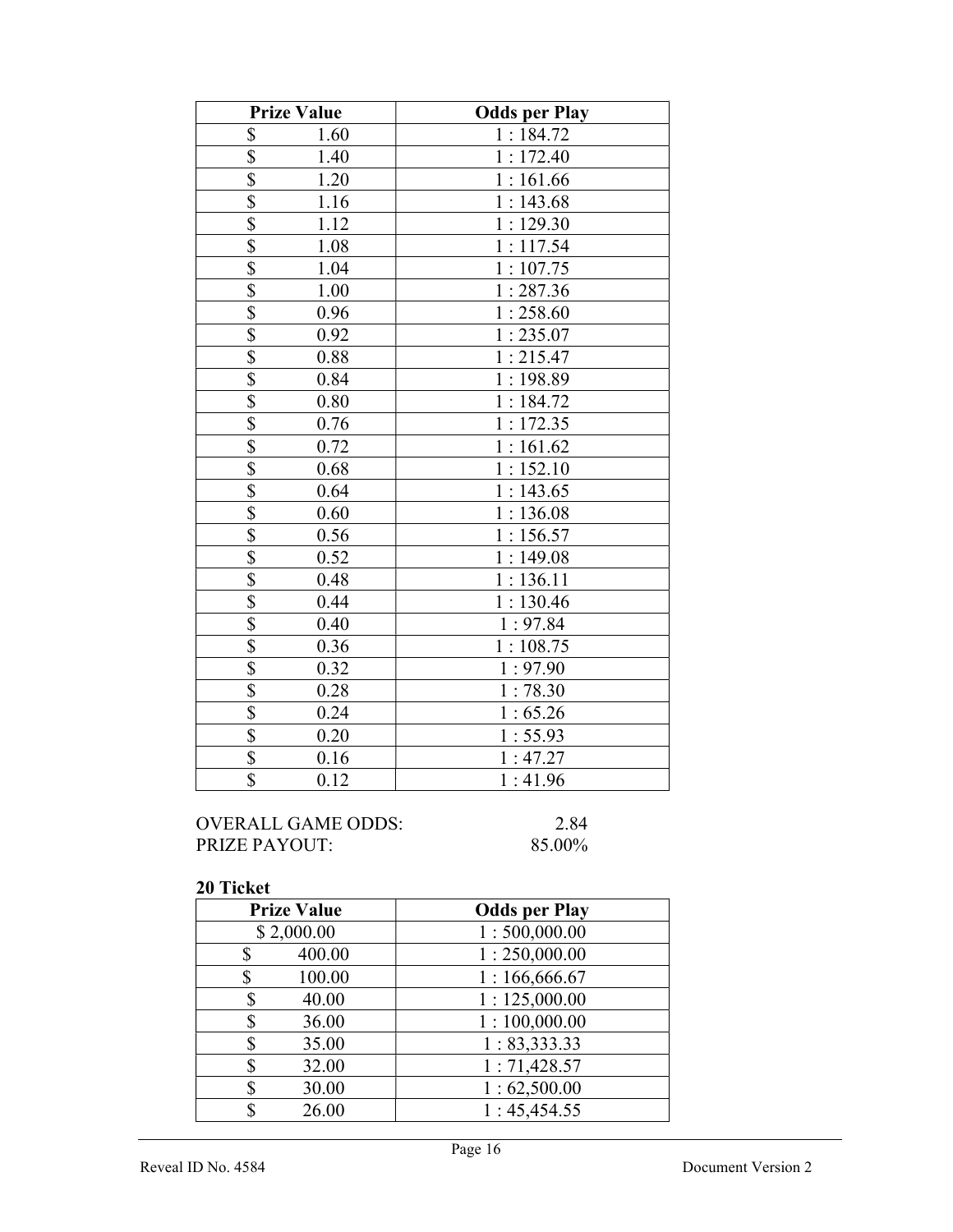| <b>Prize Value</b>              | <b>Odds per Play</b> |
|---------------------------------|----------------------|
| \$<br>25.00                     | 1:31,250.00          |
| \$<br>24.00                     | 1:23,809.52          |
| \$<br>22.00                     | 1:17,857.14          |
| \$<br>20.00                     | 1:15,151.52          |
| \$<br>18.00                     | 1:11,111.11          |
| \$<br>16.00                     | 1:9,090.91           |
| \$<br>15.00                     | 1:7,936.51           |
| \$<br>14.00                     | 1:6,756.76           |
| \$<br>13.00                     | 1:4,716.98           |
| \$<br>12.00                     | 1:3,164.56           |
| $\overline{\$}$<br>11.00        | 1:2,369.67           |
| $\overline{\$}$<br>10.00        | 1:950.57             |
| \$<br>9.00                      | 1:793.65             |
| $\overline{\mathbb{S}}$<br>8.00 | 1:680.27             |
| $\overline{\mathbb{S}}$<br>7.20 | 1:594.53             |
| $\overline{\$}$<br>7.00         | 1:527.98             |
| \$<br>6.40                      | 1:475.74             |
| \$<br>6.00                      | 1:380.23             |
| \$<br>5.60                      | 1:316.86             |
| $\overline{\mathbb{S}}$<br>5.20 | 1:271.89             |
| \$<br>5.00                      | 1:237.53             |
| \$<br>4.80                      | 1:211.15             |
| $\overline{\mathbb{S}}$<br>4.40 | 1:190.04             |
| \$<br>4.00                      | 1:158.38             |
| $\overline{\mathbb{S}}$<br>3.80 | 1:148.46             |
| $\overline{\$}$<br>3.60         | 1:139.74             |
| $\overline{\$}$<br>3.40         | 1:131.93             |
| $\overline{\mathbb{S}}$<br>3.20 | 1:125.00             |
| $\overline{\$}$<br>3.00         | 1:118.76             |
| $\overline{\$}$<br>2.80         | 1:113.10             |
| \$<br>2.60                      | 1:107.94             |
| \$<br>2.40                      | 1:103.26             |
| $\overline{\mathbb{S}}$<br>2.20 | 1:98.52              |
| \$<br>2.00                      | 1:158.38             |
| \$<br>1.80                      | 1:190.04             |
| \$<br>1.60                      | 1:135.76             |
| \$<br>1.40                      | 1:126.74             |
| \$<br>1.20                      | 1:118.79             |
| \$<br>1.16                      | 1:105.57             |
| $\overline{\$}$<br>1.12         | 1:95.02              |
| \$<br>1.08                      | 1:86.37              |
| $\overline{\$}$<br>1.04         | 1:79.18              |
| $\overline{\$}$<br>1.00         | 1:211.15             |
| \$<br>0.96                      | 1:190.04             |
| \$<br>0.92                      | 1:172.71             |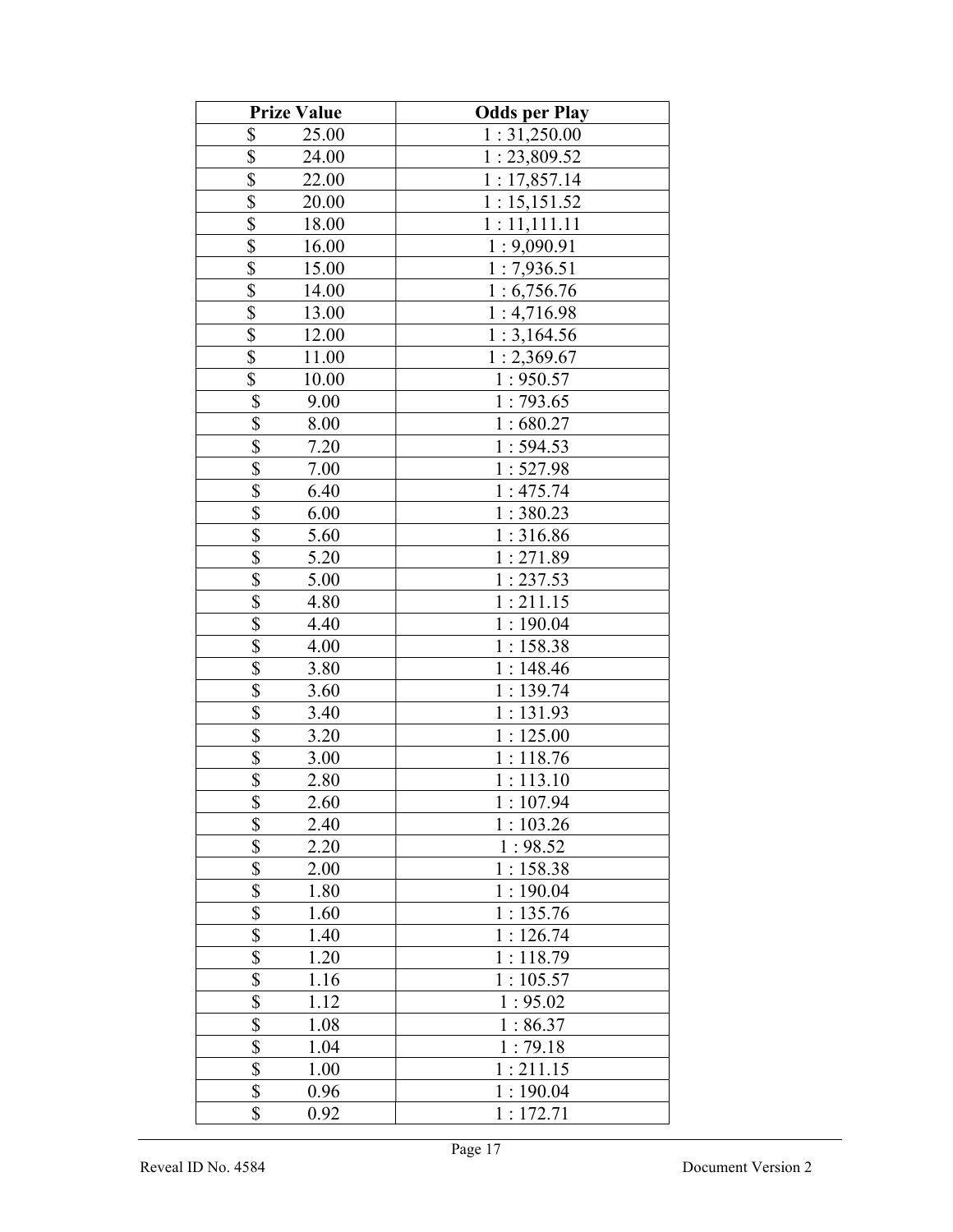| <b>Prize Value</b> | <b>Odds per Play</b> |
|--------------------|----------------------|
| \$<br>0.88         | 1:158.33             |
| \$<br>0.84         | 1:146.16             |
| \$<br>0.80         | 1:135.76             |
| \$<br>0.76         | 1:151.01             |
| \$<br>0.72         | 1:141.60             |
| \$<br>0.68         | 1:133.30             |
| \$<br>0.64         | 1:125.88             |
| \$<br>0.60         | 1:119.25             |
| \$<br>0.56         | 1:137.21             |
| \$<br>0.52         | 1:130.62             |
| \$<br>0.48         | 1:119.27             |
| \$<br>0.44         | 1:114.34             |
| \$<br>0.40         | 1:85.73              |
| \$<br>0.36         | 1:95.29              |
| \$<br>0.32         | 1:85.79              |
| \$<br>0.28         | 1:68.62              |
| \$<br>0.24         | 1:57.19              |
| \$<br>0.20         | 1:49.01              |
| \$<br>0.16         | 1:41.27              |
| \$<br>0.12         | 1:36.89              |

OVERALL GAME ODDS: 2.27 PRIZE PAYOUT: 85.00%

## "YOUR TICKET" PRICE: \$0.10

| <b>Prize Value</b> | <b>Odds per Play</b> |
|--------------------|----------------------|
| \$5,000.00         | 1:2,000,000.00       |
| \$1,000.00         | 1:1,000,000.00       |
| \$<br>250.00       | 1:666,666.67         |
| \$<br>100.00       | 1:500,000.00         |
| \$<br>90.00        | 1:400,000.00         |
| \$<br>87.50        | 1: 333, 333.33       |
| \$<br>80.00        | 1:285,714.29         |
| \$<br>75.00        | 1:250,000.00         |
| \$<br>65.00        | 1:200,000.00         |
| \$<br>62.50        | 1: 133,333.33        |
| \$<br>60.00        | 1:100,000.00         |
| \$<br>55.00        | 1:80,000.00          |
| \$<br>50.00        | 1:66,666.67          |
| \$<br>45.00        | 1:50,000.00          |
| \$<br>40.00        | 1:40,000.00          |
| \$<br>37.50        | 1: 33,333.33         |
| \$<br>35.00        | 1:28,571.43          |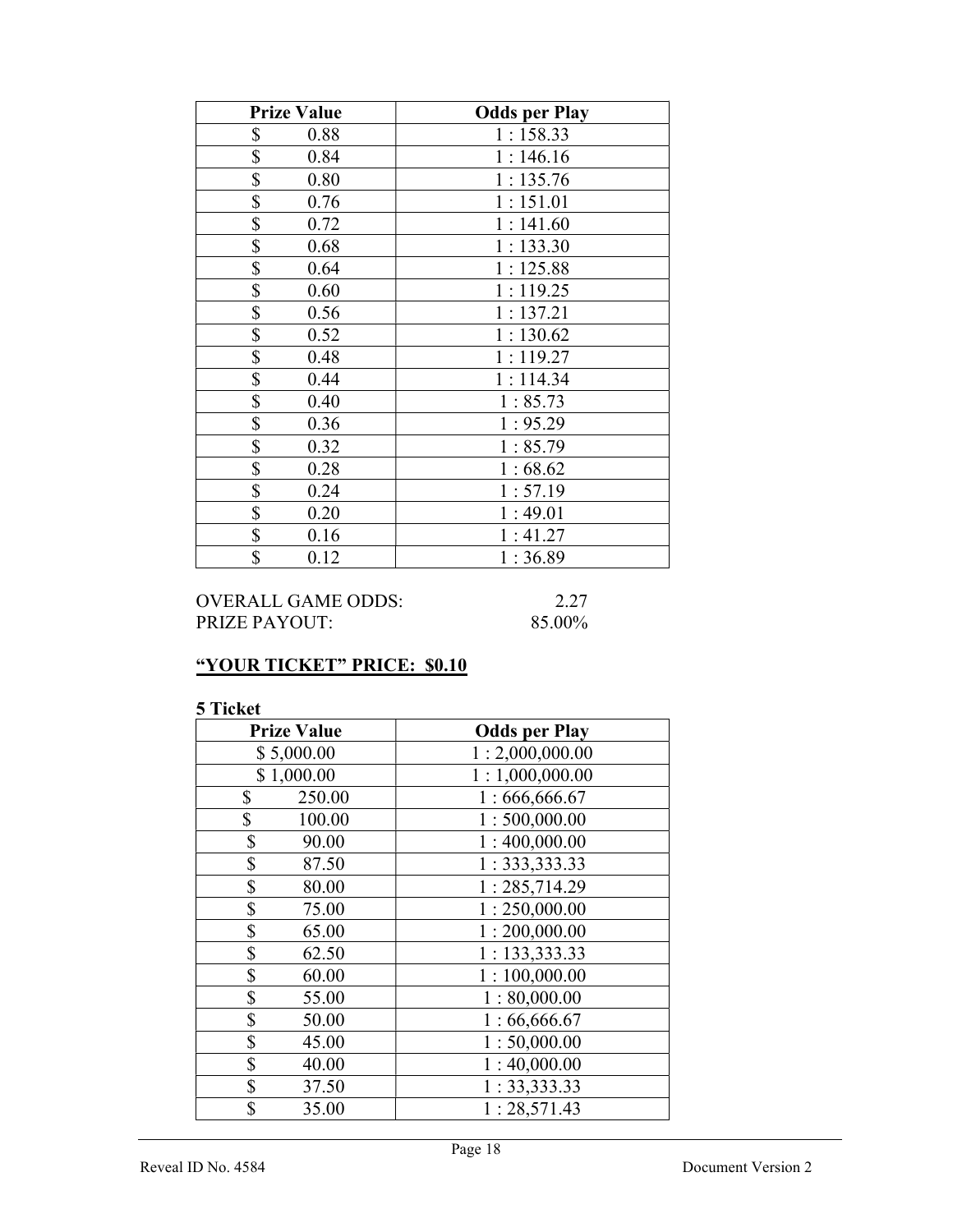| <b>Prize Value</b>              | <b>Odds per Play</b> |
|---------------------------------|----------------------|
| \$<br>32.50                     | 1:20,000.00          |
| \$<br>30.00                     | 1: 13,333.33         |
| \$<br>27.50                     | 1:10,000.00          |
| \$<br>25.00                     | 1:4,000.00           |
| \$<br>22.50                     | 1:3,333.33           |
| \$<br>20.00                     | 1:2,857.14           |
| \$<br>18.00                     | 1:2,500.00           |
| \$<br>17.50                     | 1:2,222.22           |
| \$<br>16.00                     | 1:2,000.00           |
| \$<br>15.00                     | 1:1,600.00           |
| $\overline{\$}$<br>14.00        | 1:1,333.33           |
| $\overline{\$}$<br>13.00        | 1:1,142.86           |
| \$<br>12.50                     | 1:1,000.00           |
| \$<br>12.00                     | 1:888.89             |
| \$<br>11.00                     | 1:800.00             |
| \$<br>10.00                     | 1:666.67             |
| \$<br>9.50                      | 1:625.00             |
| \$<br>9.00                      | 1:588.24             |
| $\overline{\$}$<br>8.50         | 1:555.56             |
| $\overline{\$}$<br>8.00         | 1:526.32             |
| \$<br>7.50                      | 1:500.00             |
| \$<br>7.00                      | 1:476.19             |
| $\overline{\mathbb{S}}$<br>6.50 | 1:454.55             |
| \$<br>6.00                      | 1:434.78             |
| \$<br>5.50                      | 1:416.67             |
| $\overline{\$}$<br>5.00         | 1:800.00             |
| $\overline{\$}$<br>4.50         | 1:666.67             |
| 4.00                            | 1:571.43             |
| $rac{1}{3}$<br>3.50             | 1:533.33             |
| $\overline{\$}$<br>3.00         | 1:500.00             |
| \$<br>2.90                      | 1:444.44             |
| \$<br>2.80                      | 1:400.00             |
| $\overline{\mathbb{S}}$<br>2.70 | 1:363.64             |
| \$<br>2.60                      | 1:333.33             |
| \$<br>2.50                      | 1:888.89             |
| \$<br>2.40                      | 1:800.00             |
| \$<br>2.30                      | 1:727.27             |
| \$<br>2.20                      | 1:666.67             |
| \$<br>2.10                      | 1:615.38             |
| $\overline{\$}$<br>2.00         | 1:571.43             |
| \$<br>1.90                      | 1:533.33             |
| $\overline{\$}$<br>1.80         | 1:500.00             |
| $\overline{\$}$<br>1.70         | 1:470.59             |
| $\overline{\mathbb{S}}$<br>1.60 | 1:444.44             |
| \$<br>1.50                      | 1:421.05             |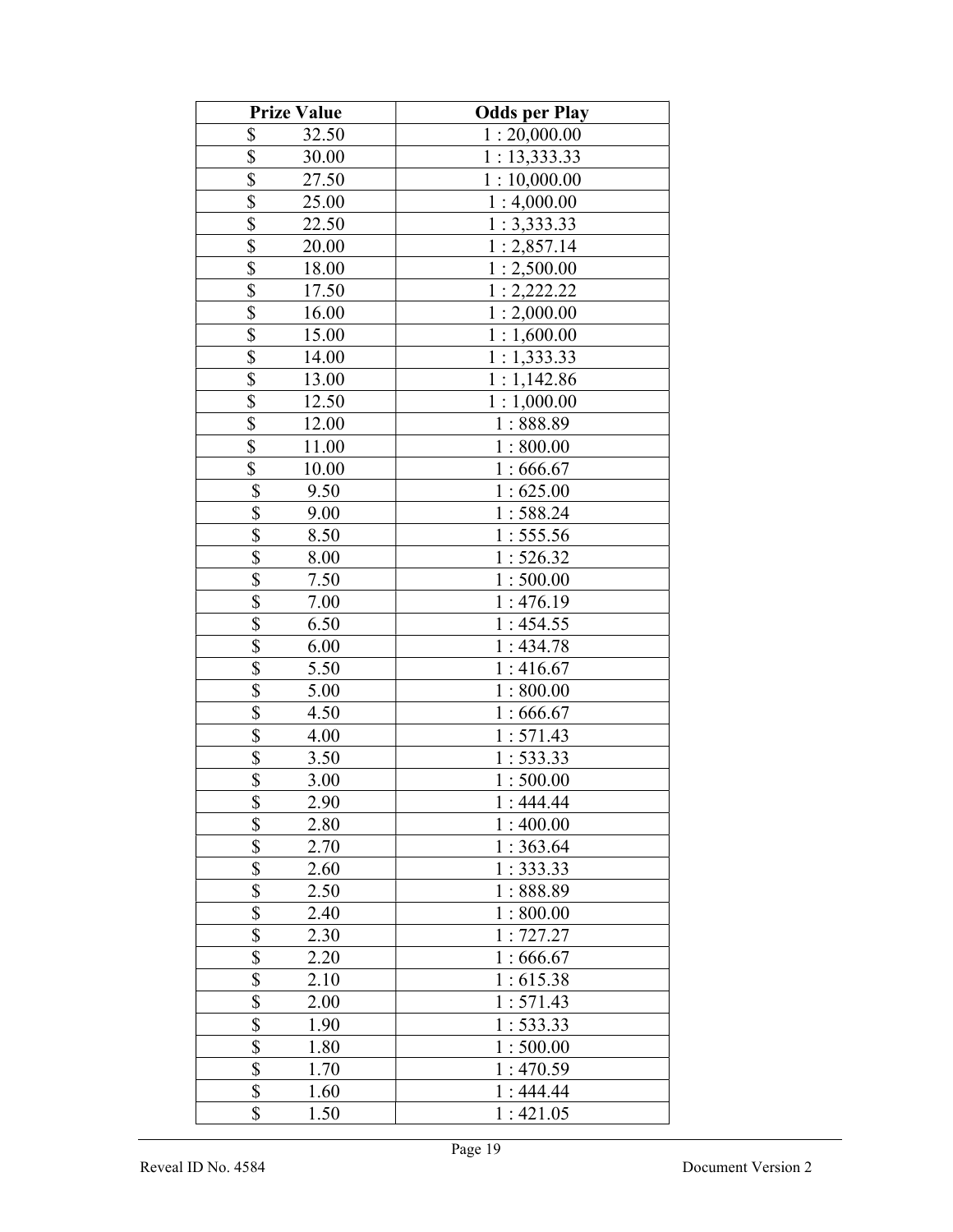| <b>Prize Value</b> | <b>Odds per Play</b> |
|--------------------|----------------------|
| \$<br>1.40         | 1:400.00             |
| \$<br>1.30         | 1:380.95             |
| \$<br>1.20         | 1:347.83             |
| \$<br>1.10         | 1:333.33             |
| \$<br>1.00         | 1:250.00             |
| \$<br>0.90         | 1:222.22             |
| \$<br>0.80         | 1:200.00             |
| \$<br>0.70         | 1:160.00             |
| \$<br>0.60         | 1:133.33             |
| \$<br>0.50         | 1:114.29             |
| \$<br>0.40         | 1:93.45              |
| \$<br>0.30         | 1:88.34              |

# OVERALL GAME ODDS: 7.41<br>PRIZE PAYOUT: 85.00% PRIZE PAYOUT:

| <b>Prize Value</b>               | <b>Odds per Play</b> |
|----------------------------------|----------------------|
| \$5,000.00                       | 1:1,000,000.00       |
| \$1,000.00                       | 1:500,000.00         |
| \$<br>250.00                     | 1: 333, 333.33       |
| \$<br>100.00                     | 1:250,000.00         |
| \$<br>90.00                      | 1:200,000.00         |
| \$<br>87.50                      | 1:166,666.67         |
| $\overline{\$}$<br>80.00         | 1:142,857.14         |
| $\overline{\mathbb{S}}$<br>75.00 | 1:125,000.00         |
| \$<br>65.00                      | 1:100,000.00         |
| \$<br>62.50                      | 1:66,666.67          |
| $\overline{\$}$<br>60.00         | 1:50,000.00          |
| $\overline{\$}$<br>55.00         | 1:40,000.00          |
| \$<br>50.00                      | 1: 33,333.33         |
| \$<br>45.00                      | 1: 24,390.24         |
| \$<br>40.00                      | 1:19,607.84          |
| $\overline{\mathbb{S}}$<br>37.50 | 1:16,393.44          |
| $\overline{\$}$<br>35.00         | 1:14,084.51          |
| $\overline{\$}$<br>32.50         | 1:9,803.92           |
| \$<br>30.00                      | 1:6,578.95           |
| $\overline{\$}$<br>27.50         | 1:4,926.11           |
| \$<br>25.00                      | 1:1,976.28           |
| \$<br>22.50                      | 1:1,647.45           |
| $\overline{\$}$<br>20.00         | 1:1,410.44           |
| $\overline{\$}$<br>18.00         | 1:1,234.57           |
| $\overline{\$}$<br>17.50         | 1:1,096.49           |
| \$<br>16.00                      | 1:987.17             |
| $\overline{\mathbb{S}}$<br>15.00 | 1:789.89             |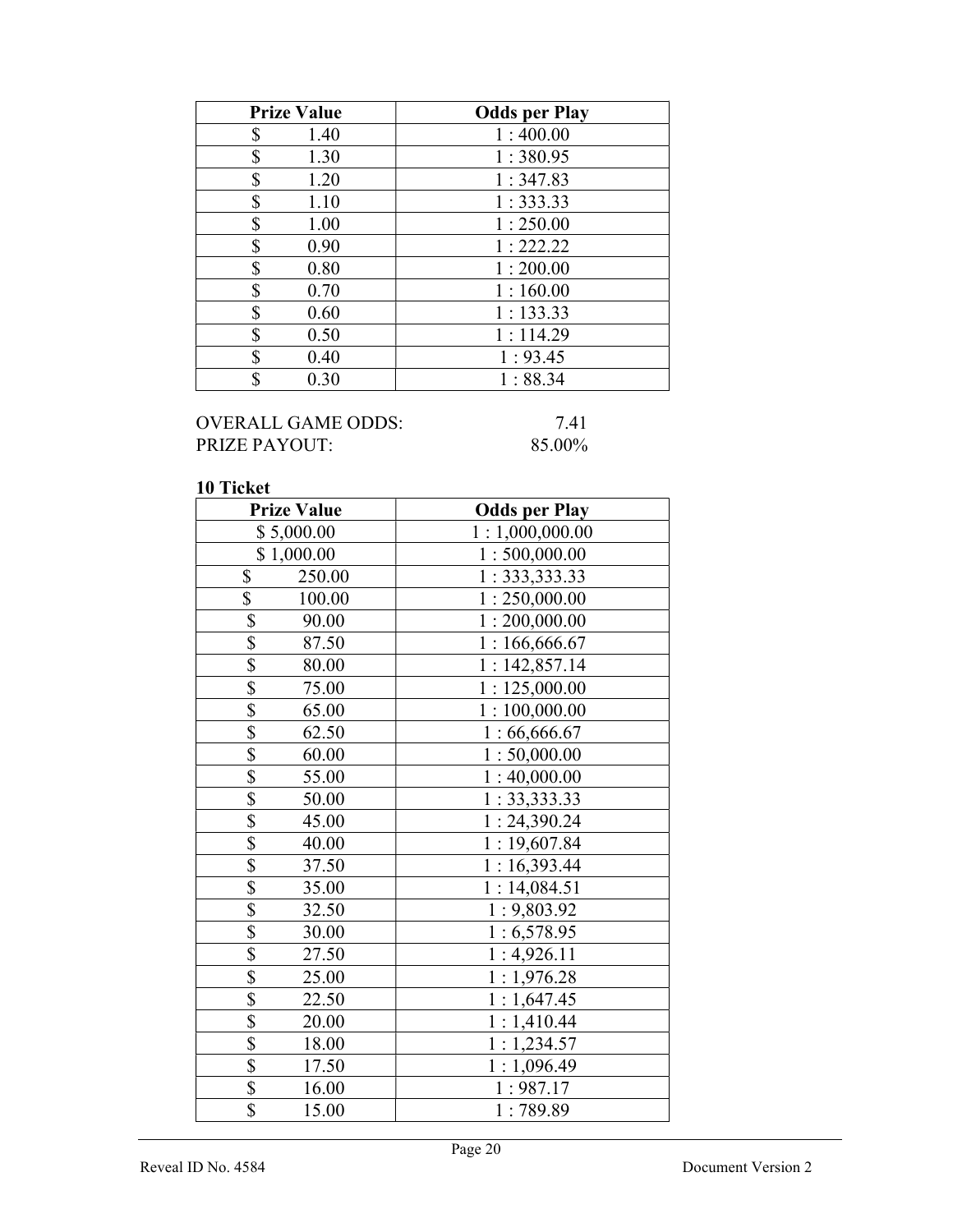| <b>Prize Value</b>                 | <b>Odds per Play</b> |
|------------------------------------|----------------------|
| \$<br>14.00                        | 1:657.89             |
| \$<br>13.00                        | 1:564.33             |
| \$<br>12.50                        | 1:493.10             |
| \$<br>12.00                        | 1:438.40             |
| \$<br>11.00                        | 1:394.63             |
| \$<br>10.00                        | 1:328.84             |
| \$<br>9.50                         | 1:308.26             |
| \$<br>9.00                         | 1:290.11             |
| \$<br>8.50                         | 1:273.97             |
| $\overline{\mathcal{S}}$<br>8.00   | 1:259.54             |
| $\overline{\mathbb{S}}$<br>7.50    | 1:246.61             |
| $\overline{\mathbb{S}}$<br>7.00    | 1:234.80             |
| $\overline{\mathbb{S}}$<br>6.50    | 1:224.16             |
| $\overline{\mathbb{S}}$<br>6.00    | 1:214.36             |
| $\overline{\mathbb{S}}$<br>5.50    | 1:204.58             |
| $\overline{\$}$<br>5.00            | 1:328.84             |
| \$<br>4.50                         | 1:394.63             |
| \$<br>4.00                         | 1:281.85             |
| \$<br>3.50                         | 1:263.02             |
| $\overline{\mathbb{S}}$<br>3.00    | 1:246.61             |
| \$<br>2.90                         | 1:219.20             |
| \$<br>2.80                         | 1:197.28             |
| $\overline{\mathbb{S}}$<br>2.70    | 1:179.34             |
| $\overline{\$}$<br>2.60            | 1:164.39             |
| \$<br>2.50                         | 1:438.40             |
| $\overline{\mathbb{S}}$<br>2.40    | 1:394.48             |
| $\overline{\mathcal{S}}$<br>2.30   | 1:358.68             |
| $\overline{\mathbb{S}}$<br>2.20    | 1:328.73             |
| $\overline{\$}$<br>2.10            | 1:303.49             |
| $\overline{\$}$<br>2.00            | 1:281.85             |
| \$<br>1.90                         | 1:263.02             |
| \$<br>1.80                         | 1:246.61             |
| $\overline{\mathbb{S}}$<br>1.70    | 1:232.07             |
| \$<br>1.60                         | 1:219.20             |
| \$<br>1.50                         | 1:207.64             |
| \$<br>1.40                         | 1:197.28             |
| \$<br>1.30                         | 1:187.86             |
| \$<br>1.20                         | 1:171.53             |
| \$<br>1.10                         | 1:164.39             |
| $\overline{\mathbb{S}}$<br>1.00    | 1:123.29             |
| \$<br>0.90                         | 1:137.04             |
| $\overline{\overline{\$}}$<br>0.80 | 1:123.35             |
| $\overline{\$}$<br>0.70            | 1:98.67              |
| \$<br>0.60                         | 1:82.23              |
| \$<br>0.50                         | 1:70.48              |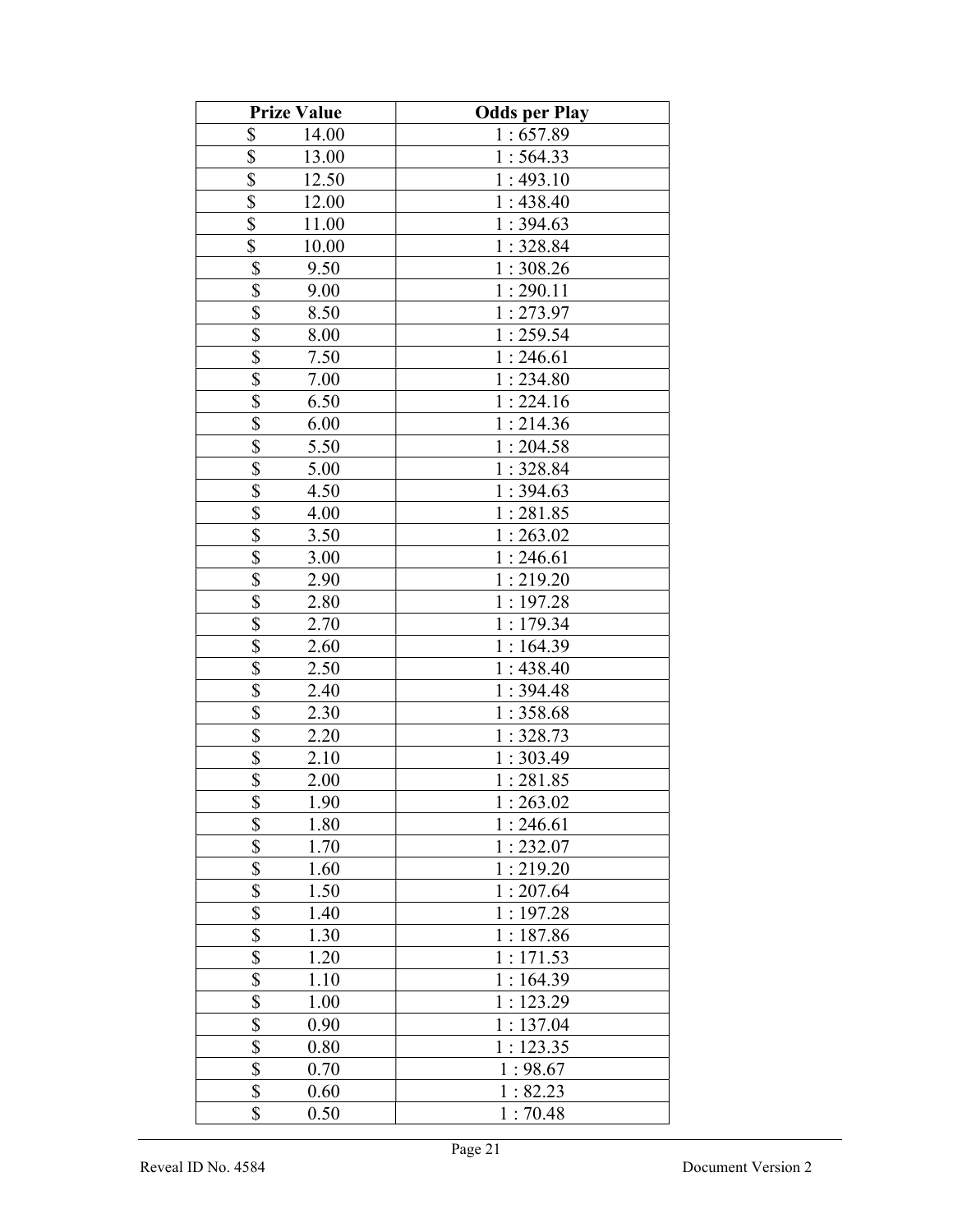| <b>Prize Value</b> | <b>Odds per Play</b> |
|--------------------|----------------------|
| 40                 | 1:58.89              |
|                    | 1:53.43              |

| <b>OVERALL GAME ODDS:</b> |
|---------------------------|
| <b>PRIZE PAYOUT:</b>      |

3.97 85.00%

| <b>Prize Value</b>               | <b>Odds per Play</b> |
|----------------------------------|----------------------|
| \$<br>5,000.00                   | 1:666,667.00         |
| \$<br>1,000.00                   | 1:333,333.50         |
| \$<br>250.00                     | 1: 222, 222.33       |
| \$<br>100.00                     | 1:166,666.75         |
| \$<br>90.00                      | 1: 133,333.40        |
| \$<br>87.50                      | 1:111,111.17         |
| \$<br>80.00                      | 1: 95,238.14         |
| \$<br>75.00                      | 1:83,333.38          |
| \$<br>65.00                      | 1:60,606.09          |
| \$<br>62.50                      | 1:41,666.69          |
| \$<br>60.00                      | 1:33,333.35          |
| $\overline{\$}$<br>55.00         | 1:25,641.04          |
| \$<br>50.00                      | 1:21,505.39          |
| $\overline{\$}$<br>45.00         | 1:15,503.88          |
| \$<br>40.00                      | 1:12,578.62          |
| \$<br>37.50                      | 1:10,752.69          |
| \$<br>35.00                      | 1:9,259.26           |
| $\overline{\mathbb{S}}$<br>32.50 | 1:6,410.26           |
| \$<br>30.00                      | 1:4,301.08           |
| \$<br>27.50                      | 1:3,220.61           |
| \$<br>25.00                      | 1:1,294.50           |
| \$<br>22.50                      | 1:1,080.50           |
| \$<br>20.00                      | 1:924.64             |
| \$<br>18.00                      | 1:809.06             |
| $\overline{\$}$<br>17.50         | 1:718.39             |
| $\overline{\$}$<br>16.00         | 1:647.25             |
| $\overline{\$}$<br>15.00         | 1:517.60             |
| $\overline{\$}$<br>14.00         | 1:431.22             |
| $\overline{\$}$<br>13.00         | 1:369.96             |
| $\overline{\$}$<br>12.50         | 1:323.31             |
| <b>ሰ</b><br>12.00<br>Φ           | 1:287.36             |
| \$<br>11.00                      | 1:258.60             |
| \$<br>10.00                      | 1:215.54             |
| \$<br>9.50                       | 1:202.02             |
| \$<br>9.00                       | 1:190.15             |
| \$<br>8.50                       | 1:179.55             |
| \$<br>8.00                       | 1:170.11             |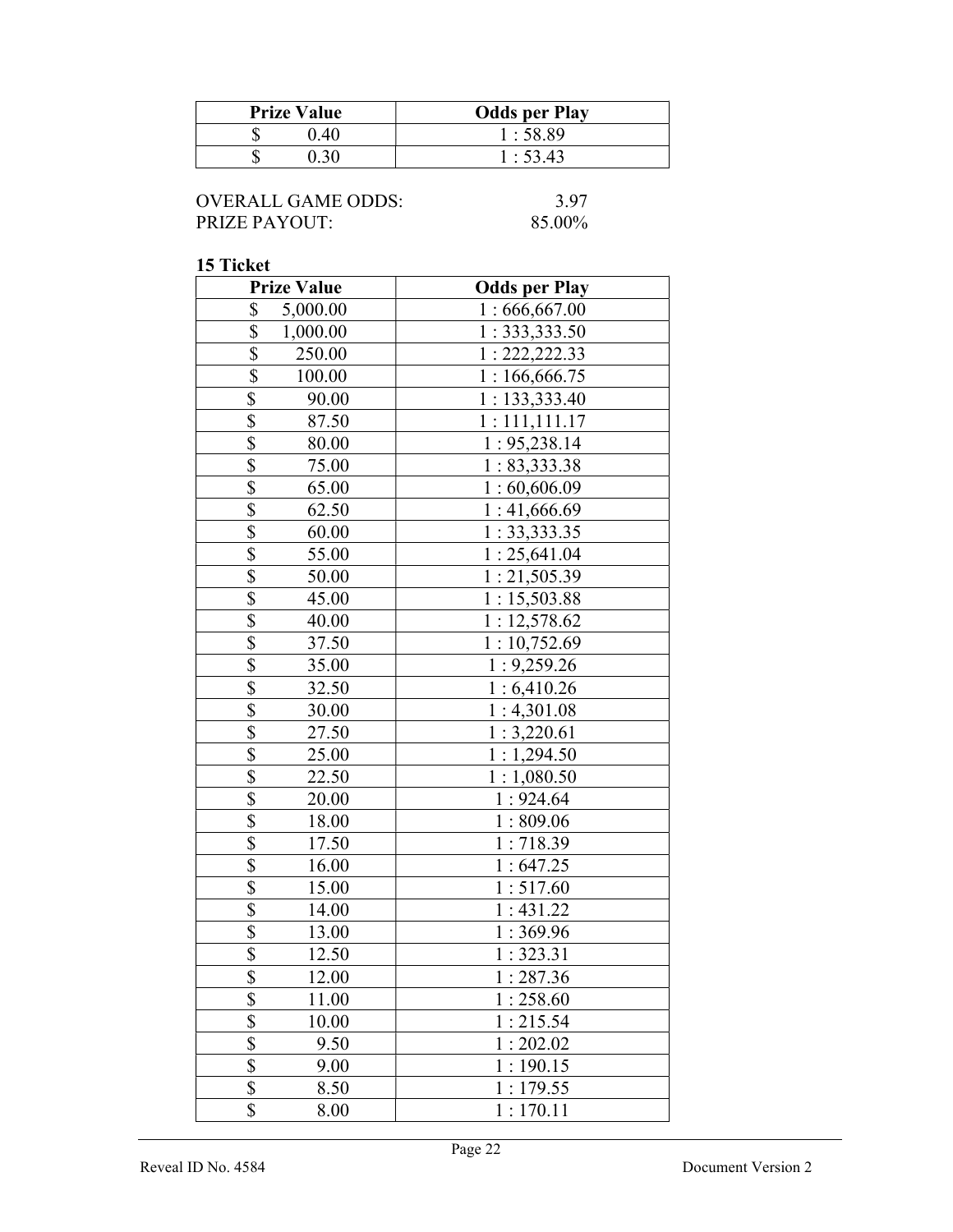|                           | <b>Prize Value</b> | <b>Odds per Play</b> |
|---------------------------|--------------------|----------------------|
| \$                        | 7.50               | 1:161.62             |
| $\boldsymbol{\mathsf{S}}$ | 7.00               | 1:153.89             |
| $\overline{\$}$           | 6.50               | 1:146.91             |
| $\overline{\$}$           | 6.00               | 1:140.50             |
| \$                        | 5.50               | 1:134.08             |
| \$                        | 5.00               | 1:215.54             |
| $\overline{\mathcal{S}}$  | 4.50               | 1:258.60             |
| $\overline{\$}$           | 4.00               | 1:184.72             |
| $\overline{\$}$           | 3.50               | 1:172.40             |
| \$                        | 3.00               | 1:161.66             |
| \$                        | 2.90               | 1:143.68             |
| $\overline{\mathcal{S}}$  | 2.80               | 1:129.30             |
| \$                        | 2.70               | 1:117.54             |
| \$                        | 2.60               | 1:107.75             |
| \$                        | 2.50               | 1:287.36             |
| $\overline{\$}$           | 2.40               | 1:258.60             |
| \$                        | 2.30               | 1:235.07             |
| $\overline{\$}$           | 2.20               | 1:215.47             |
| $\overline{\mathbb{S}}$   | 2.10               | 1:198.89             |
| $\overline{\mathbb{S}}$   | 2.00               | 1:184.72             |
| $\overline{\$}$           | 1.90               | 1:172.35             |
| \$                        | 1.80               | 1:161.62             |
| \$                        | 1.70               | 1:152.10             |
| \$                        | 1.60               | 1:143.65             |
| \$                        | 1.50               | 1:136.08             |
| \$                        | 1.40               | 1:156.57             |
| \$                        | 1.30               | 1:149.08             |
| \$                        | 1.20               | 1:136.11             |
| \$                        | 1.10               | 1:130.46             |
| \$                        | 1.00               | 1:97.84              |
| \$                        | 0.90               | 1:108.75             |
| $\overline{\$}$           | 0.80               | 1:97.90              |
| $\overline{\$}$           | 0.70               | 1:78.30              |
| $\overline{\$}$           | 0.60               | 1:65.26              |
| $\overline{\$}$           | 0.50               | 1:55.93              |
| \$                        | 0.40               | 1:47.27              |
| \$                        | 0.30               | 1:41.96              |

OVERALL GAME ODDS: 2.84<br>PRIZE PAYOUT: 85.00% PRIZE PAYOUT:

| <b>Prize Value</b> | <b>Odds per Play</b> |
|--------------------|----------------------|
| \$5,000.00         | 1:500,000.00         |
| \$1,000.00         | 1:250,000.00         |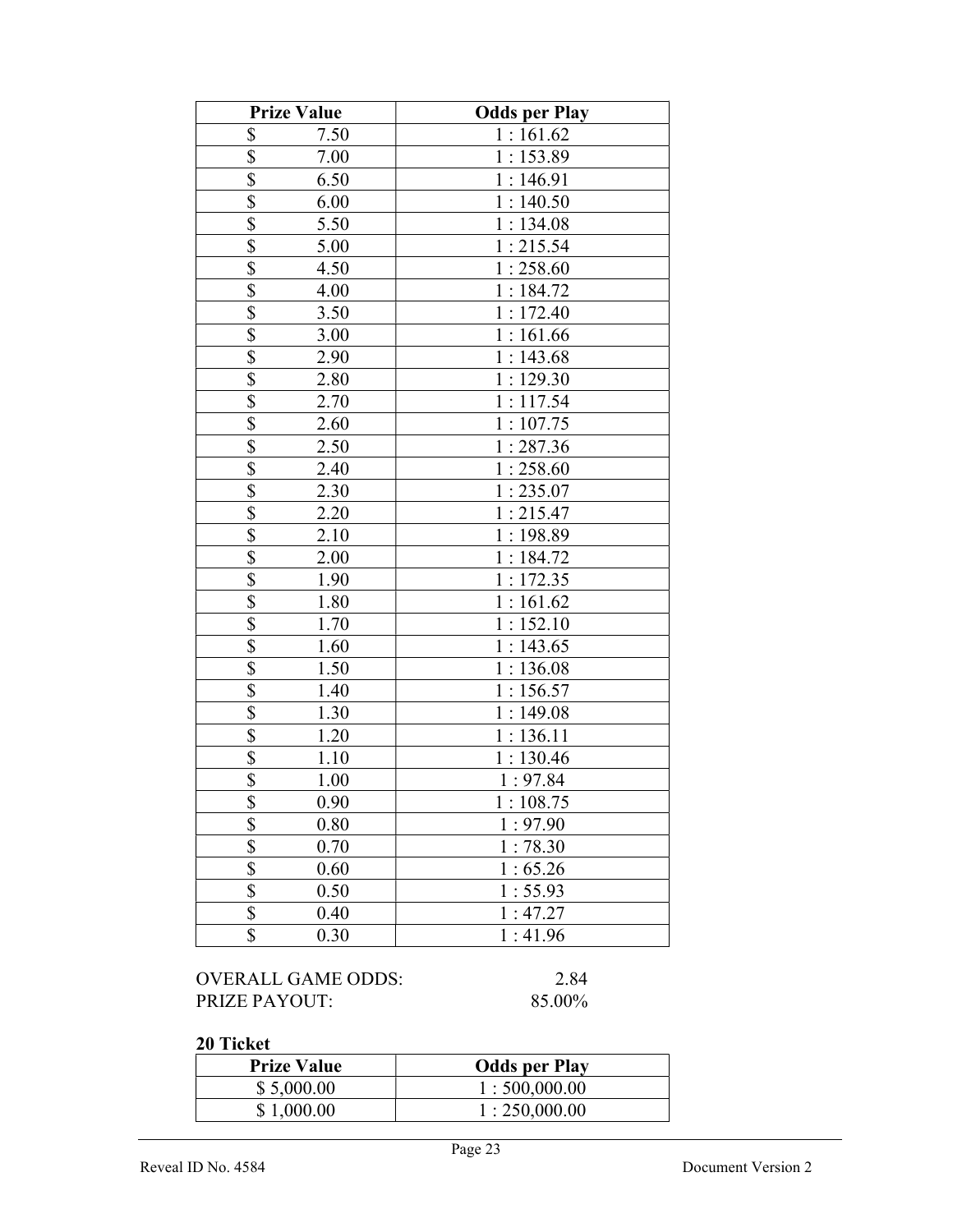|                         | <b>Prize Value</b> | <b>Odds per Play</b> |
|-------------------------|--------------------|----------------------|
| \$                      | 250.00             | 1:166,666.67         |
| \$                      | 100.00             | 1:125,000.00         |
| \$                      | 90.00              | 1:100,000.00         |
| \$                      | 87.50              | 1: 83,333.33         |
| \$                      | 80.00              | 1:71,428.57          |
| \$                      | 75.00              | 1:62,500.00          |
| \$                      | 65.00              | 1:45,454.55          |
| \$                      | 62.50              | 1:31,250.00          |
| \$                      | 60.00              | 1:23,809.52          |
| \$                      | 55.00              | 1:17,857.14          |
| $\overline{\$}$         | 50.00              | 1:15,151.52          |
| $\overline{\$}$         | 45.00              | 1:11,111.11          |
| \$                      | 40.00              | 1:9,090.91           |
| \$                      | 37.50              | 1:7,936.51           |
| \$                      | 35.00              | 1:6,756.76           |
| \$                      | 32.50              | 1:4,716.98           |
| \$                      | 30.00              | 1:3,164.56           |
| \$                      | 27.50              | 1:2,369.67           |
| \$                      | 25.00              | 1:950.57             |
| \$                      | 22.50              | 1:793.65             |
| \$                      | 20.00              | 1:680.27             |
| \$                      | 18.00              | 1:594.53             |
| \$                      | 17.50              | 1:527.98             |
| $\overline{\$}$         | 16.00              | 1:475.74             |
| $\overline{\$}$         | 15.00              | 1:380.23             |
| \$                      | 14.00              | 1:316.86             |
| \$                      | 13.00              | 1:271.89             |
| $\overline{\mathbb{S}}$ | 12.50              | 1:237.53             |
| \$                      | 12.00              | 1:211.15             |
| $\overline{\$}$         | 11.00              | 1:190.04             |
| \$                      | 10.00              | 1:158.38             |
| \$                      | 9.50               | 1:148.46             |
| $\overline{\$}$         | 9.00               | 1:139.74             |
| \$                      | 8.50               | 1:131.93             |
| \$                      | 8.00               | 1:125.00             |
| \$                      | 7.50               | 1:118.76             |
| \$                      | 7.00               | 1:113.10             |
| \$                      | 6.50               | 1:107.94             |
| \$                      | 6.00               | 1:103.26             |
| $\overline{\$}$         | 5.50               | 1:98.52              |
| \$                      | 5.00               | 1:158.38             |
| $\overline{\$}$         | 4.50               | 1:190.04             |
| $\overline{\$}$         | 4.00               | 1:135.76             |
| $\overline{\mathbb{S}}$ | 3.50               | 1:126.74             |
| \$                      | 3.00               | 1:118.79             |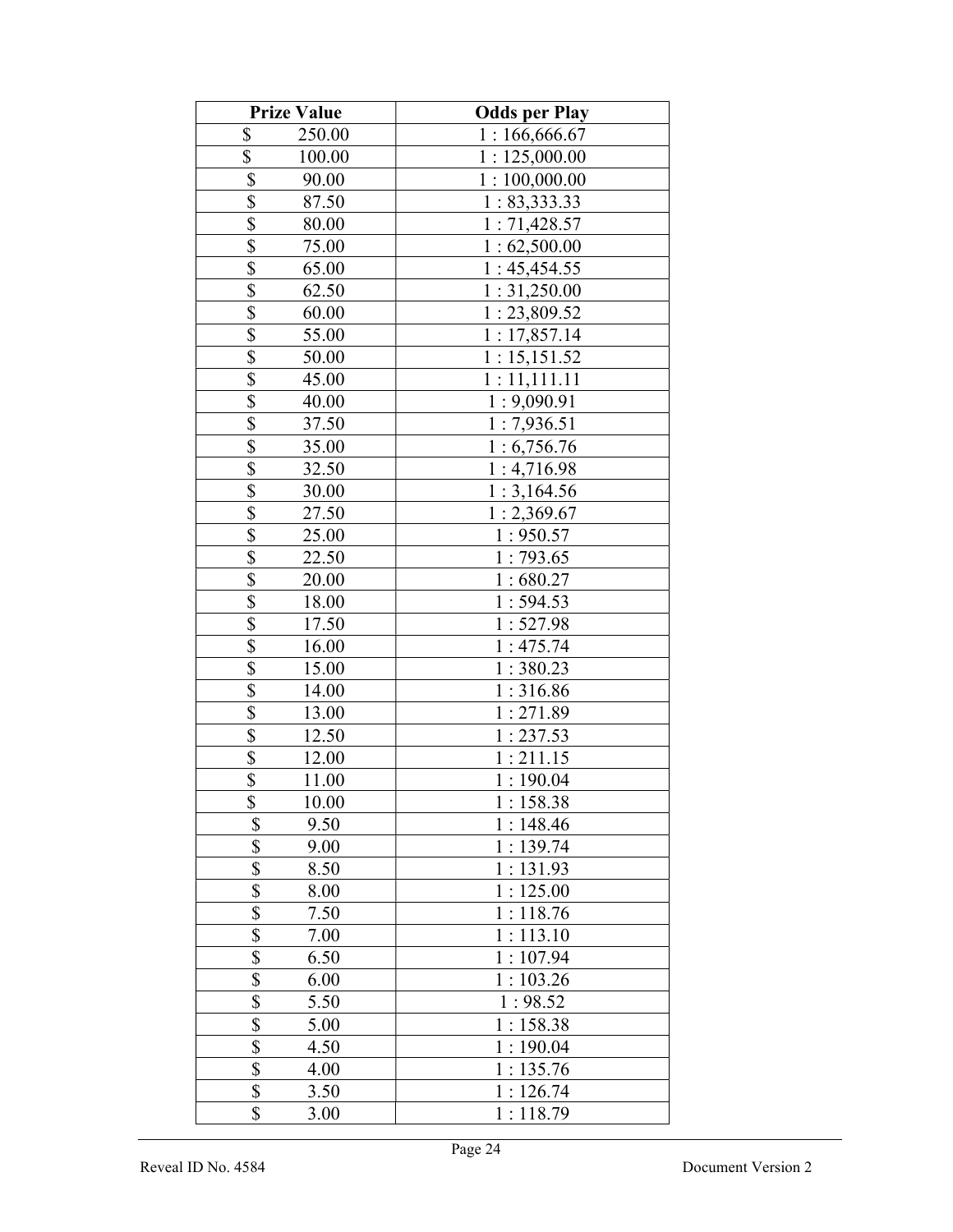| <b>Prize Value</b>                | <b>Odds per Play</b> |
|-----------------------------------|----------------------|
| \$<br>2.90                        | 1:105.57             |
| \$<br>2.80                        | 1:95.02              |
| \$<br>2.70                        | 1:86.37              |
| $\overline{\$}$<br>2.60           | 1:79.18              |
| $\overline{\mathbb{S}}$<br>2.50   | 1:211.15             |
| \$<br>2.40                        | 1:190.04             |
| $\overline{\$}$<br>2.30           | 1:172.71             |
| $\overline{\$}$<br>2.20           | 1:158.33             |
| \$<br>2.10                        | 1:146.16             |
| \$<br>2.00                        | 1:135.76             |
| \$<br>1.90                        | 1:151.01             |
| $\overline{\$}$<br>1.80           | 1:141.60             |
| $\boldsymbol{\mathsf{S}}$<br>1.70 | 1:133.30             |
| \$<br>1.60                        | 1:125.88             |
| $\overline{\$}$<br>1.50           | 1:119.25             |
| \$<br>1.40                        | 1:137.21             |
| \$<br>1.30                        | 1:130.62             |
| \$<br>1.20                        | 1:119.27             |
| $rac{1}{s}$<br>1.10               | 1:114.34             |
| 1.00                              | 1:85.73              |
| \$<br>0.90                        | 1:95.29              |
| $rac{1}{3}$<br>0.80               | 1:85.79              |
| 0.70                              | 1:68.62              |
| \$<br>0.60                        | 1:57.19              |
| $\overline{\$}$<br>0.50           | 1:49.01              |
| \$<br>0.40                        | 1:41.27              |
| \$<br>0.30                        | 1:36.89              |

| OVERALL GAME ODDS:   | 2.27   |
|----------------------|--------|
| <b>PRIZE PAYOUT:</b> | 85.00% |

# "YOUR TICKET" PRICE: \$0.20

| <b>Prize Value</b> | <b>Odds per Play</b> |
|--------------------|----------------------|
| 10,000.00<br>\$    | 1:2,000,000.00       |
| 2,000.00<br>\$     | 1:1,000,000.00       |
| 500.00<br>\$       | 1:666,666.67         |
| 200.00<br>\$       | 1:500,000.00         |
| 180.00<br>\$       | 1:400,000.00         |
| 175.00<br>\$       | 1:333,333.33         |
| 160.00<br>\$       | 1:285,714.29         |
| 150.00<br>\$       | 1:250,000.00         |
| 130.00<br>\$       | 1:200,000.00         |
| 125.00<br>\$       | 1: 133, 333.33       |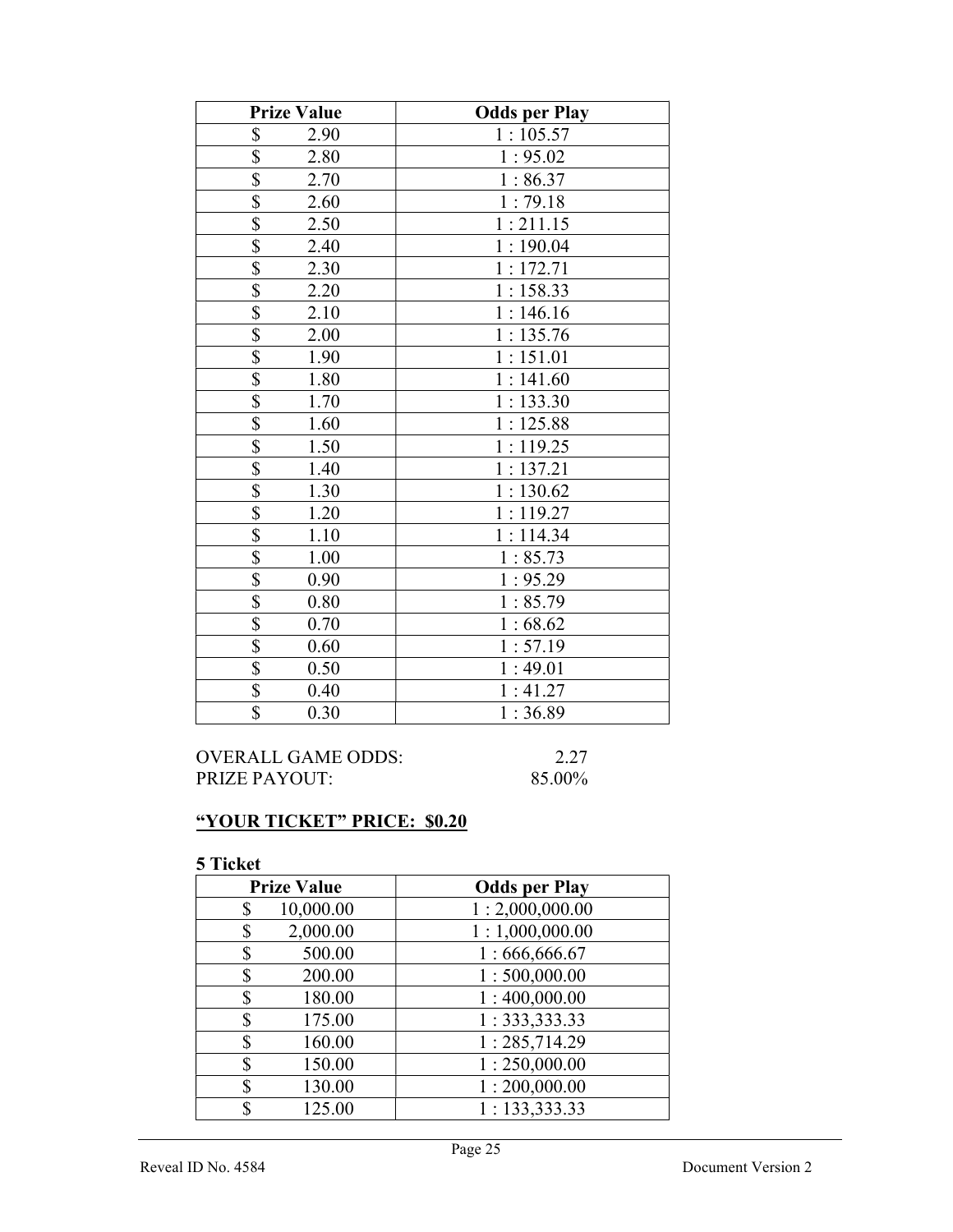|                         | <b>Prize Value</b> | <b>Odds per Play</b> |
|-------------------------|--------------------|----------------------|
| \$                      | 120.00             | 1:100,000.00         |
| \$                      | 110.00             | 1:80,000.00          |
| \$                      | 100.00             | 1:66,666.67          |
| \$                      | 90.00              | 1:50,000.00          |
| \$                      | 80.00              | 1:40,000.00          |
| \$                      | 75.00              | 1: 33, 333.33        |
| \$                      | 70.00              | 1:28,571.43          |
| \$                      | 65.00              | 1:20,000.00          |
| \$                      | 60.00              | 1:13,333.33          |
| \$                      | 55.00              | 1:10,000.00          |
| $\overline{\$}$         | 50.00              | 1:4,000.00           |
| $\overline{\$}$         | 45.00              | 1:3,333.33           |
| \$                      | 40.00              | 1:2,857.14           |
| $\overline{\mathbb{S}}$ | 36.00              | 1:2,500.00           |
| \$                      | 35.00              | 1:2,222.22           |
| $\overline{\$}$         | 32.00              | 1:2,000.00           |
| \$                      | 30.00              | 1:1,600.00           |
| \$                      | 28.00              | 1:1,333.33           |
| \$                      | 26.00              | 1:1,142.86           |
| $\overline{\$}$         | 25.00              | 1:1,000.00           |
| \$                      | 24.00              | 1:888.89             |
| \$                      | 22.00              | 1:800.00             |
| $\overline{\$}$         | 20.00              | 1:666.67             |
| $\overline{\$}$         | 19.00              | 1:625.00             |
| $\overline{\$}$         | 18.00              | 1:588.24             |
| \$                      | 17.00              | 1:555.56             |
| $\overline{\$}$         | 16.00              | 1:526.32             |
| $\overline{\mathbb{S}}$ | 15.00              | 1:500.00             |
| \$                      | 14.00              | 1:476.19             |
| $\overline{\$}$         | 13.00              | 1:454.55             |
| \$                      | 12.00              | 1:434.78             |
| \$                      | 11.00              | 1:416.67             |
| $\overline{\$}$         | 10.00              | 1:800.00             |
| \$                      | 9.00               | 1:666.67             |
| \$                      | 8.00               | 1:571.43             |
| \$                      | 7.00               | 1:533.33             |
| \$                      | 6.00               | 1:500.00             |
| \$                      | 5.80               | 1:444.44             |
| \$                      | 5.60               | 1:400.00             |
| $\overline{\$}$         | 5.40               | 1:363.64             |
| \$                      | 5.20               | 1:333.33             |
| $\overline{\$}$         | 5.00               | 1:888.89             |
| $\overline{\$}$         | 4.80               | 1:800.00             |
| $\overline{\mathbb{S}}$ | 4.60               | 1:727.27             |
| \$                      | 4.40               | 1:666.67             |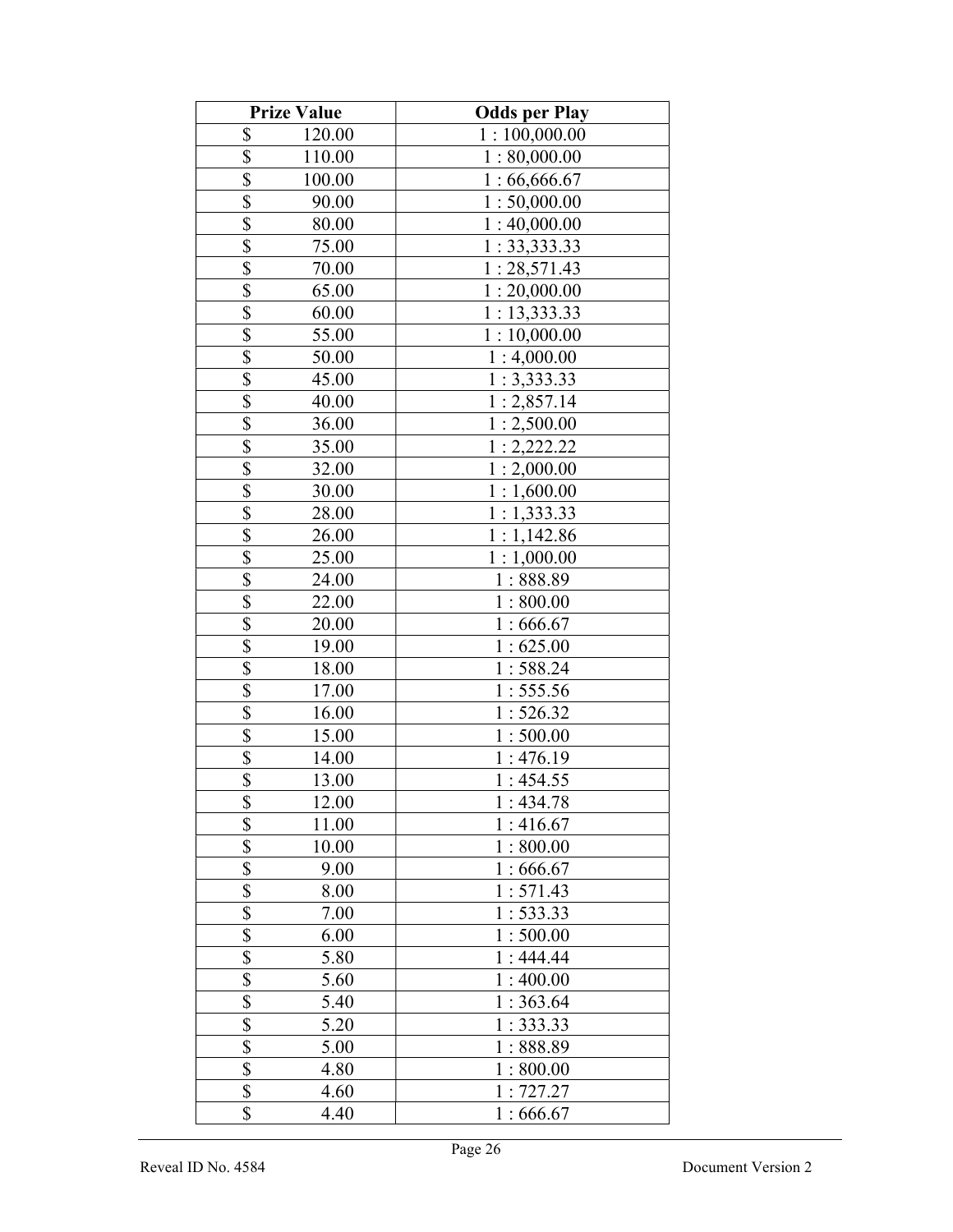| <b>Prize Value</b> | <b>Odds per Play</b> |
|--------------------|----------------------|
| \$<br>4.20         | 1:615.38             |
| \$<br>4.00         | 1:571.43             |
| \$<br>3.80         | 1:533.33             |
| \$<br>3.60         | 1:500.00             |
| \$<br>3.40         | 1:470.59             |
| \$<br>3.20         | 1:444.44             |
| \$<br>3.00         | 1:421.05             |
| \$<br>2.80         | 1:400.00             |
| \$<br>2.60         | 1:380.95             |
| \$<br>2.40         | 1:347.83             |
| \$<br>2.20         | 1:333.33             |
| \$<br>2.00         | 1:250.00             |
| \$<br>1.80         | 1:222.22             |
| \$<br>1.60         | 1:200.00             |
| \$<br>1.40         | 1:160.00             |
| \$<br>1.20         | 1:133.33             |
| \$<br>1.00         | 1:114.29             |
| \$<br>0.80         | 1:93.45              |
| \$<br>0.60         | 1:88.34              |

## OVERALL GAME ODDS: 7.41<br>PRIZE PAYOUT: 85.00% PRIZE PAYOUT:

| <b>Prize Value</b> | <b>Odds per Play</b> |
|--------------------|----------------------|
| \$<br>10,000.00    | 1:1,000,000.00       |
| \$<br>2,000.00     | 1:500,000.00         |
| \$<br>500.00       | 1: 333, 333.33       |
| \$<br>200.00       | 1:250,000.00         |
| \$<br>180.00       | 1:200,000.00         |
| \$<br>175.00       | 1:166,666.67         |
| \$<br>160.00       | 1:142,857.14         |
| \$<br>150.00       | 1:125,000.00         |
| \$<br>130.00       | 1:100,000.00         |
| \$<br>125.00       | 1:66,666.67          |
| \$<br>120.00       | 1:50,000.00          |
| \$<br>110.00       | 1:40,000.00          |
| \$<br>100.00       | 1: 33,333.33         |
| \$<br>90.00        | 1:24,390.24          |
| \$<br>80.00        | 1:19,607.84          |
| \$<br>75.00        | 1:16,393.44          |
| \$<br>70.00        | 1:14,084.51          |
| \$<br>65.00        | 1:9,803.92           |
| \$<br>60.00        | 1:6,578.95           |
| \$<br>55.00        | 1:4,926.11           |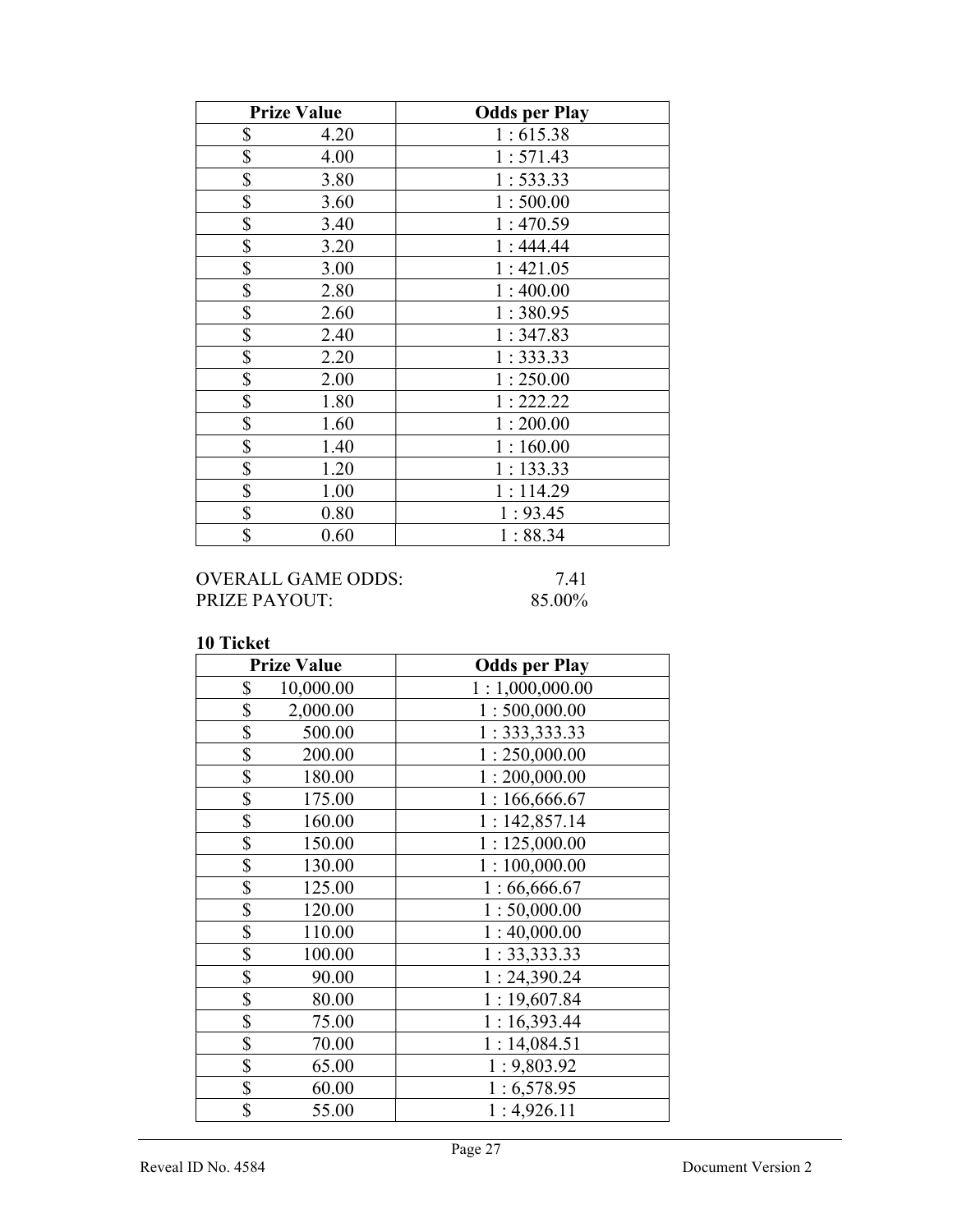|                          | <b>Prize Value</b> | <b>Odds per Play</b> |
|--------------------------|--------------------|----------------------|
| \$                       | 50.00              | 1:1,976.28           |
| \$                       | 45.00              | 1:1,647.45           |
| \$                       | 40.00              | 1:1,410.44           |
| \$                       | 36.00              | 1:1,234.57           |
| \$                       | 35.00              | 1:1,096.49           |
| \$                       | 32.00              | 1:987.17             |
| \$                       | 30.00              | 1:789.89             |
| \$                       | 28.00              | 1:657.89             |
| \$                       | 26.00              | 1:564.33             |
| \$                       | 25.00              | 1:493.10             |
| $\overline{\$}$          | 24.00              | 1:438.40             |
| $\overline{\$}$          | 22.00              | 1:394.63             |
| \$                       | 20.00              | 1:328.84             |
| $\overline{\mathbb{S}}$  | 19.00              | 1:308.26             |
| \$                       | 18.00              | 1:290.11             |
| \$                       | 17.00              | 1:273.97             |
| \$                       | 16.00              | 1:259.54             |
| \$                       | 15.00              | 1:246.61             |
| \$                       | 14.00              | 1:234.80             |
| $\overline{\$}$          | 13.00              | 1:224.16             |
| \$                       | 12.00              | 1:214.36             |
| \$                       | 11.00              | 1:204.58             |
| \$                       | 10.00              | 1:328.84             |
| $\overline{\$}$          | 9.00               | 1:394.63             |
| $\overline{\$}$          | 8.00               | 1:281.85             |
| \$                       | 7.00               | 1:263.02             |
| $\overline{\$}$          | 6.00               | 1:246.61             |
| $\overline{\mathbb{S}}$  | 5.80               | 1:219.20             |
| \$                       | 5.60               | 1:197.28             |
| $\overline{\$}$          | 5.40               | 1:179.34             |
| \$                       | 5.20               | 1:164.39             |
| \$                       | 5.00               | 1:438.40             |
| $\overline{\$}$          | 4.80               | 1:394.48             |
| \$                       | 4.60               | 1:358.68             |
| \$                       | 4.40               | 1:328.73             |
| \$                       | 4.20               | 1:303.49             |
| \$                       | 4.00               | 1:281.85             |
| \$                       | 3.80               | 1:263.02             |
| \$                       | 3.60               | 1:246.61             |
| $\overline{\mathcal{S}}$ | 3.40               | 1:232.07             |
| \$                       | 3.20               | 1:219.20             |
| $\overline{\$}$          | 3.00               | 1:207.64             |
| $\overline{\$}$          | 2.80               | 1:197.28             |
| $\overline{\mathbb{S}}$  | 2.60               | 1:187.86             |
| \$                       | 2.40               | 1:171.53             |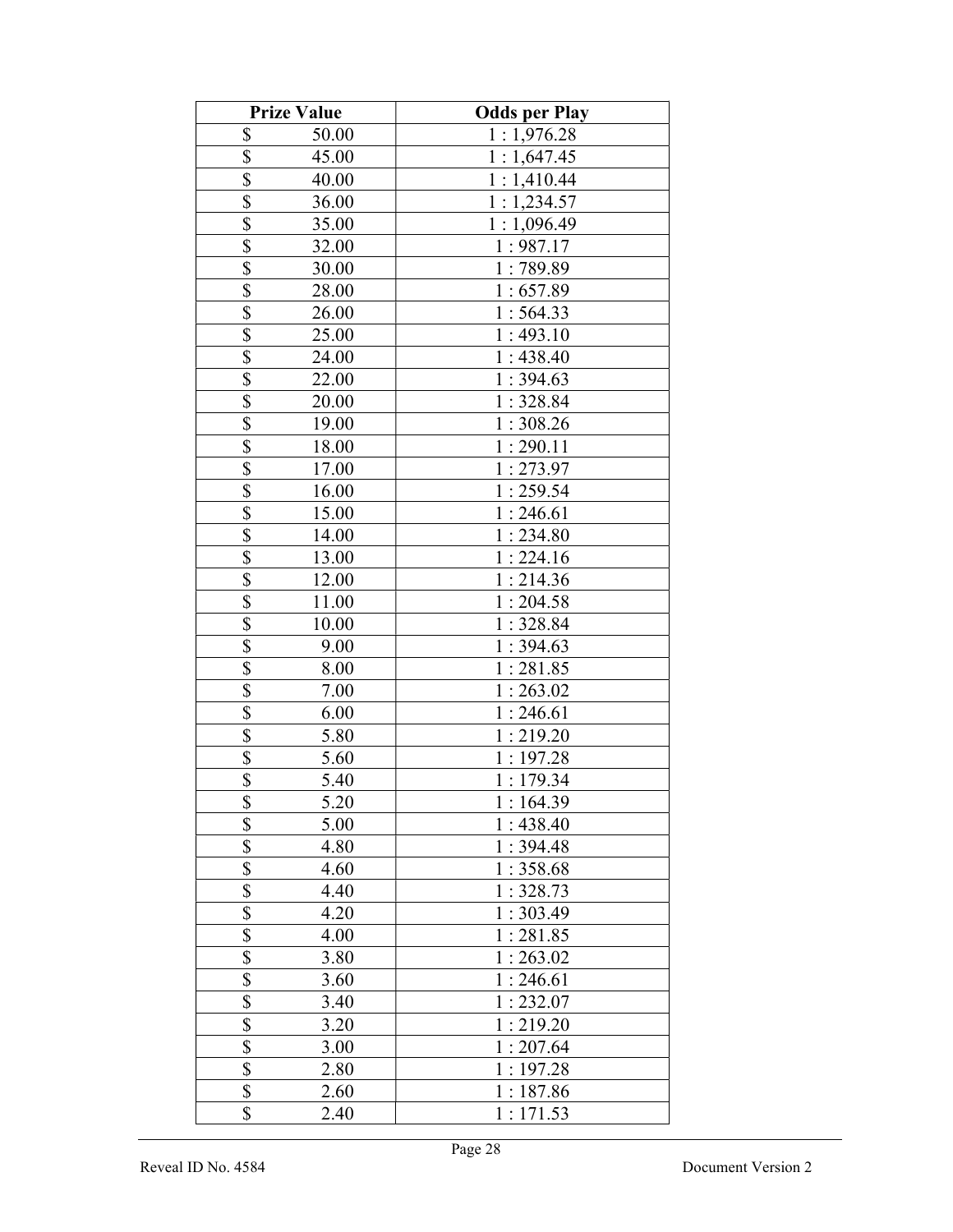| <b>Prize Value</b> | <b>Odds per Play</b> |
|--------------------|----------------------|
| 2.20               | 1:164.39             |
| 2.00               | 1:123.29             |
| 1.80               | 1:137.04             |
| 1.60               | 1:123.35             |
| 1.40               | 1:98.67              |
| 1.20               | 1:82.23              |
| 1.00               | 1:70.48              |
| 0.80               | 1:58.89              |
| 0.60               | 1:53.43              |

## OVERALL GAME ODDS: 3.97<br>PRIZE PAYOUT: 85.00% PRIZE PAYOUT:

| <b>Prize Value</b>                    | <b>Odds per Play</b> |
|---------------------------------------|----------------------|
| \$<br>10,000.00                       | 1:666,667.00         |
| $\boldsymbol{\mathsf{S}}$<br>2,000.00 | 1: 333, 333.50       |
| \$<br>500.00                          | 1: 222, 222.33       |
| \$<br>200.00                          | 1:166,666.75         |
| $\overline{\mathbb{S}}$<br>180.00     | 1: 133,333.40        |
| $\frac{1}{3}$<br>175.00               | 1:111,111.17         |
| 160.00                                | 1: 95, 238.14        |
| \$<br>150.00                          | 1: 83,333.38         |
| \$<br>130.00                          | 1:60,606.09          |
| $\overline{\mathbb{S}}$<br>125.00     | 1:41,666.69          |
| $\frac{1}{2}$<br>120.00               | 1: 33,333.35         |
| $\frac{1}{3}$<br>110.00               | 1:25,641.04          |
| 100.00                                | 1:21,505.39          |
| $\overline{\$}$<br>90.00              | 1:15,503.88          |
| $\overline{\$}$<br>80.00              | 1:12,578.62          |
| $\overline{\$}$<br>75.00              | 1:10,752.69          |
| $\overline{\mathcal{S}}$<br>70.00     | 1:9,259.26           |
| $\overline{\$}$<br>65.00              | 1:6,410.26           |
| \$<br>60.00                           | 1:4,301.08           |
| $\overline{\$}$<br>55.00              | 1:3,220.61           |
| $\overline{\$}$<br>50.00              | 1:1,294.50           |
| $\overline{\$}$<br>45.00              | 1:1,080.50           |
| $\overline{\mathcal{S}}$<br>40.00     | 1:924.64             |
| $\overline{\mathbb{S}}$<br>36.00      | 1:809.06             |
| \$<br>35.00                           | 1:718.39             |
| $\overline{\$}$<br>32.00              | 1:647.25             |
| $\overline{\$}$<br>30.00              | 1:517.60             |
| $\overline{\$}$<br>28.00              | 1:431.22             |
| $\overline{\mathbb{S}}$<br>26.00      | 1:369.96             |
| $\overline{\$}$<br>25.00              | 1:323.31             |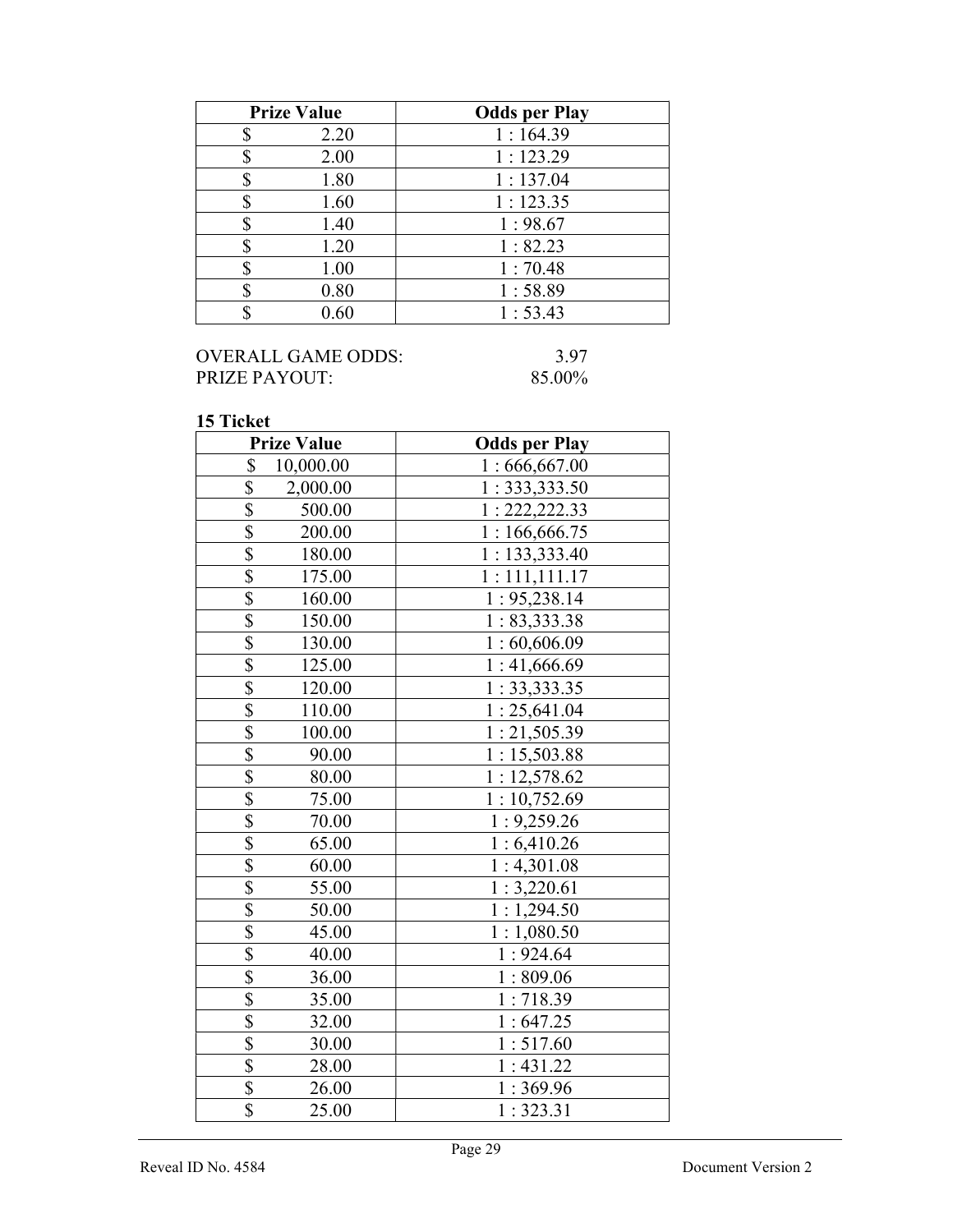|                         | <b>Prize Value</b> | <b>Odds per Play</b> |
|-------------------------|--------------------|----------------------|
| \$                      | 24.00              | 1:287.36             |
| \$                      | 22.00              | 1:258.60             |
| $\overline{\$}$         | 20.00              | 1:215.54             |
| $\overline{\$}$         | 19.00              | 1:202.02             |
| $\overline{\$}$         | 18.00              | 1:190.15             |
| $\overline{\mathbb{S}}$ | 17.00              | 1:179.55             |
| $rac{1}{s}$             | 16.00              | 1:170.11             |
|                         | 15.00              | 1:161.62             |
| $\overline{\$}$         | 14.00              | 1:153.89             |
| \$                      | 13.00              | 1:146.91             |
| \$                      | 12.00              | 1:140.50             |
| $\overline{\$}$         | 11.00              | 1:134.08             |
| \$                      | 10.00              | 1:215.54             |
| \$                      | 9.00               | 1:258.60             |
| \$                      | 8.00               | 1:184.72             |
| $\overline{\$}$         | 7.00               | 1:172.40             |
| $\overline{\mathbb{S}}$ | 6.00               | 1:161.66             |
| $\overline{\$}$         | 5.80               | 1:143.68             |
| $\overline{\$}$         | 5.60               | 1:129.30             |
| \$                      | 5.40               | 1:117.54             |
| $\overline{\$}$         | 5.20               | 1:107.75             |
| \$                      | 5.00               | 1:287.36             |
| \$                      | 4.80               | 1:258.60             |
| $\overline{\$}$         | 4.60               | 1:235.07             |
| \$                      | 4.40               | 1:215.47             |
| \$                      | 4.20               | 1:198.89             |
| \$                      | 4.00               | 1:184.72             |
| \$                      | 3.80               | 1:172.35             |
| \$                      | 3.60               | 1:161.62             |
| \$                      | 3.40               | 1:152.10             |
| \$                      | 3.20               | 1:143.65             |
| $\overline{\$}$         | 3.00               | 1:136.08             |
| $\overline{\$}$         | 2.80               | 1:156.57             |
| $\overline{\$}$         | 2.60               | 1:149.08             |
| $\overline{\$}$         | 2.40               | 1:136.11             |
| $\overline{\mathbb{S}}$ | 2.20               | 1:130.46             |
| $\overline{\$}$         | 2.00               | 1:97.84              |
| $\overline{\$}$         | 1.80               | 1:108.75             |
| $\overline{\$}$         | 1.60               | 1:97.90              |
| \$                      | 1.40               | 1:78.30              |
| \$                      | 1.20               | 1:65.26              |
| $\overline{\$}$         | 1.00               | 1:55.93              |
| \$                      | 0.80               | 1:47.27              |
| \$                      | 0.60               | 1:41.96              |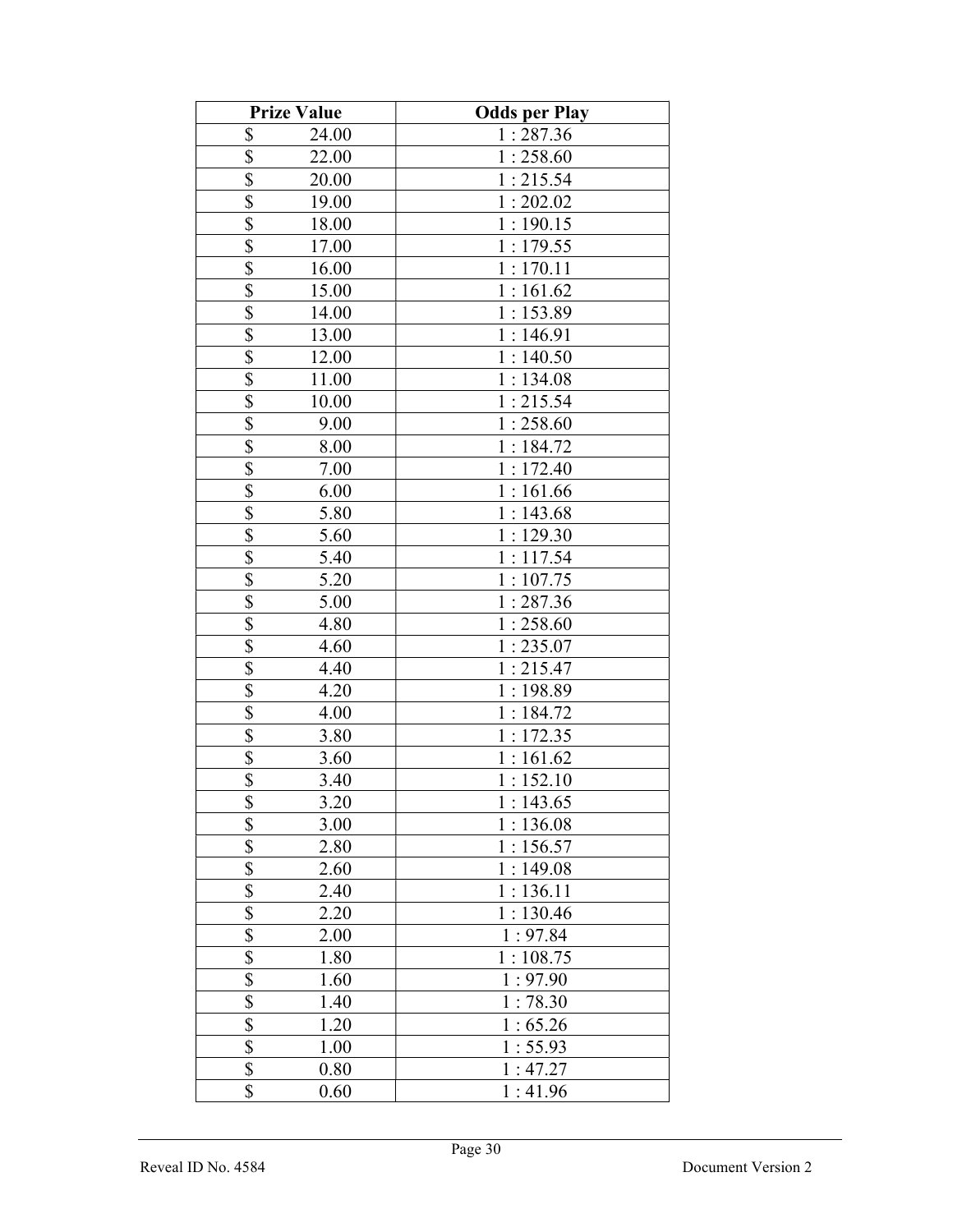| OVERALL GAME ODDS:   | 2.84   |
|----------------------|--------|
| <b>PRIZE PAYOUT:</b> | 85.00% |

| <b>Prize Value</b>       | <b>Odds per Play</b> |
|--------------------------|----------------------|
| \$<br>10,000.00          | 1:500,000.00         |
| \$<br>2,000.00           | 1:250,000.00         |
| \$<br>500.00             | 1:166,666.67         |
| \$<br>200.00             | 1:125,000.00         |
| \$<br>180.00             | 1:100,000.00         |
| \$<br>175.00             | 1: 83,333.33         |
| \$<br>160.00             | 1:71,428.57          |
| \$<br>150.00             | 1:62,500.00          |
| \$<br>130.00             | 1:45,454.55          |
| \$<br>125.00             | 1:31,250.00          |
| \$<br>120.00             | 1:23,809.52          |
| \$<br>110.00             | 1:17,857.14          |
| \$<br>100.00             | 1:15,151.52          |
| \$<br>90.00              | 1:11,111.11          |
| \$<br>80.00              | 1:9,090.91           |
| $\overline{\$}$<br>75.00 | 1:7,936.51           |
| $\overline{\$}$<br>70.00 | 1:6,756.76           |
| $\overline{\$}$<br>65.00 | 1:4,716.98           |
| \$<br>60.00              | 1:3,164.56           |
| \$<br>55.00              | 1:2,369.67           |
| \$<br>50.00              | 1:950.57             |
| \$<br>45.00              | 1:793.65             |
| \$<br>40.00              | 1:680.27             |
| \$<br>36.00              | 1:594.53             |
| \$<br>35.00              | 1:527.98             |
| \$<br>32.00              | 1:475.74             |
| \$<br>30.00              | 1:380.23             |
| \$<br>28.00              | 1:316.86             |
| $\overline{\$}$<br>26.00 | 1:271.89             |
| $\overline{\$}$<br>25.00 | 1:237.53             |
| \$<br>24.00              | 1:211.15             |
| $\overline{\$}$<br>22.00 | 1:190.04             |
| $\overline{\$}$<br>20.00 | 1:158.38             |
| $\overline{\$}$<br>19.00 | 1:148.46             |
| \$<br>18.00              | 1:139.74             |
| \$<br>17.00              | 1:131.93             |
| \$<br>16.00              | 1:125.00             |
| \$<br>15.00              | 1:118.76             |
| \$<br>14.00              | 1:113.10             |
| \$<br>13.00              | 1:107.94             |
| \$<br>12.00              | 1:103.26             |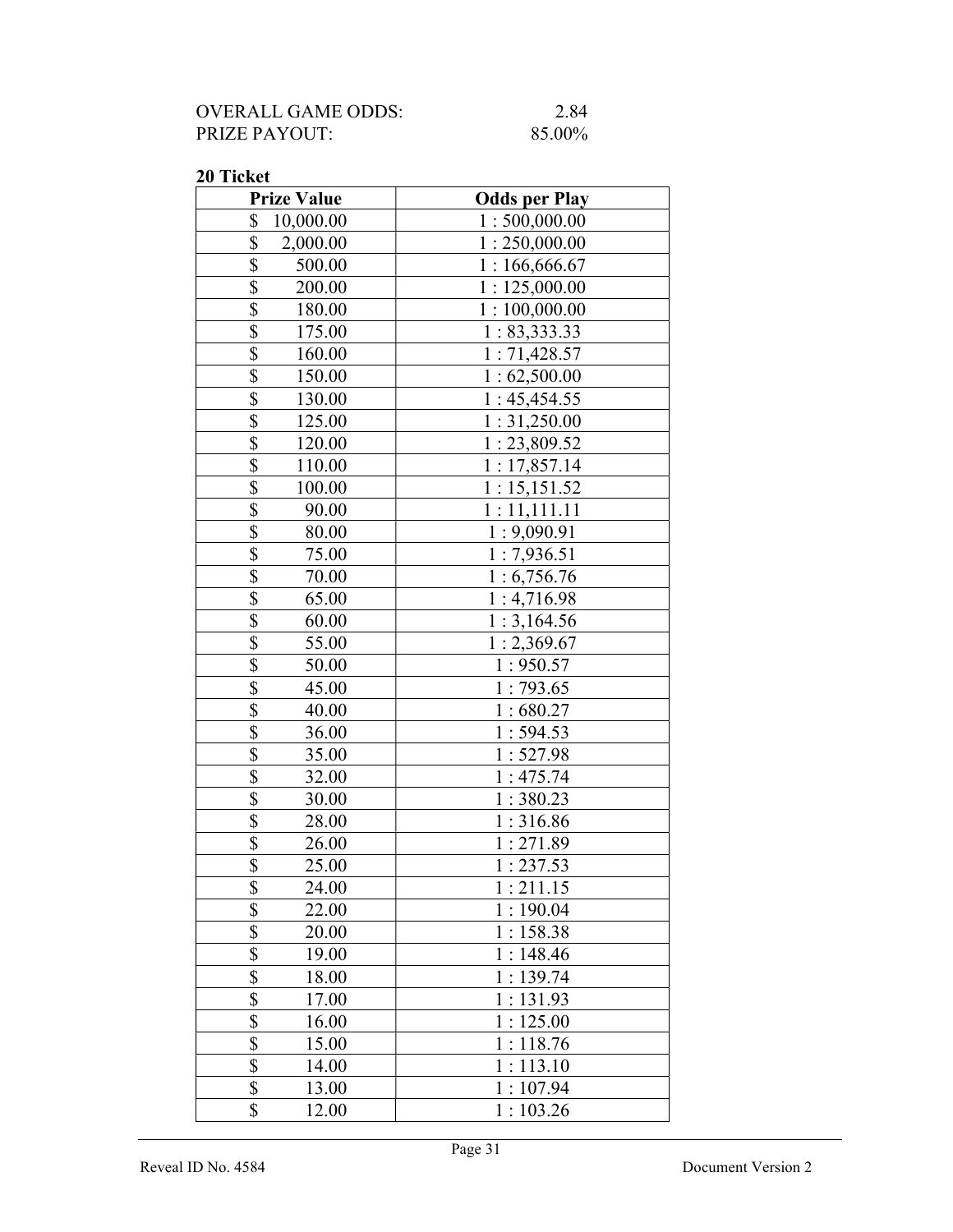| <b>Prize Value</b>              | <b>Odds per Play</b> |
|---------------------------------|----------------------|
| \$<br>11.00                     | 1:98.52              |
| \$<br>10.00                     | 1:158.38             |
| $\overline{\$}$<br>9.00         | 1:190.04             |
| \$<br>8.00                      | 1:135.76             |
| \$<br>7.00                      | 1:126.74             |
| $\overline{\$}$<br>6.00         | 1:118.79             |
| \$<br>5.80                      | 1:105.57             |
| $\overline{\mathbb{S}}$<br>5.60 | 1:95.02              |
| $\overline{\$}$<br>5.40         | 1:86.37              |
| $\overline{\$}$<br>5.20         | 1:79.18              |
| $\overline{\$}$<br>5.00         | 1:211.15             |
| $\overline{\$}$<br>4.80         | 1:190.04             |
| $\overline{\mathbb{S}}$<br>4.60 | 1:172.71             |
| $\overline{\$}$<br>4.40         | 1:158.33             |
| $\overline{\mathbb{S}}$<br>4.20 | 1:146.16             |
| $\overline{\$}$<br>4.00         | 1:135.76             |
| $\overline{\$}$<br>3.80         | 1:151.01             |
| $\overline{\$}$<br>3.60         | 1:141.60             |
| \$<br>3.40                      | 1:133.30             |
| $\overline{\$}$<br>3.20         | 1:125.88             |
| $\overline{\$}$<br>3.00         | 1:119.25             |
| \$<br>2.80                      | 1:137.21             |
| $\overline{\$}$<br>2.60         | 1:130.62             |
| \$<br>2.40                      | 1:119.27             |
| $\overline{\$}$<br>2.20         | 1:114.34             |
| $\overline{\$}$<br>2.00         | 1:85.73              |
| $\overline{\$}$<br>1.80         | 1:95.29              |
| $\overline{\$}$<br>1.60         | 1:85.79              |
| $\overline{\mathbb{S}}$<br>1.40 | 1:68.62              |
| $\overline{\$}$<br>1.20         | 1:57.19              |
| $\overline{\$}$<br>1.00         | 1:49.01              |
| $\overline{\$}$<br>0.80         | 1:41.27              |
| $\overline{\mathbb{S}}$<br>0.60 | 1:36.89              |

## OVERALL GAME ODDS: 2.27<br>PRIZE PAYOUT: 85.00% PRIZE PAYOUT:

## "YOUR TICKET" PRICE: \$0.40

| <b>Prize Value</b> | <b>Odds per Play</b> |
|--------------------|----------------------|
| \$20,000.00        | 1:2,000,000.00       |
| 4,000.00           | 1:1,000,000.00       |
| 1,000.00           | 1:666,666.67         |
| 400.00             | 1:500,000.00         |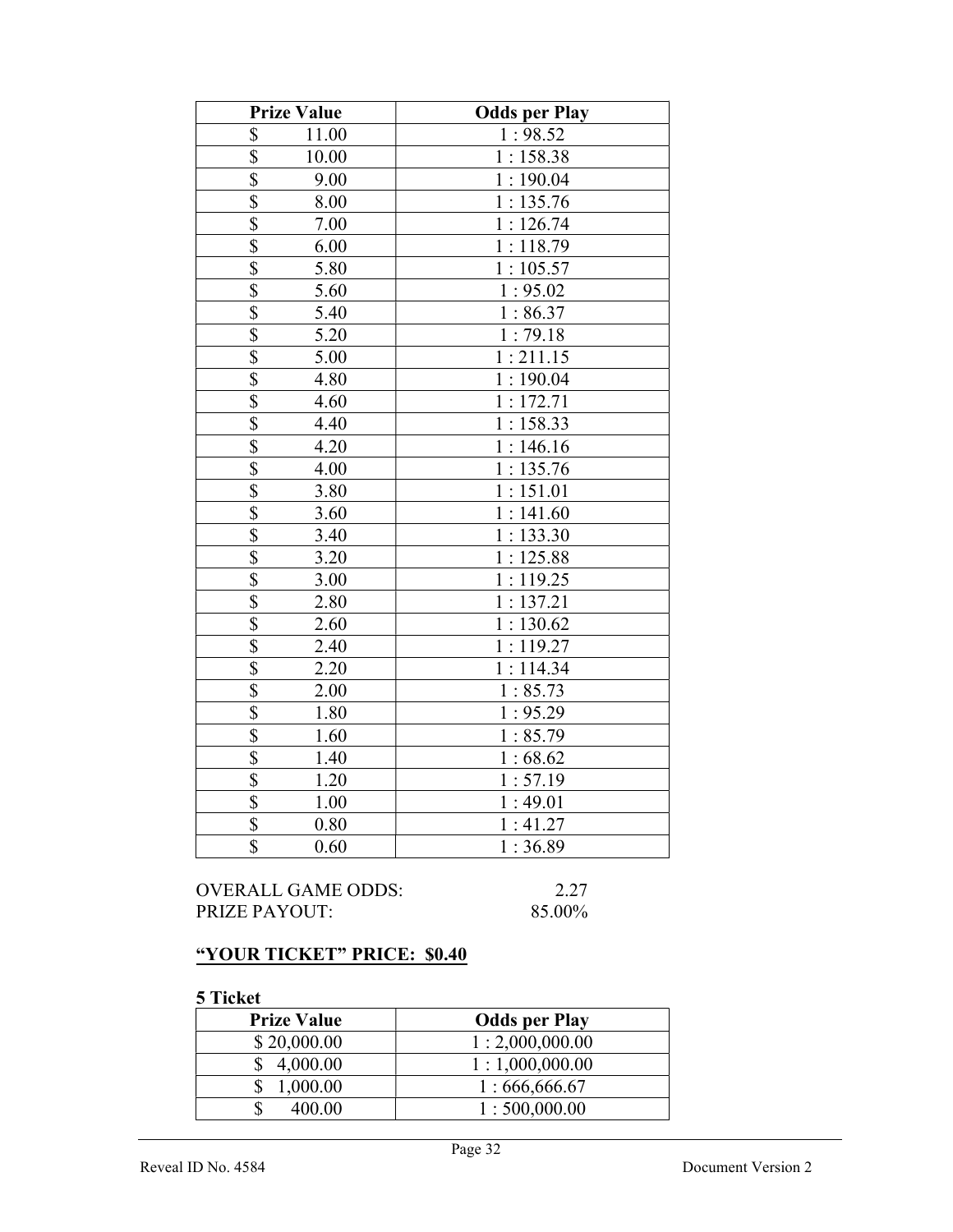| <b>Prize Value</b>                | <b>Odds per Play</b> |
|-----------------------------------|----------------------|
| \$<br>360.00                      | 1:400,000.00         |
| \$<br>350.00                      | 1:333,333.33         |
| \$<br>320.00                      | 1:285,714.29         |
| \$<br>300.00                      | 1:250,000.00         |
| \$<br>260.00                      | 1:200,000.00         |
| \$<br>250.00                      | 1: 133,333.33        |
| \$<br>240.00                      | 1:100,000.00         |
| \$<br>220.00                      | 1:80,000.00          |
| \$<br>200.00                      | 1:66,666.67          |
| \$<br>180.00                      | 1:50,000.00          |
| $\overline{\$}$<br>160.00         | 1:40,000.00          |
| $\overline{\$}$<br>150.00         | 1:33,333.33          |
| $\overline{\$}$<br>140.00         | 1:28,571.43          |
| \$<br>130.00                      | 1:20,000.00          |
| $\overline{\$}$<br>120.00         | 1:13,333.33          |
| \$<br>110.00                      | 1:10,000.00          |
| \$<br>100.00                      | 1:4,000.00           |
| \$<br>90.00                       | 1:3,333.33           |
| \$<br>80.00                       | 1:2,857.14           |
| $\overline{\$}$<br>72.00          | 1:2,500.00           |
| \$<br>70.00                       | 1:2,222.22           |
| \$<br>64.00                       | 1:2,000.00           |
| $\overline{\mathcal{S}}$<br>60.00 | 1:1,600.00           |
| $\overline{\$}$<br>56.00          | 1:1,333.33           |
| \$<br>52.00                       | 1:1,142.86           |
| $\overline{\$}$<br>50.00          | 1:1,000.00           |
| $\overline{\$}$<br>48.00          | 1:888.89             |
| $\overline{\mathbb{S}}$<br>44.00  | 1:800.00             |
| $\overline{\$}$<br>40.00          | 1:666.67             |
| $\overline{\$}$<br>38.00          | 1:625.00             |
| \$<br>36.00                       | 1:588.24             |
| \$<br>34.00                       | 1:555.56             |
| \$<br>32.00                       | 1:526.32             |
| \$<br>30.00                       | 1:500.00             |
| \$<br>28.00                       | 1:476.19             |
| \$<br>26.00                       | 1:454.55             |
| \$<br>24.00                       | 1:434.78             |
| \$<br>22.00                       | 1:416.67             |
| \$<br>20.00                       | 1:800.00             |
| \$<br>18.00                       | 1:666.67             |
| \$<br>16.00                       | 1:571.43             |
| \$<br>14.00                       | 1: 533.33            |
| \$<br>12.00                       | 1:500.00             |
| \$<br>11.60                       | 1:444.44             |
| \$<br>11.20                       | 1:400.00             |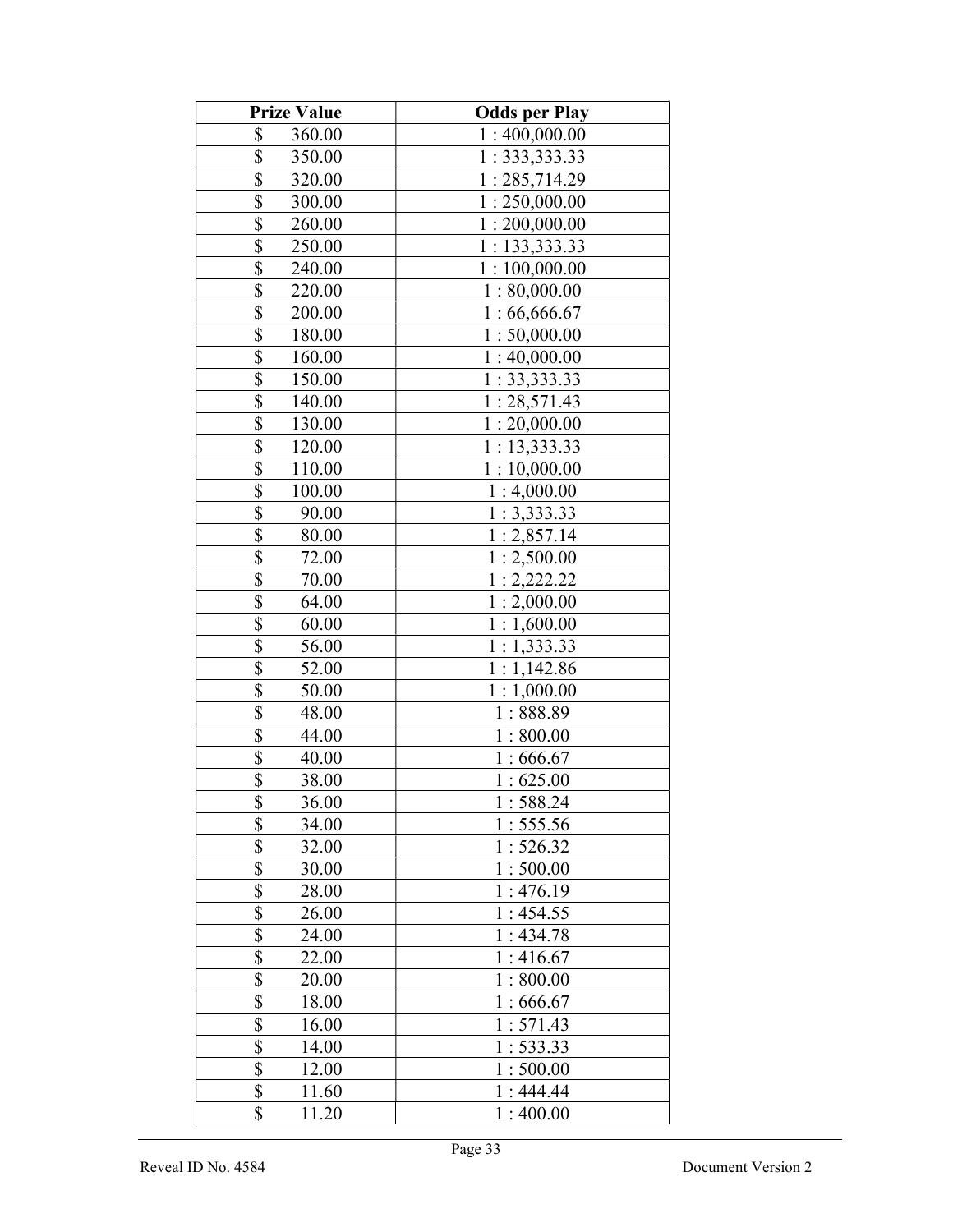| <b>Prize Value</b>               | <b>Odds per Play</b> |
|----------------------------------|----------------------|
| \$<br>10.80                      | 1:363.64             |
| $\overline{\mathbb{S}}$<br>10.40 | 1:333.33             |
| $\overline{\$}$<br>10.00         | 1:888.89             |
| $\overline{\$}$<br>9.60          | 1:800.00             |
| \$<br>9.20                       | 1:727.27             |
| \$<br>8.80                       | 1:666.67             |
| \$<br>8.40                       | 1:615.38             |
| \$<br>8.00                       | 1:571.43             |
| $\overline{\mathbb{S}}$<br>7.60  | 1:533.33             |
| \$<br>7.20                       | 1:500.00             |
| $\overline{\$}$<br>6.80          | 1:470.59             |
| $\overline{\$}$<br>6.40          | 1:444.44             |
| \$<br>6.00                       | 1:421.05             |
| \$<br>5.60                       | 1:400.00             |
| \$<br>5.20                       | 1:380.95             |
| $\overline{\$}$<br>4.80          | 1:347.83             |
| \$<br>4.40                       | 1:333.33             |
| \$<br>4.00                       | 1:250.00             |
| $\overline{\$}$<br>3.60          | 1:222.22             |
| \$<br>3.20                       | 1:200.00             |
| \$<br>2.80                       | 1:160.00             |
| $\overline{\$}$<br>2.40          | 1:133.33             |
| \$<br>2.00                       | 1:114.29             |
| $\overline{\$}$<br>1.60          | 1:93.45              |
| $\overline{\$}$<br>1.20          | 1:88.34              |

OVERALL GAME ODDS: 7.41<br>PRIZE PAYOUT: 85.00% PRIZE PAYOUT:

| <b>Prize Value</b> | <b>Odds per Play</b> |
|--------------------|----------------------|
| \$20,000.00        | 1:1,000,000.00       |
| 4,000.00<br>\$     | 1:500,000.00         |
| 1,000.00<br>\$     | 1: 333, 333.33       |
| \$<br>400.00       | 1:250,000.00         |
| \$<br>360.00       | 1:200,000.00         |
| \$<br>350.00       | 1:166,666.67         |
| \$<br>320.00       | 1:142,857.14         |
| \$<br>300.00       | 1:125,000.00         |
| \$<br>260.00       | 1:100,000.00         |
| \$<br>250.00       | 1:66,666.67          |
| \$<br>240.00       | 1:50,000.00          |
| \$<br>220.00       | 1:40,000.00          |
| \$<br>200.00       | 1: 33, 333.33        |
| \$<br>180.00       | 1:24,390.24          |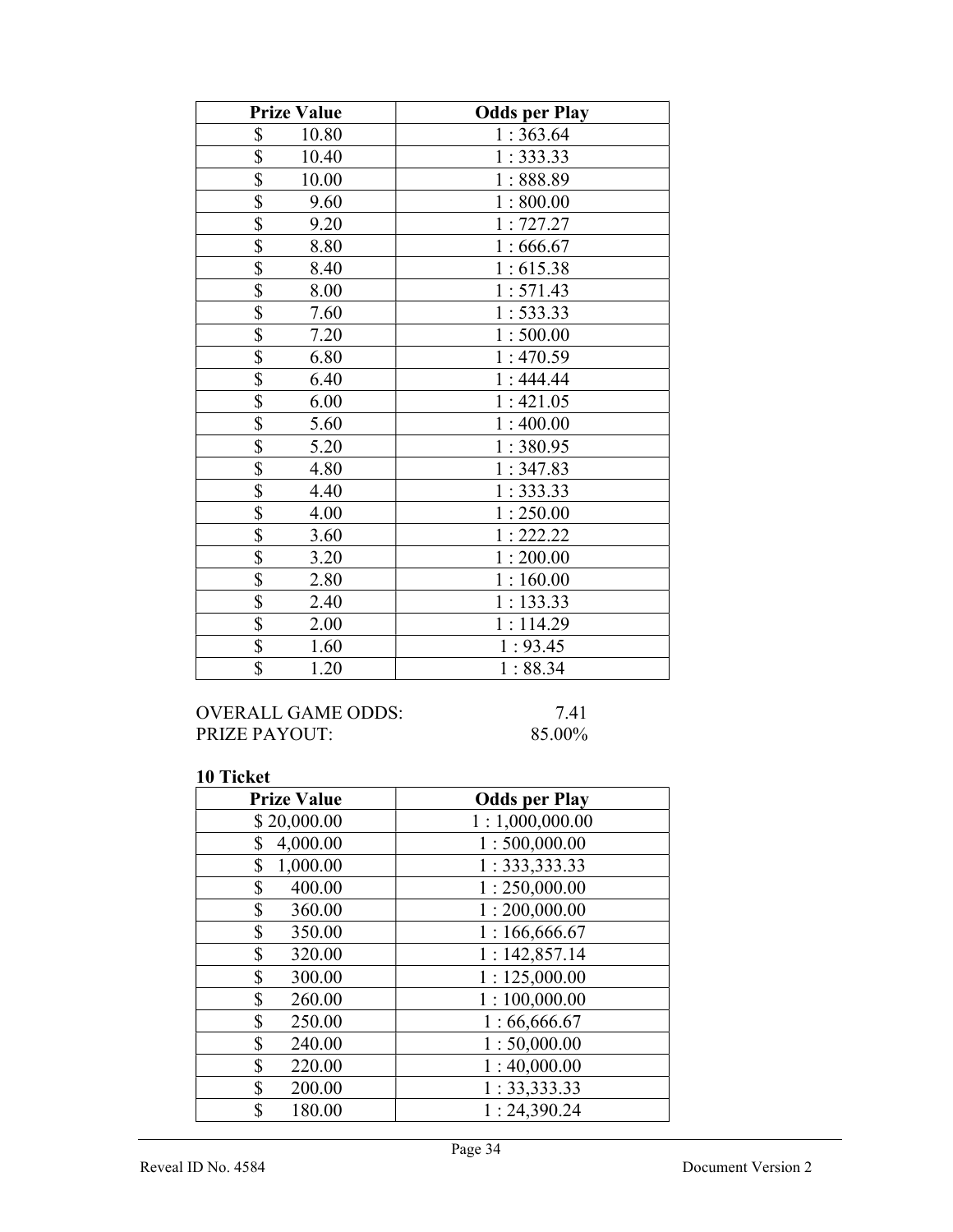| <b>Prize Value</b>                | <b>Odds per Play</b> |
|-----------------------------------|----------------------|
| \$<br>160.00                      | 1:19,607.84          |
| \$<br>150.00                      | 1:16,393.44          |
| \$<br>140.00                      | 1:14,084.51          |
| \$<br>130.00                      | 1:9,803.92           |
| \$<br>120.00                      | 1:6,578.95           |
| \$<br>110.00                      | 1:4,926.11           |
| \$<br>100.00                      | 1:1,976.28           |
| \$<br>90.00                       | 1:1,647.45           |
| \$<br>80.00                       | 1:1,410.44           |
| $\overline{\mathcal{S}}$<br>72.00 | 1:1,234.57           |
| $\overline{\$}$<br>70.00          | 1:1,096.49           |
| \$<br>64.00                       | 1:987.17             |
| $\overline{\$}$<br>60.00          | 1:789.89             |
| \$<br>56.00                       | 1:657.89             |
| $\overline{\mathbb{S}}$<br>52.00  | 1:564.33             |
| \$<br>50.00                       | 1:493.10             |
| \$<br>48.00                       | 1:438.40             |
| \$<br>44.00                       | 1:394.63             |
| \$<br>40.00                       | 1:328.84             |
| \$<br>38.00                       | 1:308.26             |
| \$<br>36.00                       | 1:290.11             |
| \$<br>34.00                       | 1:273.97             |
| $\overline{\mathcal{S}}$<br>32.00 | 1:259.54             |
| $\overline{\$}$<br>30.00          | 1:246.61             |
| $\overline{\$}$<br>28.00          | 1:234.80             |
| $\overline{\$}$<br>26.00          | 1:224.16             |
| \$<br>24.00                       | 1:214.36             |
| $\overline{\mathbb{S}}$<br>22.00  | 1:204.58             |
| \$<br>20.00                       | 1:328.84             |
| $\overline{\$}$<br>18.00          | 1:394.63             |
| \$<br>16.00                       | 1:281.85             |
| \$<br>14.00                       | 1:263.02             |
| \$<br>12.00                       | 1:246.61             |
| \$<br>11.60                       | 1:219.20             |
| \$<br>11.20                       | 1:197.28             |
| \$<br>10.80                       | 1:179.34             |
| \$<br>10.40                       | 1:164.39             |
| \$<br>10.00                       | 1:438.40             |
| \$<br>9.60                        | 1:394.48             |
| \$<br>9.20                        | 1:358.68             |
| $\overline{\$}$<br>8.80           | 1:328.73             |
| $\overline{\$}$<br>8.40           | 1:303.49             |
| $\overline{\$}$<br>8.00           | 1:281.85             |
| \$<br>7.60                        | 1:263.02             |
| \$<br>7.20                        | 1:246.61             |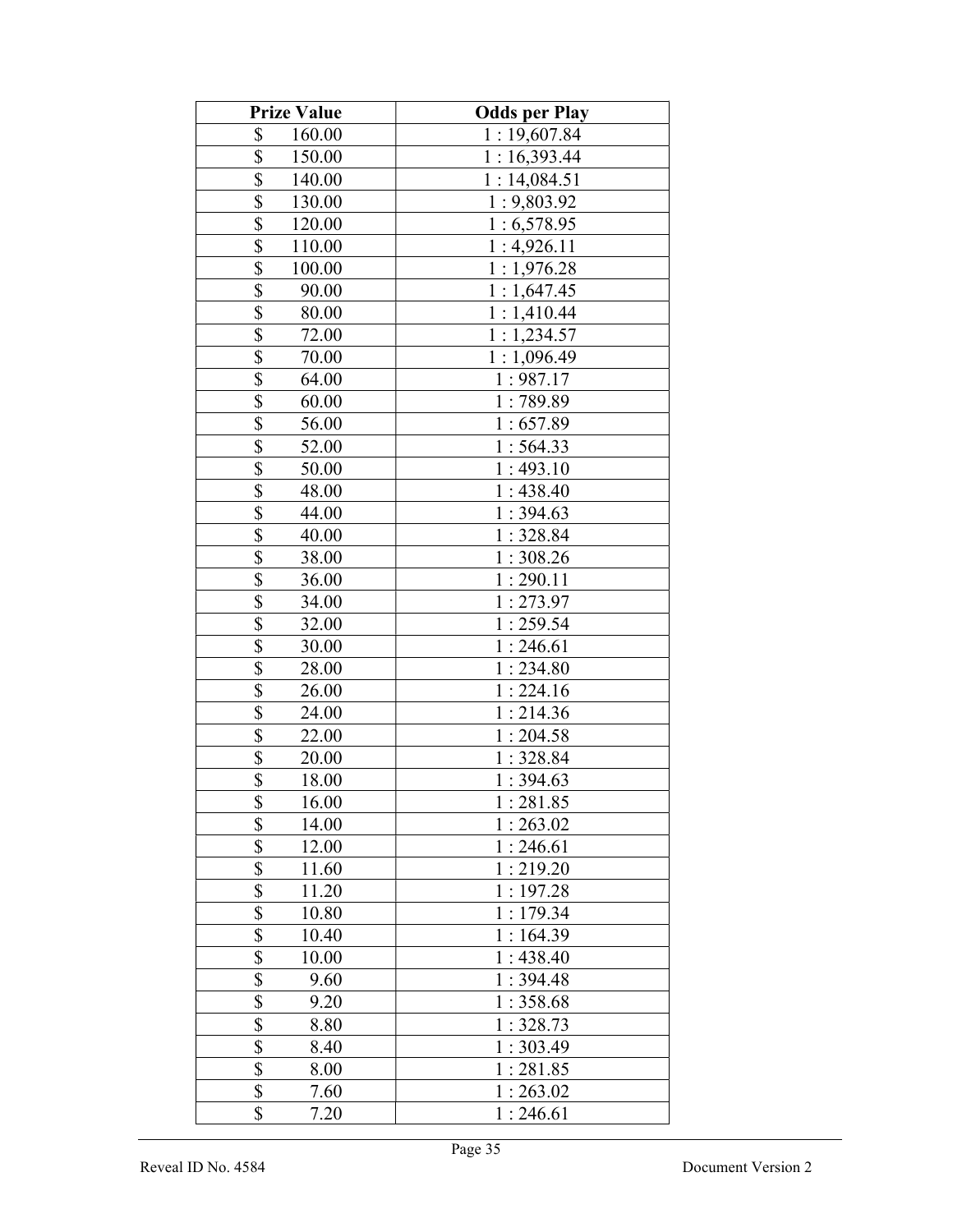| <b>Prize Value</b> | <b>Odds per Play</b> |
|--------------------|----------------------|
| \$<br>6.80         | 1:232.07             |
| \$<br>6.40         | 1:219.20             |
| \$<br>6.00         | 1:207.64             |
| \$<br>5.60         | 1:197.28             |
| \$<br>5.20         | 1:187.86             |
| \$<br>4.80         | 1:171.53             |
| \$<br>4.40         | 1:164.39             |
| \$<br>4.00         | 1:123.29             |
| \$<br>3.60         | 1:137.04             |
| \$<br>3.20         | 1:123.35             |
| \$<br>2.80         | 1:98.67              |
| \$<br>2.40         | 1:82.23              |
| \$<br>2.00         | 1:70.48              |
| \$<br>1.60         | 1:58.89              |
| \$<br>1.20         | 1:53.43              |

## OVERALL GAME ODDS: 3.97<br>PRIZE PAYOUT: 85.00% PRIZE PAYOUT:

| <b>Prize Value</b>        | <b>Odds per Play</b> |
|---------------------------|----------------------|
| \$<br>20,000.00           | 1:666,667.00         |
| \$<br>4,000.00            | 1:333,333.50         |
| \$<br>1,000.00            | 1: 222, 222.33       |
| \$<br>400.00              | 1:166,666.75         |
| \$<br>360.00              | 1:133,333.40         |
| \$<br>350.00              | 1:111,111.17         |
| \$<br>320.00              | 1: 95,238.14         |
| \$<br>300.00              | 1:83,333.38          |
| \$<br>260.00              | 1:60,606.09          |
| $\overline{\$}$<br>250.00 | 1:41,666.69          |
| \$<br>240.00              | 1:33,333.35          |
| \$<br>220.00              | 1:25,641.04          |
| \$<br>200.00              | 1:21,505.39          |
| \$<br>180.00              | 1:15,503.88          |
| \$<br>160.00              | 1:12,578.62          |
| $\overline{\$}$<br>150.00 | 1:10,752.69          |
| $\overline{\$}$<br>140.00 | 1:9,259.26           |
| $\overline{\$}$<br>130.00 | 1:6,410.26           |
| \$<br>120.00              | 1:4,301.08           |
| $\overline{\$}$<br>110.00 | 1:3,220.61           |
| \$<br>100.00              | 1:1,294.50           |
| \$<br>90.00               | 1:1,080.50           |
| $\overline{\$}$<br>80.00  | 1:924.64             |
| $\overline{\$}$<br>72.00  | 1:809.06             |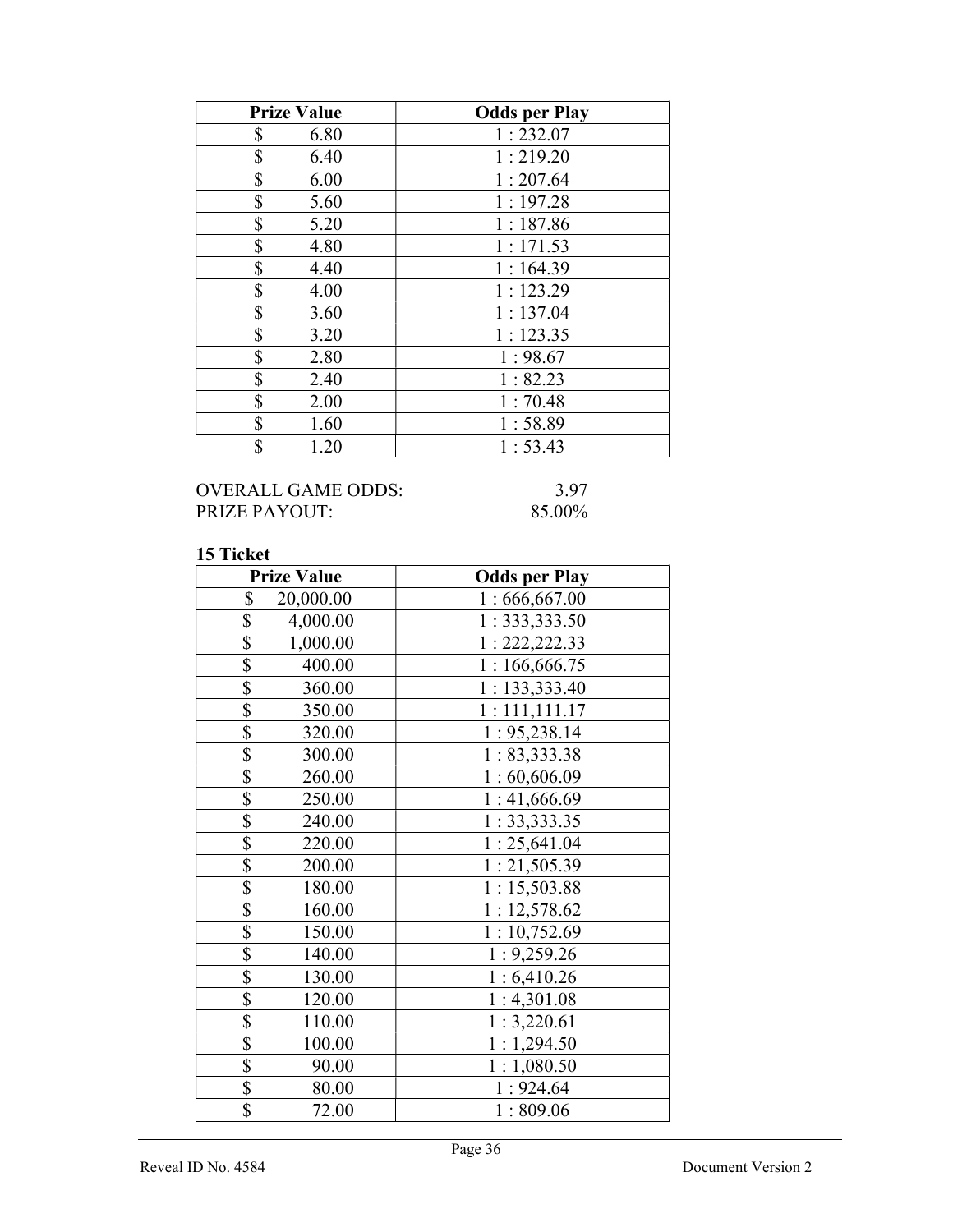|                         | <b>Prize Value</b> | <b>Odds per Play</b> |
|-------------------------|--------------------|----------------------|
| \$                      | 70.00              | 1:718.39             |
| \$                      | 64.00              | 1:647.25             |
| \$                      | 60.00              | 1:517.60             |
| \$                      | 56.00              | 1:431.22             |
| \$                      | 52.00              | 1:369.96             |
| \$                      | 50.00              | 1:323.31             |
| \$                      | 48.00              | 1:287.36             |
| \$                      | 44.00              | 1:258.60             |
| \$                      | 40.00              | 1:215.54             |
| $\overline{\$}$         | 38.00              | 1:202.02             |
| $\overline{\$}$         | 36.00              | 1:190.15             |
| $\overline{\$}$         | 34.00              | 1:179.55             |
| \$                      | 32.00              | 1:170.11             |
| $\overline{\mathbb{S}}$ | 30.00              | 1:161.62             |
| \$                      | 28.00              | 1:153.89             |
| $\overline{\$}$         | 26.00              | 1:146.91             |
| \$                      | 24.00              | 1:140.50             |
| $\overline{\$}$         | 22.00              | 1:134.08             |
| \$                      | 20.00              | 1:215.54             |
| $\overline{\$}$         | 18.00              | 1:258.60             |
| \$                      | 16.00              | 1:184.72             |
| \$                      | 14.00              | 1:172.40             |
| \$                      | 12.00              | 1:161.66             |
| $\overline{\$}$         | 11.60              | 1:143.68             |
| $\overline{\$}$         | 11.20              | 1:129.30             |
| $\overline{\$}$         | 10.80              | 1:117.54             |
| $\overline{\$}$         | 10.40              | 1:107.75             |
| $\overline{\mathbb{S}}$ | 10.00              | 1:287.36             |
| $\overline{\mathbb{S}}$ | 9.60               | 1:258.60             |
| $\overline{\$}$         | 9.20               | 1:235.07             |
| \$                      | 8.80               | 1:215.47             |
| \$                      | 8.40               | 1:198.89             |
| $\overline{\$}$         | 8.00               | 1:184.72             |
| \$                      | 7.60               | 1:172.35             |
| \$                      | 7.20               | 1:161.62             |
| \$                      | 6.80               | 1:152.10             |
| \$                      | 6.40               | 1:143.65             |
| \$                      | 6.00               | 1:136.08             |
| \$                      | 5.60               | 1:156.57             |
| \$                      | 5.20               | 1:149.08             |
| \$                      | 4.80               | 1:136.11             |
| \$                      | 4.40               | 1:130.46             |
| $\overline{\$}$         | 4.00               | 1:97.84              |
| $\overline{\mathbb{S}}$ | 3.60               | 1:108.75             |
| \$                      | 3.20               | 1:97.90              |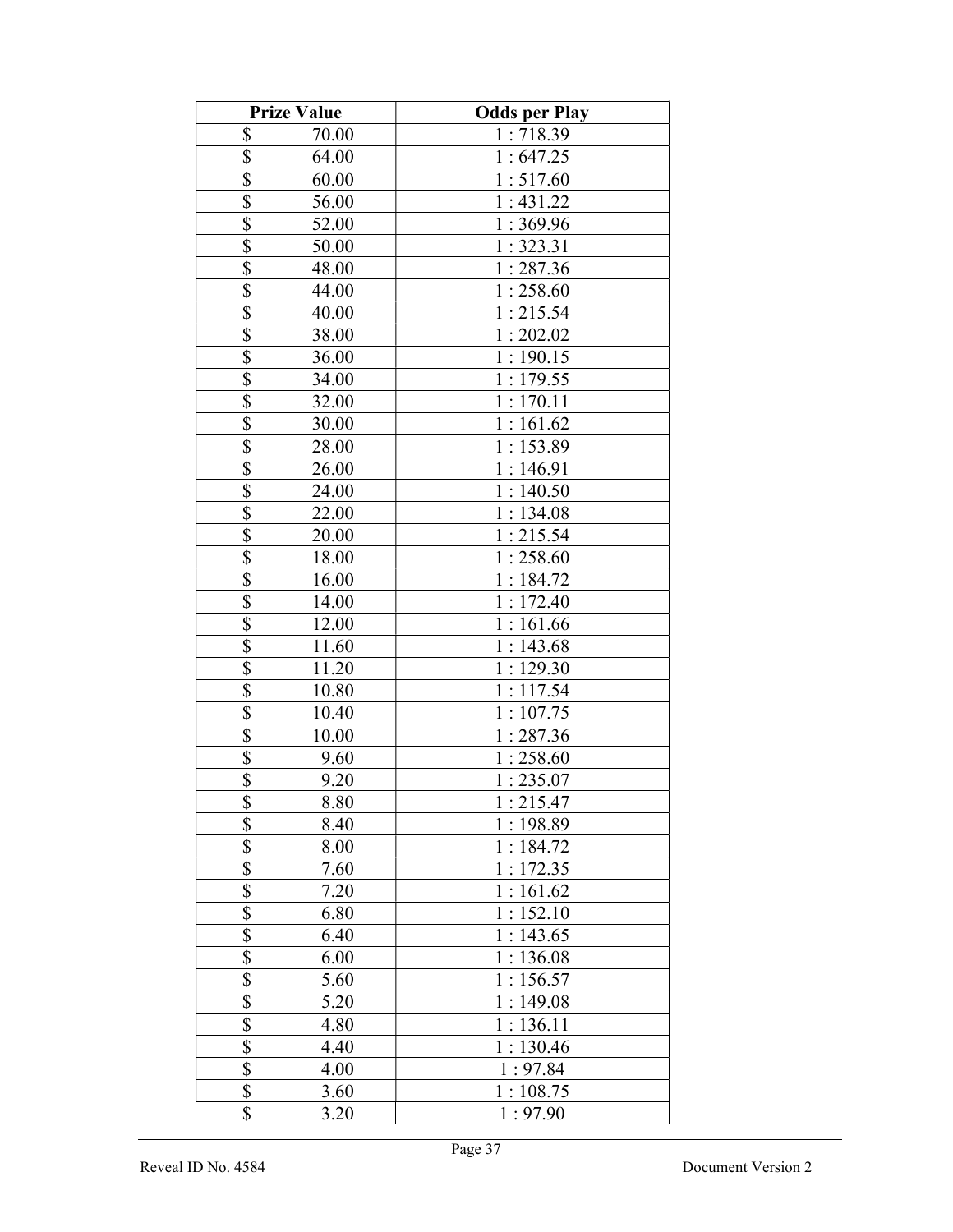| <b>Prize Value</b> | <b>Odds per Play</b> |
|--------------------|----------------------|
| 2.80               | 1:78.30              |
| 2.40               | 1:65.26              |
| 2.00               | 1:55.93              |
| .60                | 1:47.27              |
|                    | 1:41.96              |

## OVERALL GAME ODDS: 2.84<br>PRIZE PAYOUT: 85.00% PRIZE PAYOUT:

| <b>Prize Value</b>                | <b>Odds per Play</b> |
|-----------------------------------|----------------------|
| \$20,000.00                       | 1:500,000.00         |
| \$<br>4,000.00                    | 1:250,000.00         |
| $\overline{\$}$<br>1,000.00       | 1:166,666.67         |
| $\overline{\$}$<br>400.00         | 1:125,000.00         |
| $\overline{\$}$<br>360.00         | 1:100,000.00         |
| $\overline{\mathbb{S}}$<br>350.00 | 1: 83,333.33         |
| $\overline{\$}$<br>320.00         | 1:71,428.57          |
| $\overline{\$}$<br>300.00         | 1:62,500.00          |
| $\overline{\$}$<br>260.00         | 1:45,454.55          |
| $\overline{\$}$<br>250.00         | 1:31,250.00          |
| $\overline{\$}$<br>240.00         | 1:23,809.52          |
| $\overline{\mathbb{S}}$<br>220.00 | 1:17,857.14          |
| $\overline{\mathbb{S}}$<br>200.00 | 1:15,151.52          |
| \$<br>180.00                      | 1:11,111.11          |
| $\overline{\mathbb{S}}$<br>160.00 | 1:9,090.91           |
| $\overline{\$}$<br>150.00         | 1:7,936.51           |
| $\overline{\$}$<br>140.00         | 1:6,756.76           |
| $\overline{\$}$<br>130.00         | 1:4,716.98           |
| $\overline{\$}$<br>120.00         | 1:3,164.56           |
| $\overline{\$}$<br>110.00         | 1:2,369.67           |
| $\overline{\mathbb{S}}$<br>100.00 | 1:950.57             |
| \$<br>90.00                       | 1:793.65             |
| $rac{1}{3}$<br>80.00              | 1:680.27             |
| 72.00                             | 1:594.53             |
| $\overline{\$}$<br>70.00          | 1:527.98             |
| $\overline{\$}$<br>64.00          | 1:475.74             |
| \$<br>60.00                       | 1:380.23             |
| $\overline{\mathbb{S}}$<br>56.00  | 1:316.86             |
| \$<br>52.00                       | 1:271.89             |
| $\overline{\mathcal{S}}$<br>50.00 | 1:237.53             |
| \$<br>48.00                       | 1:211.15             |
| $\overline{\mathbb{S}}$<br>44.00  | 1:190.04             |
| $\overline{\$}$<br>40.00          | 1:158.38             |
| \$<br>38.00                       | 1:148.46             |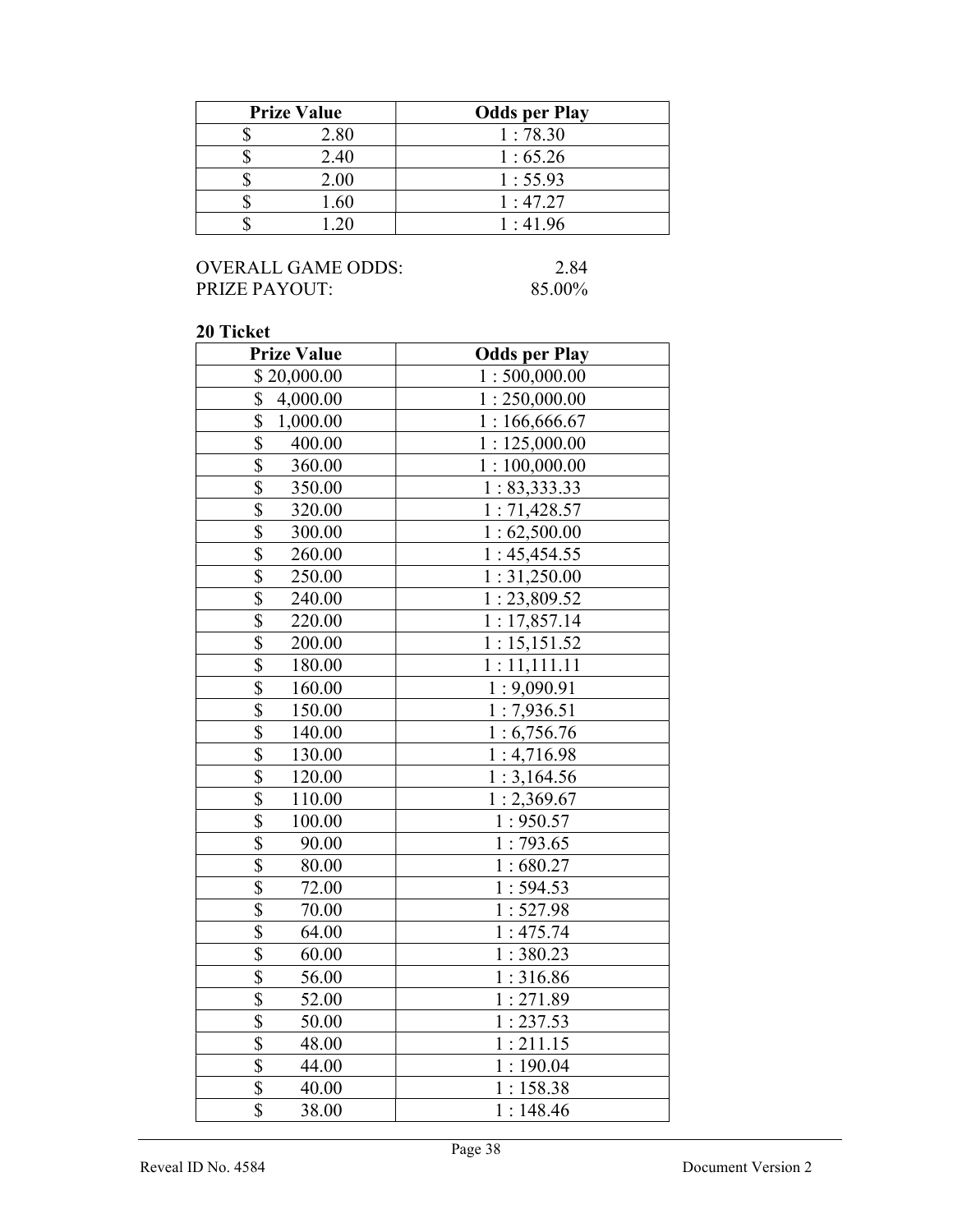| <b>Prize Value</b>                | <b>Odds per Play</b> |
|-----------------------------------|----------------------|
| \$<br>36.00                       | 1:139.74             |
| $\overline{\mathbb{S}}$<br>34.00  | 1:131.93             |
| $\overline{\mathbb{S}}$<br>32.00  | 1:125.00             |
| 30.00                             | 1:118.76             |
| $rac{1}{2}$<br>28.00              | 1:113.10             |
| $\overline{\$}$<br>26.00          | 1:107.94             |
| $\overline{\mathbb{S}}$<br>24.00  | 1:103.26             |
| $\overline{\$}$<br>22.00          | 1:98.52              |
| \$<br>20.00                       | 1:158.38             |
| \$<br>18.00                       | 1:190.04             |
| \$<br>16.00                       | 1:135.76             |
| $\overline{\mathbb{S}}$<br>14.00  | 1:126.74             |
| \$<br>12.00                       | 1:118.79             |
| \$<br>11.60                       | 1:105.57             |
| \$<br>11.20                       | 1:95.02              |
| \$<br>10.80                       | 1:86.37              |
| $rac{1}{3}$<br>10.40              | 1:79.18              |
| 10.00                             | 1:211.15             |
| \$<br>9.60                        | 1:190.04             |
| $\overline{\mathbb{S}}$<br>9.20   | 1:172.71             |
| \$<br>8.80                        | 1:158.33             |
| \$<br>8.40                        | 1:146.16             |
| \$<br>8.00                        | 1:135.76             |
| $\overline{\$}$<br>7.60           | 1:151.01             |
| $\overline{\mathcal{S}}$<br>7.20  | 1:141.60             |
| $\overline{\$}$<br>6.80           | 1:133.30             |
| \$<br>6.40                        | 1:125.88             |
| \$<br>6.00                        | 1:119.25             |
| \$<br>5.60                        | 1:137.21             |
| \$<br>5.20                        | 1:130.62             |
| \$<br>4.80                        | 1:119.27             |
| \$<br>4.40                        | 1:114.34             |
| $\overline{\mathbb{S}}$<br>4.00   | 1:85.73              |
| \$<br>3.60                        | 1:95.29              |
| $\boldsymbol{\mathsf{S}}$<br>3.20 | 1:85.79              |
| $\overline{\$}$<br>2.80           | 1:68.62              |
| $\overline{\$}$<br>2.40           | 1:57.19              |
| $rac{1}{s}$<br>2.00               | 1:49.01              |
| 1.60                              | 1:41.27              |
| \$<br>1.20                        | 1:36.89              |

OVERALL GAME ODDS: 2.27<br>PRIZE PAYOUT: 85.00% PRIZE PAYOUT: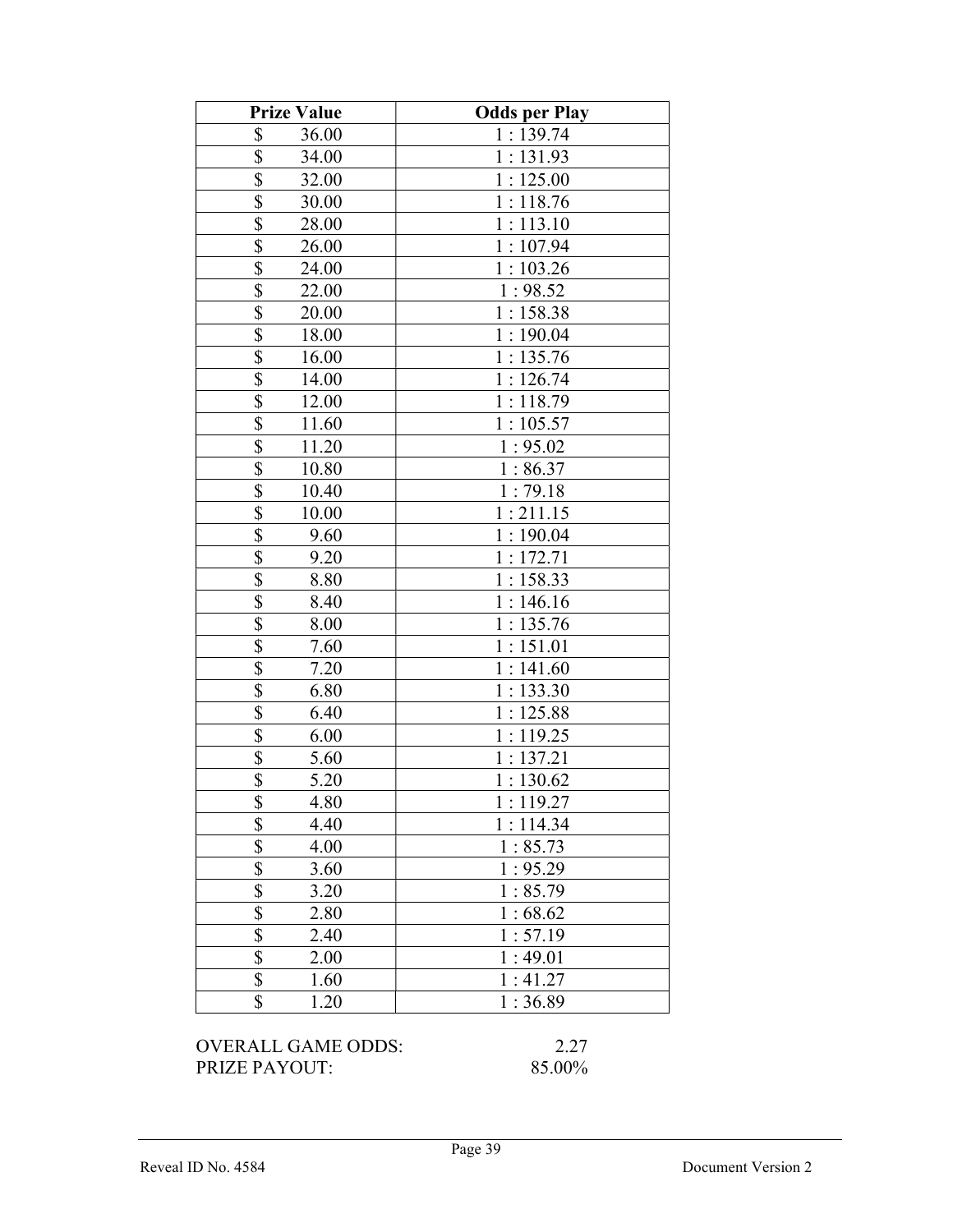# "YOUR TICKET" PRICE: \$0.60

| <b>Prize Value</b>                | <b>Odds per Play</b> |
|-----------------------------------|----------------------|
| \$30,000.00                       | 1:2,000,000.00       |
| \$<br>6,000.00                    | 1:1,000,000.00       |
| \$<br>1,500.00                    | 1:666,666.67         |
| \$<br>600.00                      | 1:500,000.00         |
| \$<br>540.00                      | 1:400,000.00         |
| \$<br>525.00                      | 1:333,333.33         |
| \$<br>480.00                      | 1:285,714.29         |
| \$<br>450.00                      | 1:250,000.00         |
| \$<br>390.00                      | 1:200,000.00         |
| $\overline{\$}$<br>375.00         | 1: 133,333.33        |
| $\overline{\$}$<br>360.00         | 1:100,000.00         |
| $\overline{\mathbb{S}}$<br>330.00 | 1:80,000.00          |
| \$<br>300.00                      | 1:66,666.67          |
| $\overline{\$}$<br>270.00         | 1:50,000.00          |
| \$<br>240.00                      | 1:40,000.00          |
| \$<br>225.00                      | 1: 33, 333.33        |
| \$<br>210.00                      | 1:28,571.43          |
| \$<br>195.00                      | 1:20,000.00          |
| \$<br>180.00                      | 1:13,333.33          |
| \$<br>165.00                      | 1:10,000.00          |
| \$<br>150.00                      | 1:4,000.00           |
| \$<br>135.00                      | 1:3,333.33           |
| $\overline{\$}$<br>120.00         | 1:2,857.14           |
| $\overline{\$}$<br>108.00         | 1:2,500.00           |
| $\overline{\$}$<br>105.00         | 1:2,222.22           |
| $\overline{\$}$<br>96.00          | 1:2,000.00           |
| $\overline{\$}$<br>90.00          | 1:1,600.00           |
| \$<br>84.00                       | 1:1,333.33           |
| \$<br>78.00                       | 1:1,142.86           |
| $\overline{\$}$<br>75.00          | 1:1,000.00           |
| \$<br>72.00                       | 1:888.89             |
| \$<br>66.00                       | 1:800.00             |
| \$<br>60.00                       | 1:666.67             |
| \$<br>57.00                       | 1:625.00             |
| \$<br>54.00                       | 1:588.24             |
| \$<br>51.00                       | 1:555.56             |
| \$<br>48.00                       | 1:526.32             |
| \$<br>45.00                       | 1:500.00             |
| \$<br>42.00                       | 1:476.19             |
| $\overline{\$}$<br>39.00          | 1:454.55             |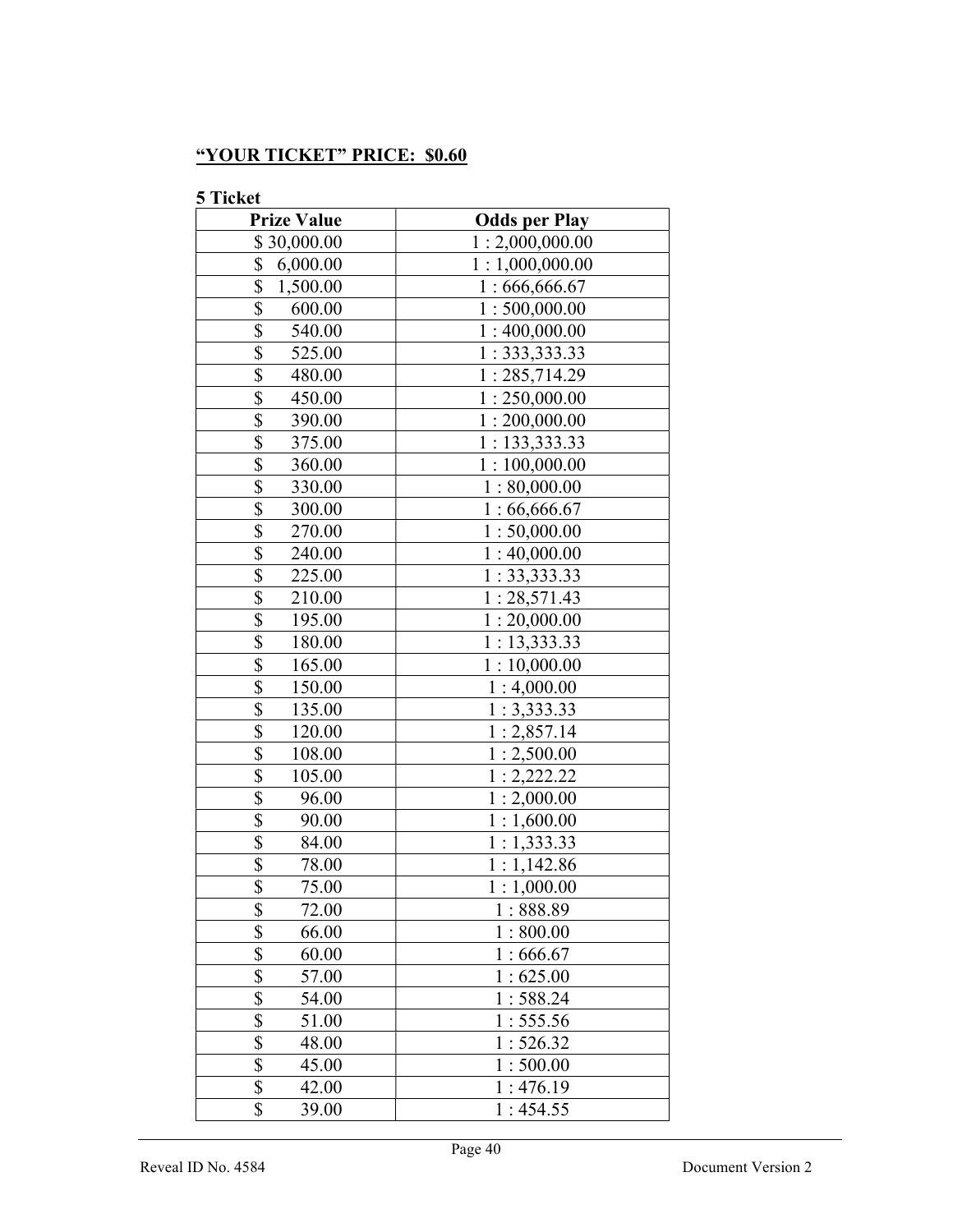| <b>Prize Value</b>               | <b>Odds per Play</b>  |
|----------------------------------|-----------------------|
| \$<br>36.00                      | 1:434.78              |
| \$<br>33.00                      | 1:416.67              |
| $\overline{\$}$<br>30.00         | 1:800.00              |
| $\overline{\$}$<br>27.00         | 1:666.67              |
| $\overline{\$}$<br>24.00         | 1:571.43              |
| \$<br>21.00                      | 1:533.33              |
| \$<br>18.00                      | 1:500.00              |
| \$<br>17.40                      | 1:444.44              |
| \$<br>16.80                      | 1:400.00              |
| $\overline{\$}$<br>16.20         | 1:363.64              |
| $\overline{\$}$<br>15.60         | 1:333.33              |
| \$<br>15.00                      | 1:888.89              |
| \$<br>14.40                      | 1:800.00              |
| \$<br>13.80                      | 1:727.27              |
| \$<br>13.20                      | 1:666.67              |
| $\overline{\$}$<br>12.60         | 1:615.38              |
| $\overline{\mathbb{S}}$<br>12.00 | 1:571.43              |
| $\overline{\$}$<br>11.40         | 1: 533.33             |
| \$<br>10.80                      | $\overline{1:}500.00$ |
| \$<br>10.20                      | 1:470.59              |
| $\overline{\$}$<br>9.60          | 1:444.44              |
| $\overline{\$}$<br>9.00          | 1:421.05              |
| \$<br>8.40                       | 1:400.00              |
| $\overline{\$}$<br>7.80          | 1:380.95              |
| \$<br>7.20                       | 1:347.83              |
| $\overline{\$}$<br>6.60          | 1:333.33              |
| $\overline{\$}$<br>6.00          | 1:250.00              |
| \$<br>5.40                       | 1:222.22              |
| $\overline{\mathbb{S}}$<br>4.80  | 1:200.00              |
| \$<br>4.20                       | 1:160.00              |
| $\overline{\mathbb{S}}$<br>3.60  | 1:133.33              |
| $\overline{\mathbb{S}}$<br>3.00  | 1:114.29              |
| $\frac{1}{2}$<br>2.40            | 1:93.45               |
| $\overline{\mathbb{S}}$<br>1.80  | 1:88.34               |

# OVERALL GAME ODDS: 7.41 PRIZE PAYOUT: 85.00%

| <b>Prize Value</b> | <b>Odds per Play</b> |
|--------------------|----------------------|
| \$30,000.00        | 1:1,000,000.00       |
| 6,000.00           | 1:500,000.00         |
| 1,500.00           | 1: 333, 333.33       |
| 600.00             | 1:250,000.00         |
| 540.00             | 1:200,000.00         |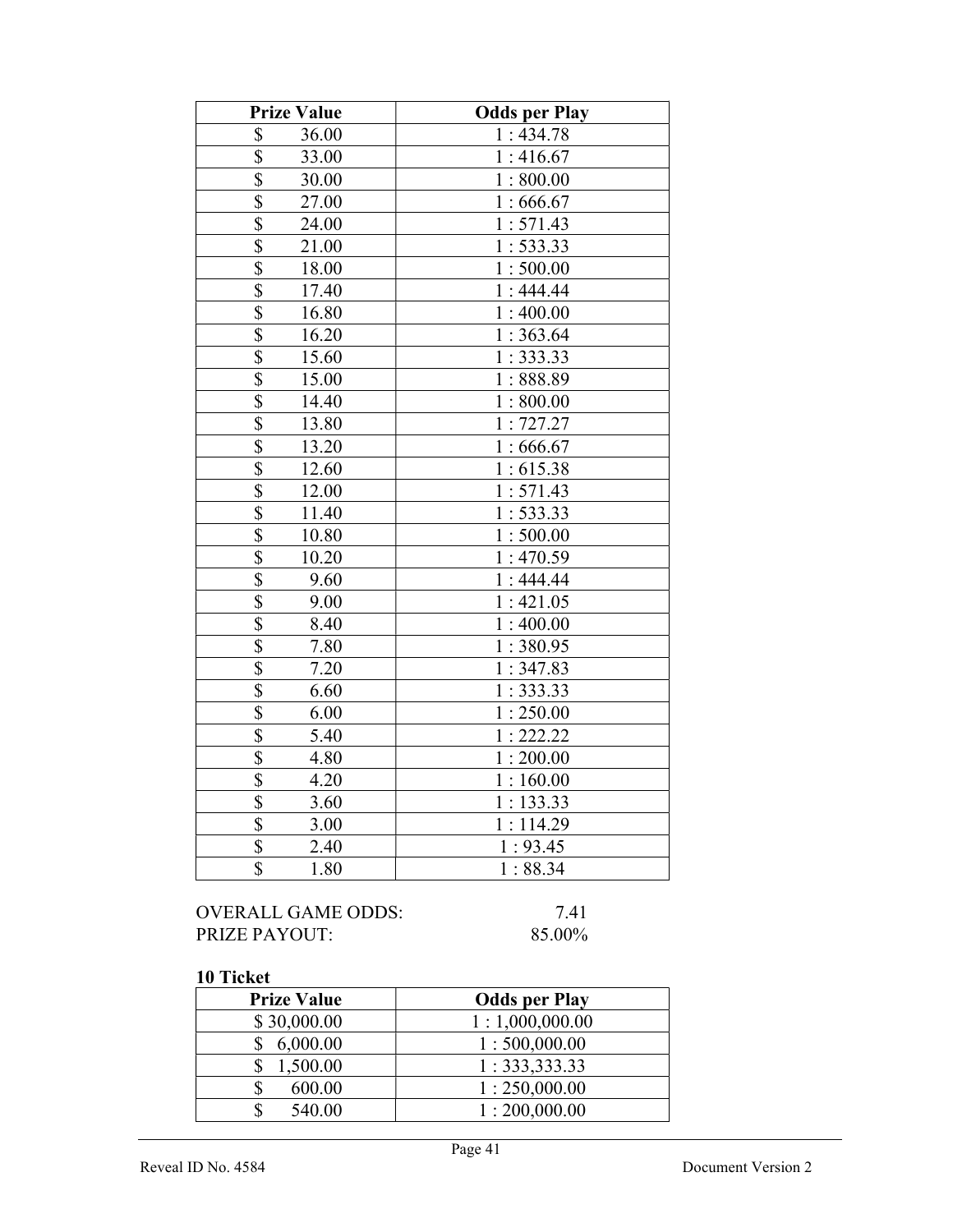| <b>Prize Value</b>                | <b>Odds per Play</b> |
|-----------------------------------|----------------------|
| \$<br>525.00                      | 1:166,666.67         |
| \$<br>480.00                      | 1:142,857.14         |
| $\overline{\$}$<br>450.00         | 1:125,000.00         |
| $\overline{\$}$<br>390.00         | 1:100,000.00         |
| $\overline{\$}$<br>375.00         | 1:66,666.67          |
| \$<br>360.00                      | 1:50,000.00          |
| $\overline{\mathbb{S}}$<br>330.00 | 1:40,000.00          |
| $\overline{\$}$<br>300.00         | 1:33,333.33          |
| $\overline{\$}$<br>270.00         | 1:24,390.24          |
| \$<br>240.00                      | 1:19,607.84          |
| \$<br>225.00                      | 1:16,393.44          |
| \$<br>210.00                      | 1:14,084.51          |
| \$<br>195.00                      | 1:9,803.92           |
| \$<br>180.00                      | 1:6,578.95           |
| \$<br>165.00                      | 1:4,926.11           |
| $\overline{\$}$<br>150.00         | 1:1,976.28           |
| $\overline{\$}$<br>135.00         | 1:1,647.45           |
| $\overline{\$}$<br>120.00         | 1:1,410.44           |
| \$<br>108.00                      | 1:1,234.57           |
| \$<br>105.00                      | 1:1,096.49           |
| $\overline{\$}$<br>96.00          | 1:987.17             |
| $\overline{\$}$<br>90.00          | 1:789.89             |
| \$<br>84.00                       | 1:657.89             |
| \$<br>78.00                       | 1:564.33             |
| $\overline{\$}$<br>75.00          | 1:493.10             |
| \$<br>72.00                       | 1:438.40             |
| \$<br>66.00                       | 1:394.63             |
| \$<br>60.00                       | 1:328.84             |
| \$<br>57.00                       | 1:308.26             |
| \$<br>54.00                       | 1:290.11             |
| \$<br>51.00                       | 1:273.97             |
| \$<br>48.00                       | 1:259.54             |
| \$<br>45.00                       | 1:246.61             |
| $\overline{\$}$<br>42.00          | 1:234.80             |
| $\overline{\mathbb{S}}$<br>39.00  | 1:224.16             |
| $\overline{\mathcal{S}}$<br>36.00 | 1:214.36             |
| \$<br>33.00                       | 1:204.58             |
| $\overline{\mathbb{S}}$<br>30.00  | 1:328.84             |
| $\overline{\$}$<br>27.00          | 1:394.63             |
| \$<br>24.00                       | 1:281.85             |
| \$<br>21.00                       | 1:263.02             |
| \$<br>18.00                       | 1:246.61             |
| \$<br>17.40                       | 1:219.20             |
| \$<br>16.80                       | 1:197.28             |
| \$<br>16.20                       | 1:179.34             |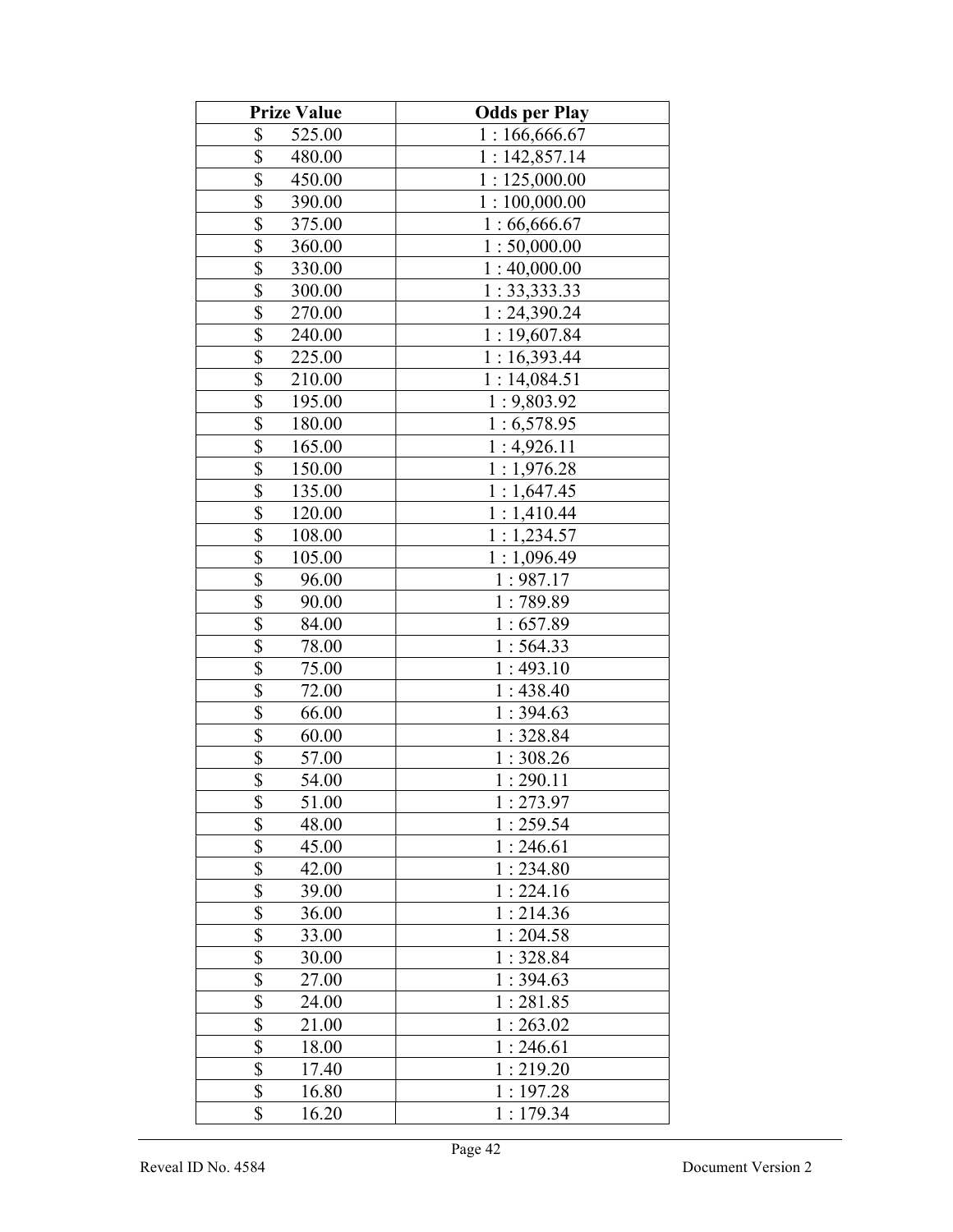| <b>Prize Value</b>       | <b>Odds per Play</b> |
|--------------------------|----------------------|
| \$<br>15.60              | 1:164.39             |
| \$<br>15.00              | 1:438.40             |
| \$<br>14.40              | 1:394.48             |
| \$<br>13.80              | 1:358.68             |
| \$<br>13.20              | 1:328.73             |
| $\overline{\$}$<br>12.60 | 1:303.49             |
| \$<br>12.00              | 1:281.85             |
| $\overline{\$}$<br>11.40 | 1:263.02             |
| \$<br>10.80              | 1:246.61             |
| $\overline{\$}$<br>10.20 | 1:232.07             |
| \$<br>9.60               | 1:219.20             |
| $\overline{\$}$<br>9.00  | 1:207.64             |
| \$<br>8.40               | 1:197.28             |
| $\overline{\$}$<br>7.80  | 1:187.86             |
| \$<br>7.20               | 1:171.53             |
| \$<br>6.60               | 1:164.39             |
| \$<br>6.00               | 1:123.29             |
| $\overline{\$}$<br>5.40  | 1:137.04             |
| $\overline{\$}$<br>4.80  | 1:123.35             |
| \$<br>4.20               | 1:98.67              |
| \$<br>3.60               | 1:82.23              |
| $\overline{\$}$<br>3.00  | 1:70.48              |
| \$<br>2.40               | 1:58.89              |
| \$<br>1.80               | 1:53.43              |

# OVERALL GAME ODDS: 3.97<br>PRIZE PAYOUT: 85.00% PRIZE PAYOUT:

| <b>Prize Value</b> | <b>Odds per Play</b> |
|--------------------|----------------------|
| \$<br>30,000.00    | 1:666,667.00         |
| \$<br>6,000.00     | 1:333,333.50         |
| \$<br>1,500.00     | 1: 222, 222.33       |
| \$<br>600.00       | 1:166,666.75         |
| \$<br>540.00       | 1: 133,333.40        |
| \$<br>525.00       | 1:111,111.17         |
| \$<br>480.00       | 1:95,238.14          |
| \$<br>450.00       | 1:83,333.38          |
| \$<br>390.00       | 1:60,606.09          |
| \$<br>375.00       | 1:41,666.69          |
| \$<br>360.00       | 1:33,333.35          |
| \$<br>330.00       | 1:25,641.04          |
| \$<br>300.00       | 1:21,505.39          |
| \$<br>270.00       | 1:15,503.88          |
| \$<br>240.00       | 1:12,578.62          |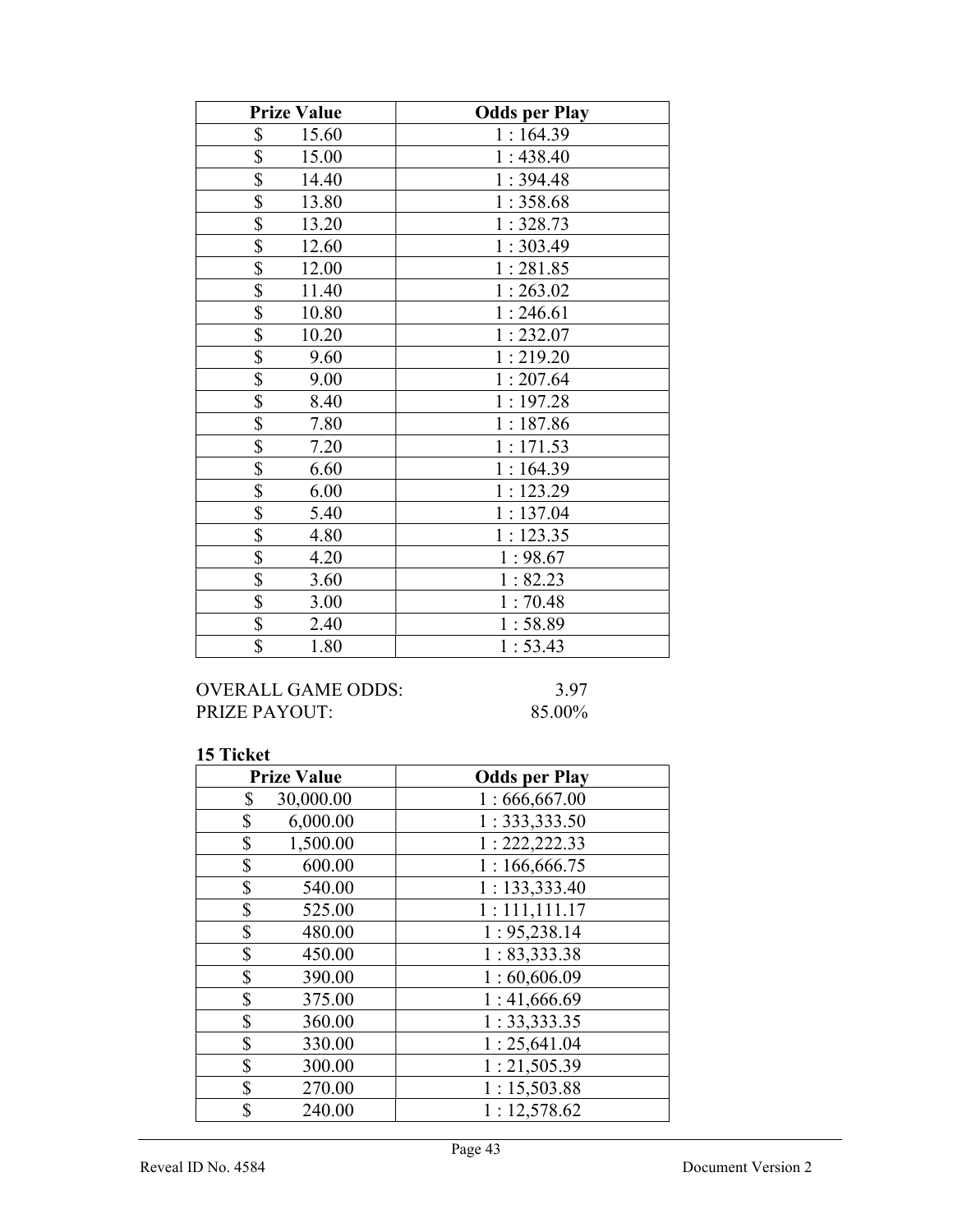|                          | <b>Prize Value</b> | <b>Odds per Play</b> |
|--------------------------|--------------------|----------------------|
| \$                       | 225.00             | 1:10,752.69          |
| \$                       | 210.00             | 1:9,259.26           |
| \$                       | 195.00             | 1:6,410.26           |
| \$                       | 180.00             | 1:4,301.08           |
| \$                       | 165.00             | 1:3,220.61           |
| \$                       | 150.00             | 1:1,294.50           |
| \$                       | 135.00             | 1:1,080.50           |
| \$                       | 120.00             | 1:924.64             |
| \$                       | 108.00             | 1:809.06             |
| \$                       | 105.00             | 1:718.39             |
| $\overline{\$}$          | 96.00              | 1:647.25             |
| $\overline{\$}$          | 90.00              | 1:517.60             |
| \$                       | 84.00              | 1:431.22             |
| $\overline{\mathbb{S}}$  | 78.00              | 1:369.96             |
| \$                       | 75.00              | 1:323.31             |
| $\overline{\$}$          | 72.00              | 1:287.36             |
| \$                       | 66.00              | 1:258.60             |
| \$                       | 60.00              | 1:215.54             |
| \$                       | 57.00              | 1:202.02             |
| $\overline{\$}$          | 54.00              | 1:190.15             |
| \$                       | 51.00              | 1:179.55             |
| \$                       | 48.00              | 1:170.11             |
| $\overline{\$}$          | 45.00              | 1:161.62             |
| $\overline{\$}$          | 42.00              | 1:153.89             |
| \$                       | 39.00              | 1:146.91             |
| \$                       | 36.00              | 1:140.50             |
| $\overline{\$}$          | 33.00              | 1:134.08             |
| $\overline{\mathbb{S}}$  | 30.00              | 1:215.54             |
| \$                       | 27.00              | 1:258.60             |
| $\overline{\$}$          | 24.00              | 1:184.72             |
| \$                       | 21.00              | 1:172.40             |
| \$                       | 18.00              | 1:161.66             |
| $\overline{\$}$          | 17.40              | 1:143.68             |
| \$                       | 16.80              | 1:129.30             |
| \$                       | 16.20              | 1:117.54             |
| \$                       | 15.60              | 1:107.75             |
| \$                       | 15.00              | 1:287.36             |
| \$                       | 14.40              | 1:258.60             |
| \$                       | 13.80              | 1:235.07             |
| $\overline{\mathcal{S}}$ | 13.20              | 1:215.47             |
| \$                       | 12.60              | 1:198.89             |
| $\overline{\$}$          | 12.00              | 1:184.72             |
| $\overline{\$}$          | 11.40              | 1:172.35             |
| $\overline{\mathbb{S}}$  | 10.80              | 1:161.62             |
| \$                       | 10.20              | 1:152.10             |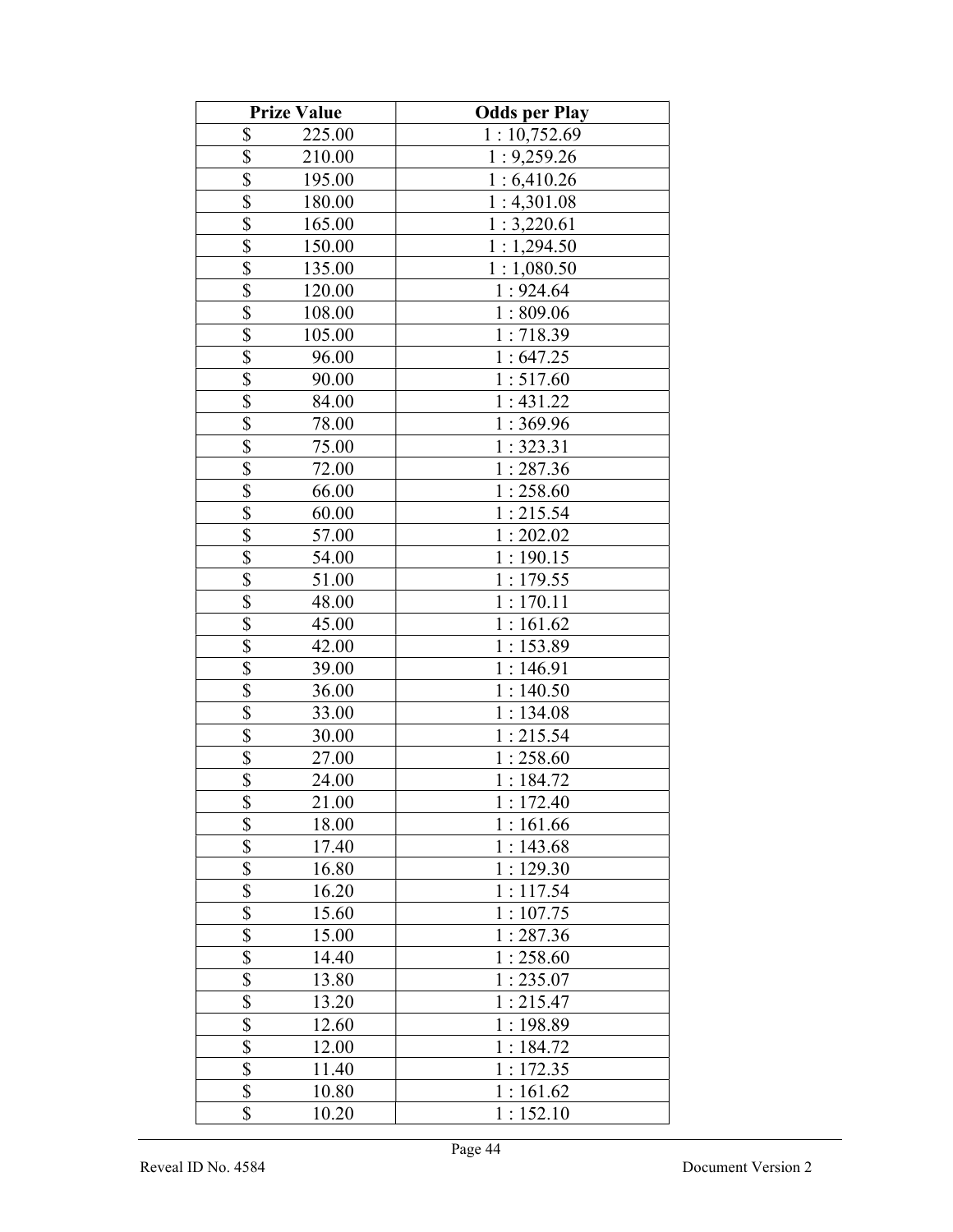| <b>Prize Value</b> | <b>Odds per Play</b> |
|--------------------|----------------------|
| \$<br>9.60         | 1:143.65             |
| \$<br>9.00         | 1:136.08             |
| \$<br>8.40         | 1:156.57             |
| \$<br>7.80         | 1:149.08             |
| \$<br>7.20         | 1:136.11             |
| \$<br>6.60         | 1:130.46             |
| \$<br>6.00         | 1:97.84              |
| \$<br>5.40         | 1:108.75             |
| \$<br>4.80         | 1:97.90              |
| \$<br>4.20         | 1:78.30              |
| \$<br>3.60         | 1:65.26              |
| \$<br>3.00         | 1:55.93              |
| \$<br>2.40         | 1:47.27              |
| \$<br>1.80         | 1:41.96              |

## OVERALL GAME ODDS: 2.84<br>PRIZE PAYOUT: 85.00% PRIZE PAYOUT:

| <b>Prize Value</b>        | <b>Odds per Play</b> |
|---------------------------|----------------------|
| \$30,000.00               | 1:500,000.00         |
| \$<br>6,000.00            | 1:250,000.00         |
| \$<br>1,500.00            | 1:166,666.67         |
| \$<br>600.00              | 1:125,000.00         |
| $\overline{\$}$<br>540.00 | 1:100,000.00         |
| \$<br>525.00              | 1: 83,333.33         |
| $\overline{\$}$<br>480.00 | 1:71,428.57          |
| \$<br>450.00              | 1:62,500.00          |
| $\overline{\$}$<br>390.00 | 1:45,454.55          |
| \$<br>375.00              | 1:31,250.00          |
| $\overline{\$}$<br>360.00 | 1:23,809.52          |
| \$<br>330.00              | 1:17,857.14          |
| \$<br>300.00              | 1:15,151.52          |
| \$<br>270.00              | 1:11,111.11          |
| \$<br>240.00              | 1:9,090.91           |
| $\overline{\$}$<br>225.00 | 1:7,936.51           |
| \$<br>210.00              | 1:6,756.76           |
| $\overline{\$}$<br>195.00 | 1:4,716.98           |
| \$<br>180.00              | 1:3,164.56           |
| \$<br>165.00              | 1:2,369.67           |
| \$<br>150.00              | 1:950.57             |
| \$<br>135.00              | 1:793.65             |
| $\overline{\$}$<br>120.00 | 1:680.27             |
| $\overline{\$}$<br>108.00 | 1:594.53             |
| \$<br>105.00              | 1:527.98             |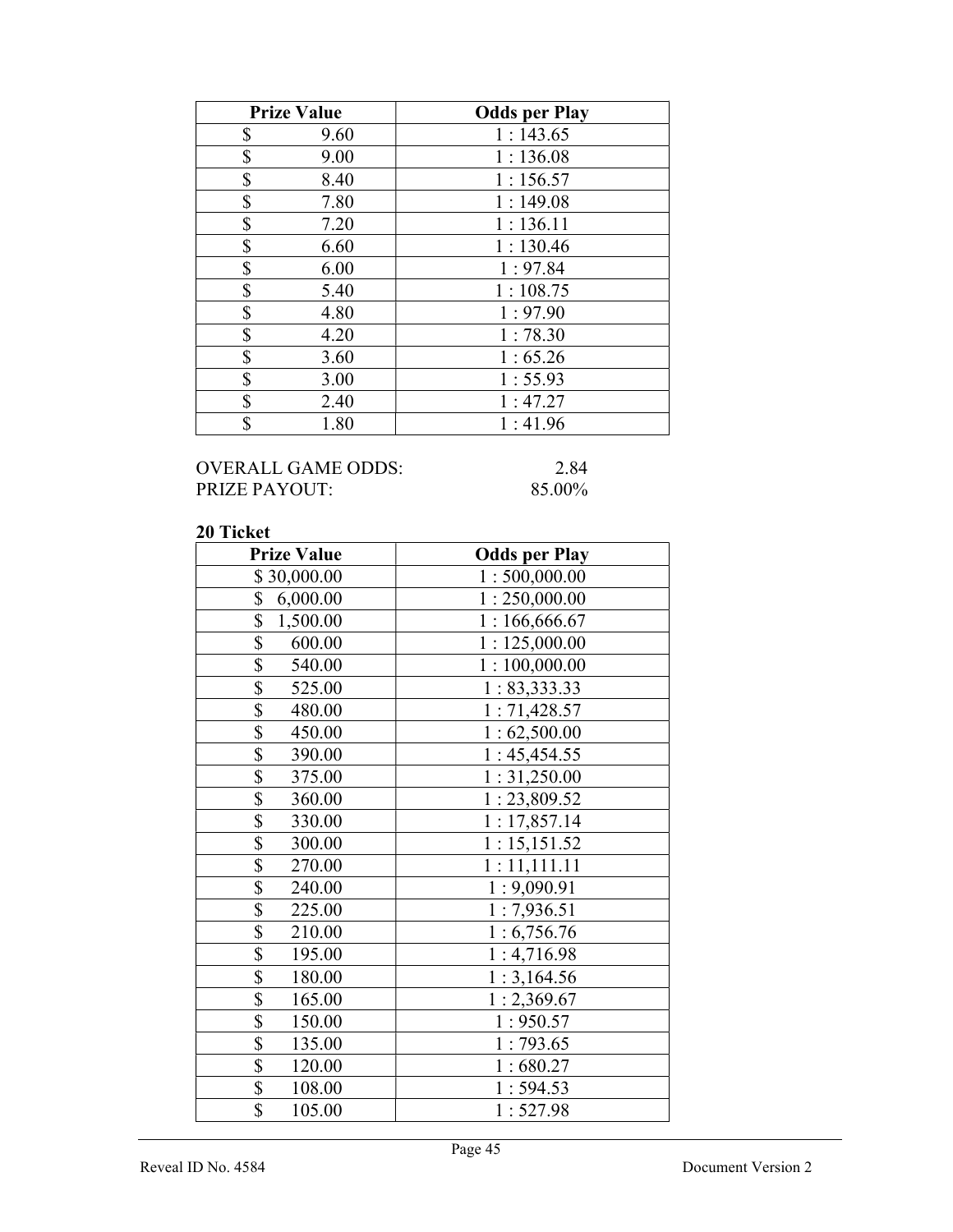| <b>Prize Value</b>                | <b>Odds per Play</b> |
|-----------------------------------|----------------------|
| \$<br>96.00                       | 1:475.74             |
| \$<br>90.00                       | 1:380.23             |
| \$<br>84.00                       | 1:316.86             |
| \$<br>78.00                       | 1:271.89             |
| \$<br>75.00                       | 1:237.53             |
| \$<br>72.00                       | 1:211.15             |
| \$<br>66.00                       | 1:190.04             |
| \$<br>60.00                       | 1:158.38             |
| \$<br>57.00                       | 1:148.46             |
| $\overline{\mathcal{S}}$<br>54.00 | 1:139.74             |
| $\overline{\$}$<br>51.00          | 1:131.93             |
| \$<br>48.00                       | 1:125.00             |
| $\overline{\mathbb{S}}$<br>45.00  | 1:118.76             |
| \$<br>42.00                       | 1:113.10             |
| $\overline{\mathbb{S}}$<br>39.00  | 1:107.94             |
| \$<br>36.00                       | 1:103.26             |
| \$<br>33.00                       | 1:98.52              |
| \$<br>30.00                       | 1:158.38             |
| \$<br>27.00                       | 1:190.04             |
| \$<br>24.00                       | 1:135.76             |
| \$<br>21.00                       | 1:126.74             |
| \$<br>18.00                       | 1:118.79             |
| $\overline{\mathcal{S}}$<br>17.40 | 1:105.57             |
| $\overline{\$}$<br>16.80          | 1:95.02              |
| \$<br>16.20                       | 1:86.37              |
| $\overline{\$}$<br>15.60          | 1:79.18              |
| $\overline{\$}$<br>15.00          | 1:211.15             |
| $\overline{\mathbb{S}}$<br>14.40  | 1:190.04             |
| \$<br>13.80                       | 1:172.71             |
| $\overline{\$}$<br>13.20          | 1:158.33             |
| \$<br>12.60                       | 1:146.16             |
| \$<br>12.00                       | 1:135.76             |
| \$<br>11.40                       | 1:151.01             |
| \$<br>10.80                       | 1:141.60             |
| \$<br>10.20                       | 1:133.30             |
| \$<br>9.60                        | 1:125.88             |
| \$<br>9.00                        | 1:119.25             |
| \$<br>8.40                        | 1:137.21             |
| \$<br>7.80                        | 1:130.62             |
| \$<br>7.20                        | 1:119.27             |
| $rac{1}{3}$<br>6.60               | 1:114.34             |
| 6.00                              | 1:85.73              |
| $\overline{\$}$<br>5.40           | 1:95.29              |
| \$<br>4.80                        | 1:85.79              |
| \$<br>4.20                        | 1:68.62              |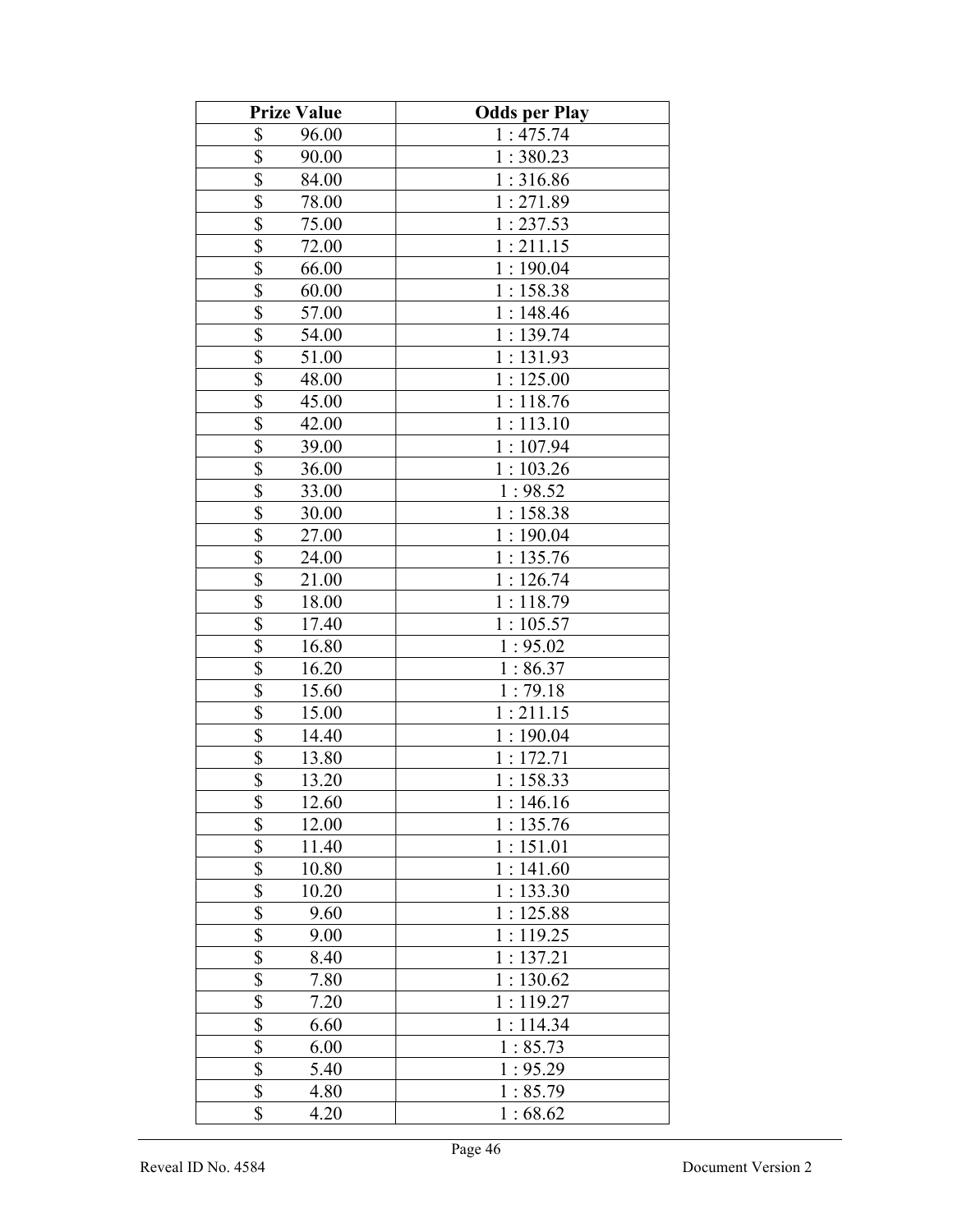| <b>Prize Value</b> | <b>Odds per Play</b> |
|--------------------|----------------------|
| 3.60               | 1:57.19              |
| 3.00               | 1:49.01              |
| 2.40<br>٠Π         | 1:41.27              |
|                    | 1:36.89              |

OVERALL GAME ODDS: 2.27<br>PRIZE PAYOUT: 85.00% PRIZE PAYOUT:

# "YOUR TICKET" PRICE: \$1.00

| <b>Prize Value</b>                | <b>Odds per Play</b> |
|-----------------------------------|----------------------|
| \$50,000.00                       | 1:2,000,000.00       |
| \$10,000.00                       | 1:1,000,000.00       |
| \$<br>2,500.00                    | 1:666,666.67         |
| \$<br>1,000.00                    | 1:500,000.00         |
| $\overline{\$}$<br>900.00         | 1:400,000.00         |
| $\overline{\$}$<br>875.00         | 1: 333, 333.33       |
| $\overline{\$}$<br>800.00         | 1:285,714.29         |
| $\overline{\$}$<br>750.00         | 1:250,000.00         |
| \$<br>650.00                      | 1:200,000.00         |
| $\overline{\mathbb{S}}$<br>625.00 | 1: 133, 333.33       |
| \$<br>600.00                      | 1:100,000.00         |
| $\overline{\$}$<br>550.00         | 1:80,000.00          |
| $\overline{\$}$<br>500.00         | 1:66,666.67          |
| \$<br>450.00                      | 1:50,000.00          |
| $\overline{\$}$<br>400.00         | 1:40,000.00          |
| \$<br>375.00                      | 1: 33, 333.33        |
| $\overline{\$}$<br>350.00         | 1:28,571.43          |
| \$<br>325.00                      | 1:20,000.00          |
| $\overline{\$}$<br>300.00         | 1:13,333.33          |
| $\overline{\mathbb{S}}$<br>275.00 | 1:10,000.00          |
| $\overline{\mathbb{S}}$<br>250.00 | 1:4,000.00           |
| $\overline{\$}$<br>225.00         | 1:3,333.33           |
| \$<br>200.00                      | 1:2,857.14           |
| $\overline{\$}$<br>180.00         | 1:2,500.00           |
| \$<br>175.00                      | 1:2,222.22           |
| \$<br>160.00                      | 1:2,000.00           |
| $\overline{\$}$<br>150.00         | 1:1,600.00           |
| $\overline{\$}$<br>140.00         | 1:1,333.33           |
| $\overline{\$}$<br>130.00         | 1:1,142.86           |
| \$<br>125.00                      | 1:1,000.00           |
| $\frac{1}{2}$<br>120.00           | 1:888.89             |
| $\overline{\$}$<br>110.00         | 1:800.00             |
| \$<br>100.00                      | 1:666.67             |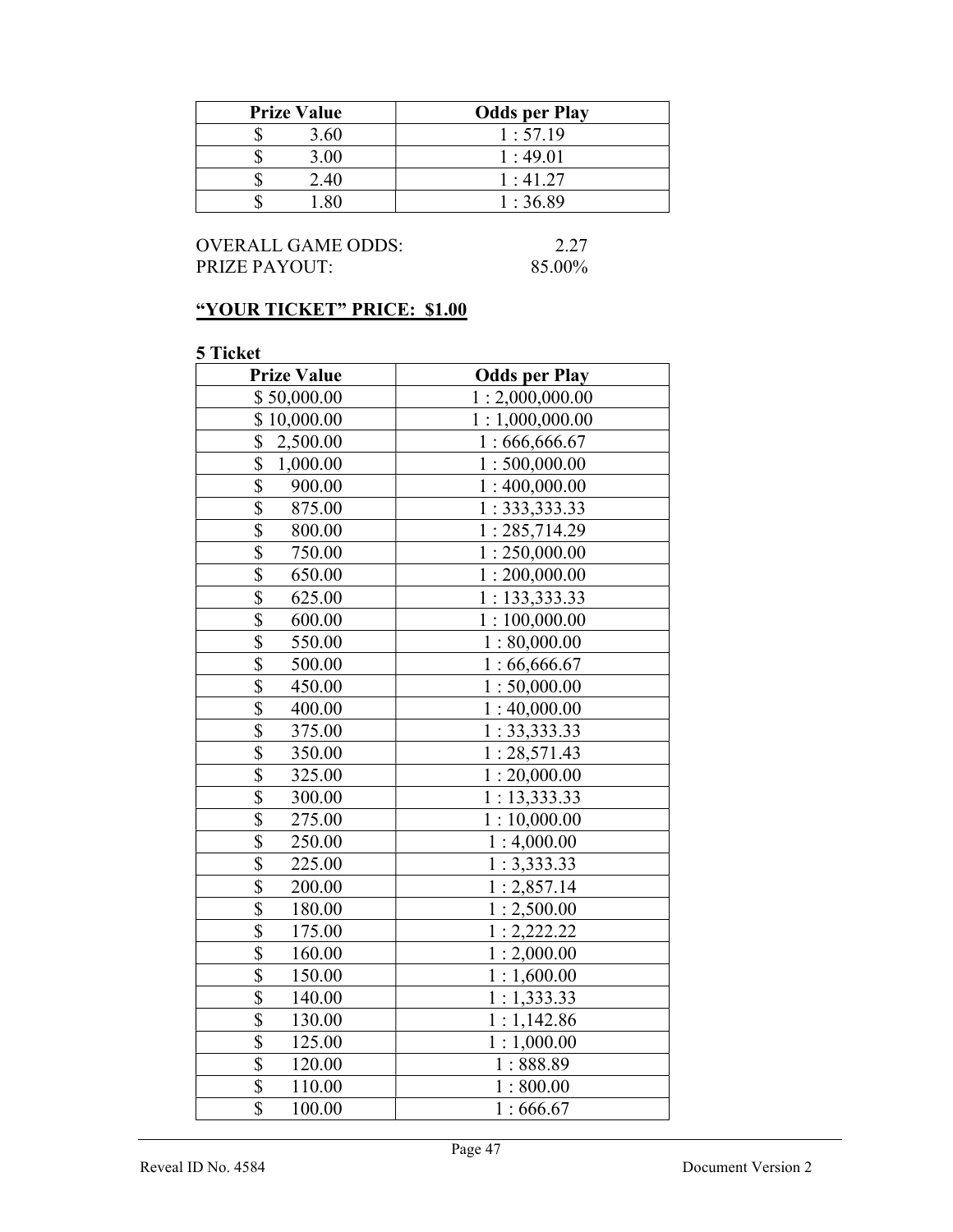| <b>Prize Value</b>               | <b>Odds per Play</b> |
|----------------------------------|----------------------|
| \$<br>95.00                      | 1:625.00             |
| \$<br>90.00                      | 1:588.24             |
| \$<br>85.00                      | 1:555.56             |
| $\overline{\mathbb{S}}$<br>80.00 | 1:526.32             |
| \$<br>75.00                      | 1:500.00             |
| \$<br>70.00                      | 1:476.19             |
| \$<br>65.00                      | 1:454.55             |
| \$<br>60.00                      | 1:434.78             |
| \$<br>55.00                      | 1:416.67             |
| $\overline{\$}$<br>50.00         | 1:800.00             |
| $\overline{\$}$<br>45.00         | 1:666.67             |
| \$<br>40.00                      | 1:571.43             |
| \$<br>35.00                      | 1:533.33             |
| $\overline{\mathbb{S}}$<br>30.00 | 1:500.00             |
| \$<br>29.00                      | 1:444.44             |
| \$<br>28.00                      | 1:400.00             |
| $\overline{\mathbb{S}}$<br>27.00 | 1:363.64             |
| \$<br>26.00                      | 1:333.33             |
| \$<br>25.00                      | 1:888.89             |
| \$<br>24.00                      | 1:800.00             |
| $\overline{\$}$<br>23.00         | 1:727.27             |
| \$<br>22.00                      | 1:666.67             |
| $\overline{\$}$<br>21.00         | 1:615.38             |
| $\overline{\$}$<br>20.00         | 1:571.43             |
| \$<br>19.00                      | 1:533.33             |
| \$<br>18.00                      | 1:500.00             |
| \$<br>17.00                      | 1:470.59             |
| $\overline{\mathbb{S}}$<br>16.00 | 1:444.44             |
| \$<br>15.00                      | 1:421.05             |
| $\overline{\$}$<br>14.00         | 1:400.00             |
| \$<br>13.00                      | 1:380.95             |
| \$<br>12.00                      | 1:347.83             |
| \$<br>11.00                      | 1:333.33             |
| \$<br>10.00                      | 1:250.00             |
| \$<br>9.00                       | 1:222.22             |
| \$<br>8.00                       | 1:200.00             |
| \$<br>7.00                       | 1:160.00             |
| \$<br>6.00                       | 1:133.33             |
| \$<br>5.00                       | 1:114.29             |
| \$<br>4.00                       | 1:93.45              |
| \$<br>3.00                       | 1:88.34              |

OVERALL GAME ODDS: 7.41<br>PRIZE PAYOUT: 85.00% PRIZE PAYOUT: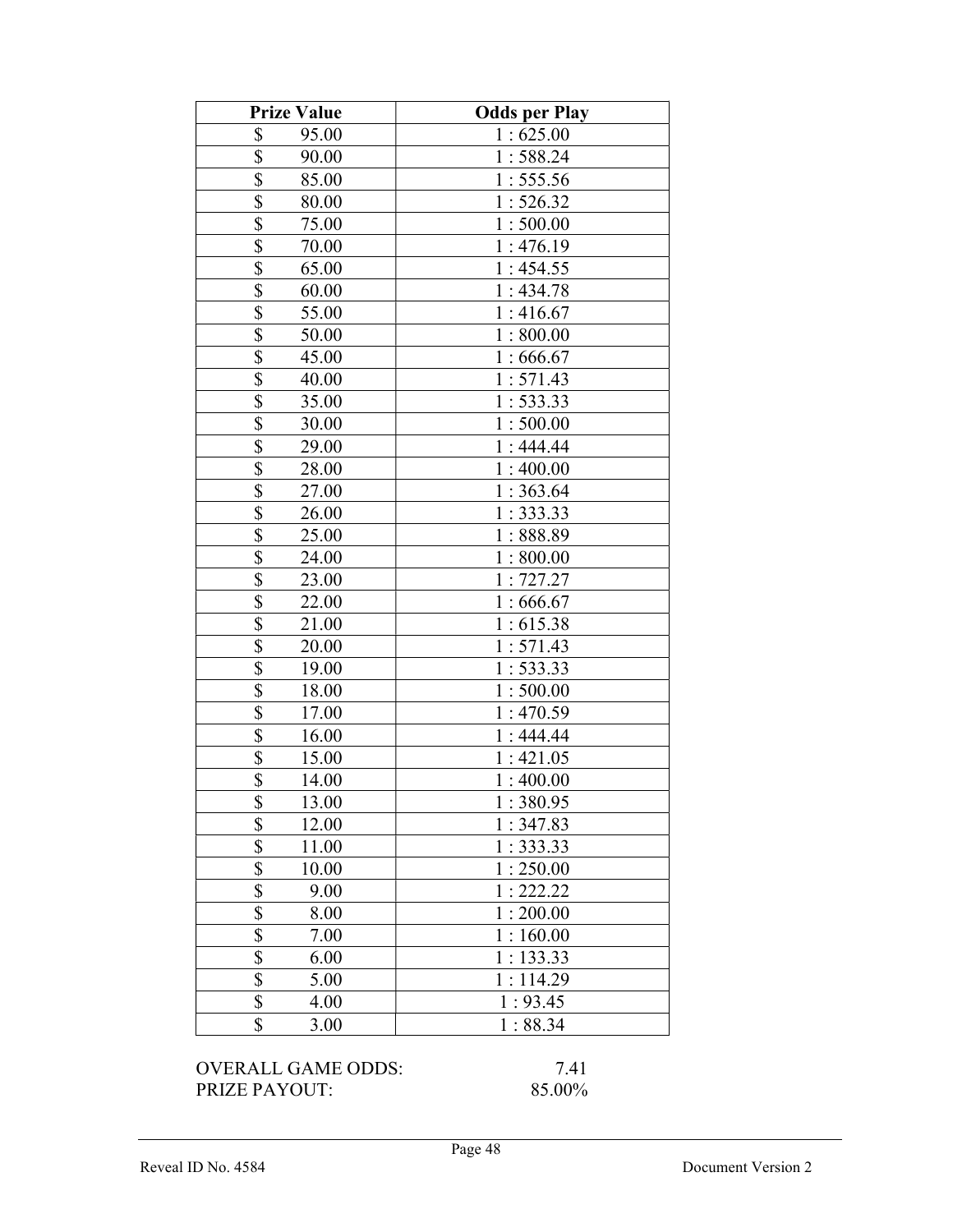10 Ticket

| <b>Prize Value</b>                                           | <b>Odds per Play</b> |
|--------------------------------------------------------------|----------------------|
| \$50,000.00                                                  | 1:1,000,000.00       |
| \$10,000.00                                                  | 1:500,000.00         |
| \$<br>2,500.00                                               | 1: 333, 333.33       |
| $\overline{\$}$<br>1,000.00                                  | 1:250,000.00         |
| $\overline{\$}$<br>900.00                                    | 1:200,000.00         |
| $\overline{\$}$<br>875.00                                    | 1:166,666.67         |
| \$<br>800.00                                                 | 1:142,857.14         |
| $\overline{\$}$<br>750.00                                    | 1:125,000.00         |
| $\overline{\$}$<br>650.00                                    | 1:100,000.00         |
| \$<br>625.00                                                 | 1:66,666.67          |
| \$<br>600.00                                                 | 1:50,000.00          |
| $\overline{\$}$<br>550.00                                    | 1:40,000.00          |
| \$<br>500.00                                                 | 1: 33, 333.33        |
| \$<br>450.00                                                 | 1:24,390.24          |
| \$<br>400.00                                                 | 1:19,607.84          |
| \$<br>375.00                                                 | 1:16,393.44          |
| \$<br>350.00                                                 | 1:14,084.51          |
| $\overline{\$}$<br>325.00                                    | 1:9,803.92           |
| $\overline{\$}$<br>300.00                                    | 1:6,578.95           |
| \$<br>275.00                                                 | 1:4,926.11           |
| \$<br>250.00                                                 | 1:1,976.28           |
| $\overline{\$}$<br>225.00                                    | 1:1,647.45           |
| $\overline{\$}$<br>200.00                                    | 1:1,410.44           |
| \$<br>180.00                                                 | 1:1,234.57           |
| $\overline{\$}$<br>175.00                                    | 1:1,096.49           |
| \$<br>160.00                                                 | 1:987.17             |
| \$<br>150.00                                                 | 1:789.89             |
| \$<br>140.00                                                 | 1:657.89             |
| \$<br>130.00                                                 | 1:564.33             |
| \$<br>125.00                                                 | 1:493.10             |
| \$<br>120.00                                                 | 1:438.40             |
| \$<br>110.00                                                 | 1:394.63<br>1:328.84 |
| \$<br>100.00<br>$\overline{\$}$                              |                      |
| 95.00<br>\$                                                  | 1:308.26<br>1:290.11 |
| 90.00                                                        |                      |
| $\overline{\mathbb{S}}$<br>85.00<br>$\overline{\$}$<br>80.00 | 1:273.97<br>1:259.54 |
| $\overline{\$}$<br>75.00                                     | 1:246.61             |
| $\overline{\$}$<br>70.00                                     | 1:234.80             |
| $\overline{\$}$<br>65.00                                     | 1:224.16             |
| $\overline{\$}$<br>60.00                                     | 1:214.36             |
| $\overline{\$}$<br>55.00                                     | 1:204.58             |
| \$<br>50.00                                                  | 1:328.84             |
| \$<br>45.00                                                  | 1:394.63             |
|                                                              |                      |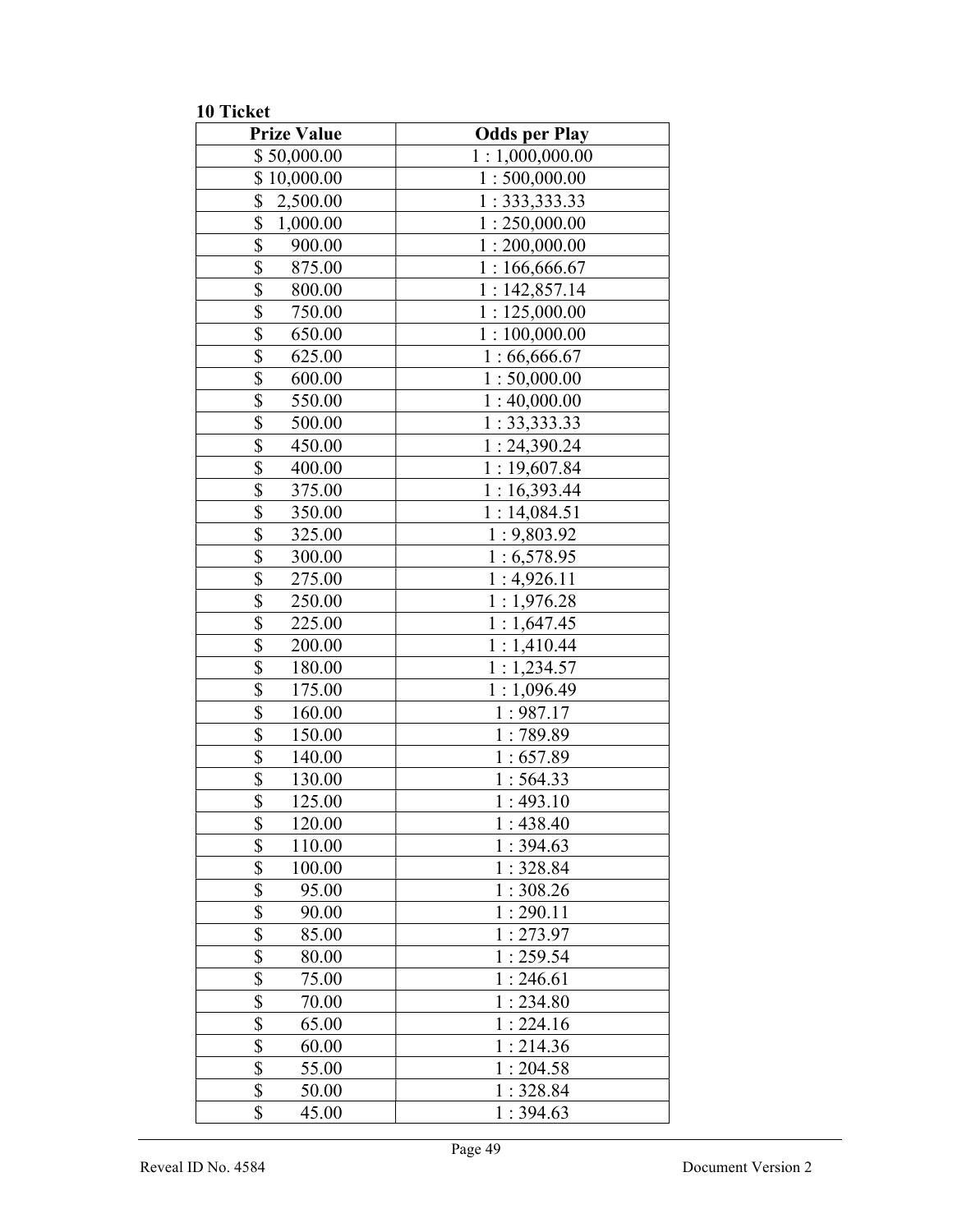| <b>Prize Value</b>               | <b>Odds per Play</b> |
|----------------------------------|----------------------|
| \$<br>40.00                      | 1:281.85             |
| $rac{1}{3}$<br>35.00             | 1:263.02             |
| 30.00                            | 1:246.61             |
| $\overline{\$}$<br>29.00         | 1:219.20             |
| \$<br>28.00                      | 1:197.28             |
| \$<br>27.00                      | 1:179.34             |
| $\overline{\$}$<br>26.00         | 1:164.39             |
| \$<br>25.00                      | 1:438.40             |
| $\overline{\$}$<br>24.00         | 1:394.48             |
| $\overline{\$}$<br>23.00         | 1:358.68             |
| $\overline{\mathbb{S}}$<br>22.00 | 1:328.73             |
| $\overline{\mathbb{S}}$<br>21.00 | 1:303.49             |
| \$<br>20.00                      | 1:281.85             |
| $\overline{\$}$<br>19.00         | 1:263.02             |
| $\overline{\$}$<br>18.00         | 1:246.61             |
| $\overline{\$}$<br>17.00         | 1:232.07             |
| $\overline{\mathbb{S}}$<br>16.00 | 1:219.20             |
| $\overline{\$}$<br>15.00         | 1:207.64             |
| \$<br>14.00                      | 1:197.28             |
| $\overline{\mathbb{S}}$<br>13.00 | 1:187.86             |
| \$<br>12.00                      | 1:171.53             |
| $\overline{\$}$<br>11.00         | 1:164.39             |
| $\overline{\$}$<br>10.00         | 1:123.29             |
| $\overline{\$}$<br>9.00          | 1:137.04             |
| \$<br>8.00                       | 1:123.35             |
| $\overline{\$}$<br>7.00          | 1:98.67              |
| $\overline{\$}$<br>6.00          | 1:82.23              |
| \$<br>5.00                       | 1:70.48              |
| $\overline{\$}$<br>4.00          | 1:58.89              |
| \$<br>3.00                       | 1:53.43              |

| OVERALL GAME ODDS: | 3.97   |
|--------------------|--------|
| PRIZE PAYOUT:      | 85.00% |

| <b>Prize Value</b> | <b>Odds per Play</b> |
|--------------------|----------------------|
| 50,000.00<br>\$    | 1:666,667.00         |
| 10,000.00<br>\$    | 1:333,333.50         |
| 2,500.00<br>\$     | 1: 222, 222.33       |
| 1,000.00<br>\$     | 1:166,666.75         |
| 900.00<br>\$       | 1:133,333.40         |
| 875.00<br>\$       | 1:111,111.17         |
| 800.00<br>\$       | 1:95,238.14          |
| 750.00<br>\$       | 1: 83,333.38         |
| 650.00             | 1:60,606.09          |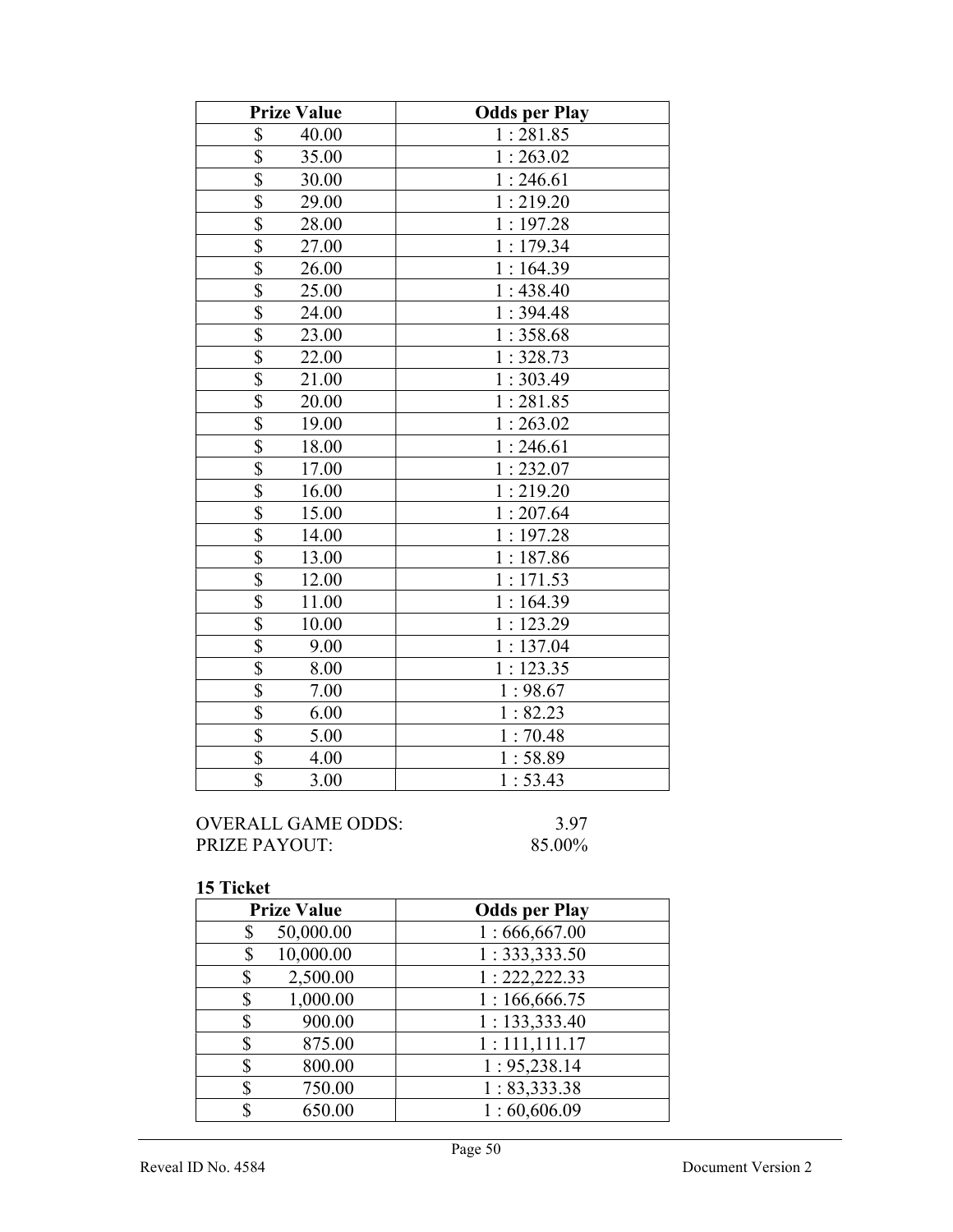|                         | <b>Prize Value</b> | <b>Odds per Play</b> |
|-------------------------|--------------------|----------------------|
| \$                      | 625.00             | 1:41,666.69          |
| \$                      | 600.00             | 1:33,333.35          |
| \$                      | 550.00             | 1:25,641.04          |
| \$                      | 500.00             | 1:21,505.39          |
| \$                      | 450.00             | 1:15,503.88          |
| \$                      | 400.00             | 1:12,578.62          |
| \$                      | 375.00             | 1:10,752.69          |
| \$                      | 350.00             | 1:9,259.26           |
| \$                      | 325.00             | 1:6,410.26           |
| $\overline{\mathbb{S}}$ | 300.00             | 1:4,301.08           |
| $\overline{\$}$         | 275.00             | 1:3,220.61           |
| $\overline{\mathbb{S}}$ | 250.00             | 1:1,294.50           |
| $\overline{\mathbb{S}}$ | 225.00             | 1:1,080.50           |
| $\overline{\mathbb{S}}$ | 200.00             | 1:924.64             |
| $\overline{\mathbb{S}}$ | 180.00             | 1:809.06             |
| $\overline{\$}$         | 175.00             | 1:718.39             |
| \$                      | 160.00             | 1:647.25             |
| \$                      | 150.00             | 1:517.60             |
| \$                      | 140.00             | 1:431.22             |
| $\overline{\$}$         | 130.00             | 1:369.96             |
| \$                      | 125.00             | 1:323.31             |
| \$                      | 120.00             | 1:287.36             |
| $\overline{\mathbb{S}}$ | 110.00             | 1:258.60             |
| $\overline{\$}$         | 100.00             | 1:215.54             |
| \$                      | 95.00              | 1:202.02             |
| $\overline{\mathbb{S}}$ | 90.00              | 1:190.15             |
| $\overline{\$}$         | 85.00              | 1:179.55             |
| $\overline{\mathbb{S}}$ | 80.00              | 1:170.11             |
| \$                      | 75.00              | 1:161.62             |
| $\overline{\$}$         | 70.00              | 1:153.89             |
| \$                      | 65.00              | 1 : 146.91           |
| \$                      | 60.00              | 1:140.50             |
| \$                      | 55.00              | 1:134.08             |
| \$                      | 50.00              | 1:215.54             |
| \$                      | 45.00              | 1:258.60             |
| \$                      | 40.00              | 1:184.72             |
| \$                      | 35.00              | 1:172.40             |
| \$                      | 30.00              | 1:161.66             |
| \$                      | 29.00              | 1:143.68             |
| \$                      | 28.00              | 1:129.30             |
| \$                      | 27.00              | 1:117.54             |
| \$                      | 26.00              | 1:107.75             |
| \$                      | 25.00              | 1:287.36             |
| \$                      | 24.00              | 1:258.60             |
| \$                      | 23.00              | 1:235.07             |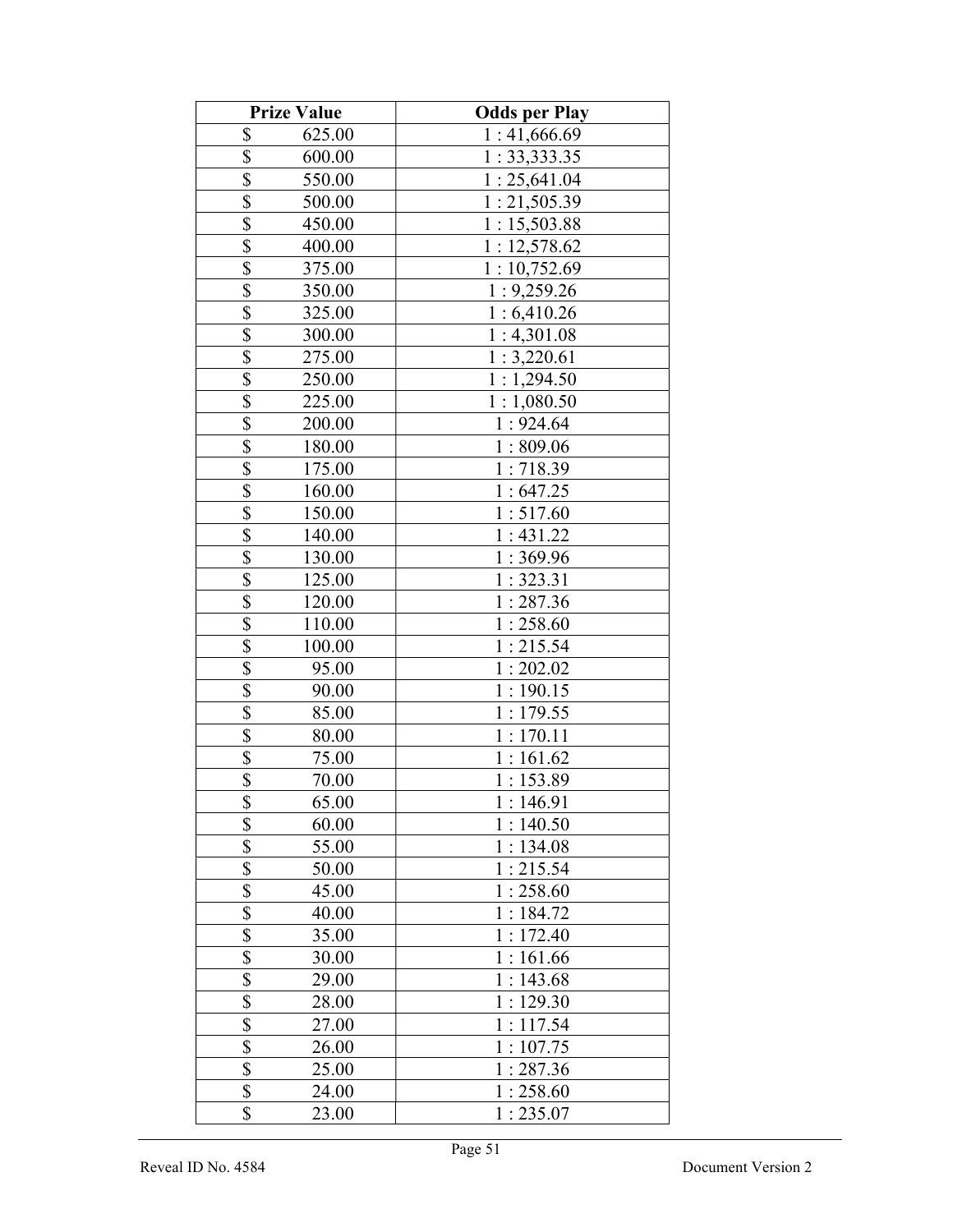| <b>Prize Value</b> | <b>Odds per Play</b> |
|--------------------|----------------------|
| \$<br>22.00        | 1:215.47             |
| \$<br>21.00        | 1:198.89             |
| \$<br>20.00        | 1:184.72             |
| \$<br>19.00        | 1:172.35             |
| \$<br>18.00        | 1:161.62             |
| \$<br>17.00        | 1:152.10             |
| \$<br>16.00        | 1:143.65             |
| \$<br>15.00        | 1:136.08             |
| \$<br>14.00        | 1:156.57             |
| \$<br>13.00        | 1:149.08             |
| \$<br>12.00        | 1:136.11             |
| \$<br>11.00        | 1:130.46             |
| \$<br>10.00        | 1:97.84              |
| \$<br>9.00         | 1:108.75             |
| \$<br>8.00         | 1:97.90              |
| \$<br>7.00         | 1:78.30              |
| \$<br>6.00         | 1:65.26              |
| \$<br>5.00         | 1:55.93              |
| \$<br>4.00         | 1:47.27              |
| \$<br>3.00         | 1:41.96              |

## OVERALL GAME ODDS: 2.84<br>PRIZE PAYOUT: 85.00% PRIZE PAYOUT:

| <b>Prize Value</b> | <b>Odds per Play</b> |
|--------------------|----------------------|
| \$50,000.00        | 1:500,000.00         |
| \$10,000.00        | 1:250,000.00         |
| \$<br>2,500.00     | 1:166,666.67         |
| \$<br>1,000.00     | 1:125,000.00         |
| \$<br>900.00       | 1:100,000.00         |
| \$<br>875.00       | 1:83,333.33          |
| \$<br>800.00       | 1:71,428.57          |
| \$<br>750.00       | 1:62,500.00          |
| \$<br>650.00       | 1:45,454.55          |
| \$<br>625.00       | 1:31,250.00          |
| \$<br>600.00       | 1:23,809.52          |
| \$<br>550.00       | 1:17,857.14          |
| \$<br>500.00       | 1:15,151.52          |
| \$<br>450.00       | 1:11,111.11          |
| \$<br>400.00       | 1:9,090.91           |
| \$<br>375.00       | 1:7,936.51           |
| \$<br>350.00       | 1:6,756.76           |
| \$<br>325.00       | 1:4,716.98           |
| \$<br>300.00       | 1:3,164.56           |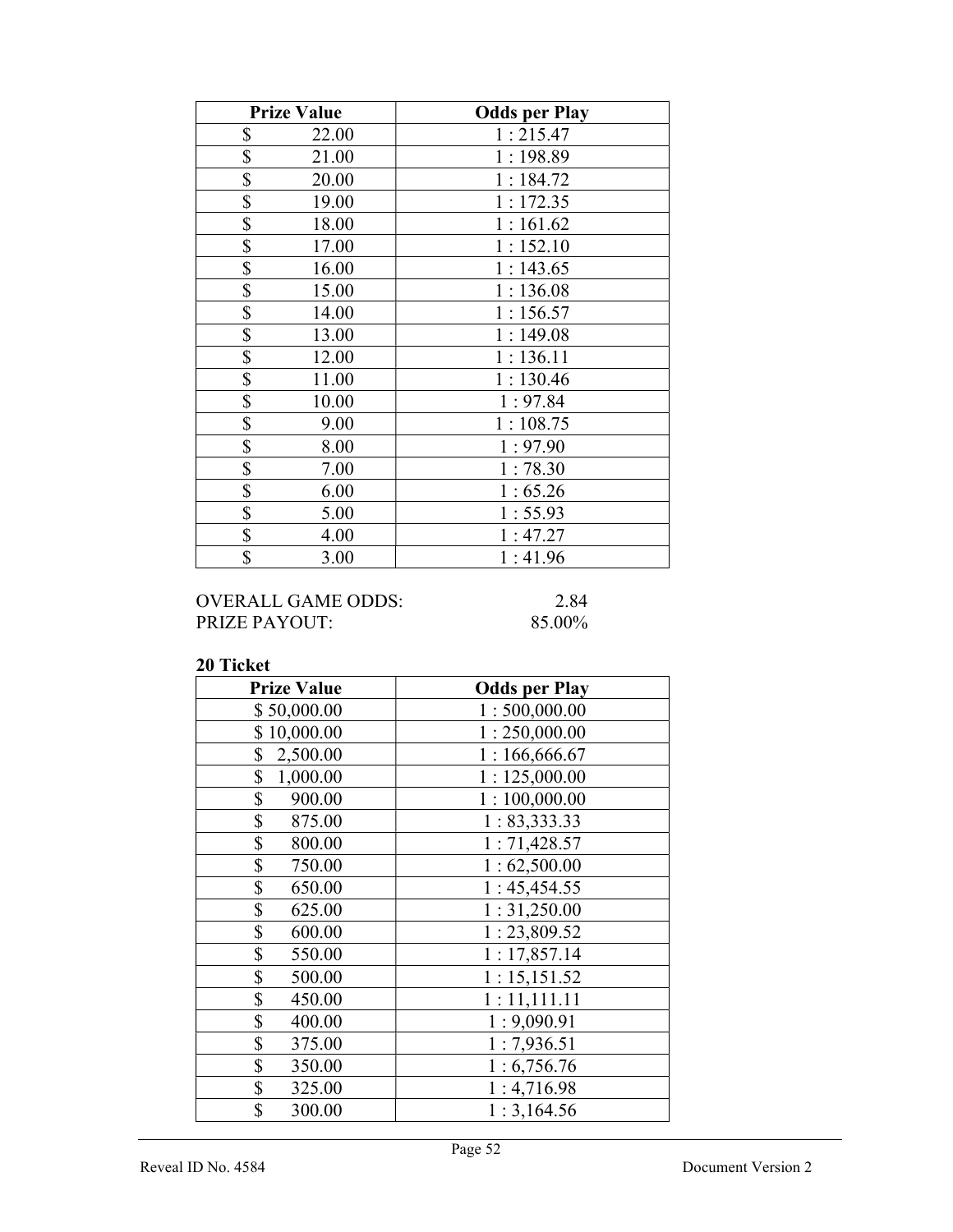| <b>Prize Value</b>                 | <b>Odds per Play</b> |
|------------------------------------|----------------------|
| \$<br>275.00                       | 1:2,369.67           |
| \$<br>250.00                       | 1:950.57             |
| \$<br>225.00                       | 1:793.65             |
| \$<br>200.00                       | 1:680.27             |
| \$<br>180.00                       | 1:594.53             |
| \$<br>175.00                       | 1:527.98             |
| \$<br>160.00                       | 1:475.74             |
| \$<br>150.00                       | 1:380.23             |
| \$<br>140.00                       | 1:316.86             |
| $\overline{\mathcal{S}}$<br>130.00 | 1:271.89             |
| $\overline{\mathbb{S}}$<br>125.00  | 1:237.53             |
| \$<br>120.00                       | 1:211.15             |
| $\overline{\$}$<br>110.00          | 1:190.04             |
| \$<br>100.00                       | 1:158.38             |
| \$<br>95.00                        | 1:148.46             |
| \$<br>90.00                        | 1:139.74             |
| \$<br>85.00                        | 1:131.93             |
| \$<br>80.00                        | 1:125.00             |
| \$<br>75.00                        | 1:118.76             |
| $\overline{\mathbb{S}}$<br>70.00   | 1:113.10             |
| \$<br>65.00                        | 1:107.94             |
| \$<br>60.00                        | 1:103.26             |
| $\overline{\mathcal{S}}$<br>55.00  | 1:98.52              |
| $\overline{\$}$<br>50.00           | 1:158.38             |
| $\overline{\$}$<br>45.00           | 1:190.04             |
| $\overline{\$}$<br>40.00           | 1:135.76             |
| $\overline{\$}$<br>35.00           | 1:126.74             |
| $\overline{\mathbb{S}}$<br>30.00   | 1:118.79             |
| \$<br>29.00                        | 1:105.57             |
| $\overline{\$}$<br>28.00           | 1:95.02              |
| \$<br>27.00                        | 1:86.37              |
| \$<br>26.00                        | 1:79.18              |
| \$<br>25.00                        | 1:211.15             |
| \$<br>24.00                        | 1:190.04             |
| \$<br>23.00                        | 1:172.71             |
| \$<br>22.00                        | 1:158.33             |
| \$<br>21.00                        | 1:146.16             |
| \$<br>20.00                        | 1:135.76             |
| \$<br>19.00                        | 1:151.01             |
| \$<br>18.00                        | 1:141.60             |
| $\overline{\mathbb{S}}$<br>17.00   | 1:133.30             |
| $\overline{\$}$<br>16.00           | 1:125.88             |
| $\overline{\$}$<br>15.00           | 1:119.25             |
| \$<br>14.00                        | 1:137.21             |
| \$<br>13.00                        | 1:130.62             |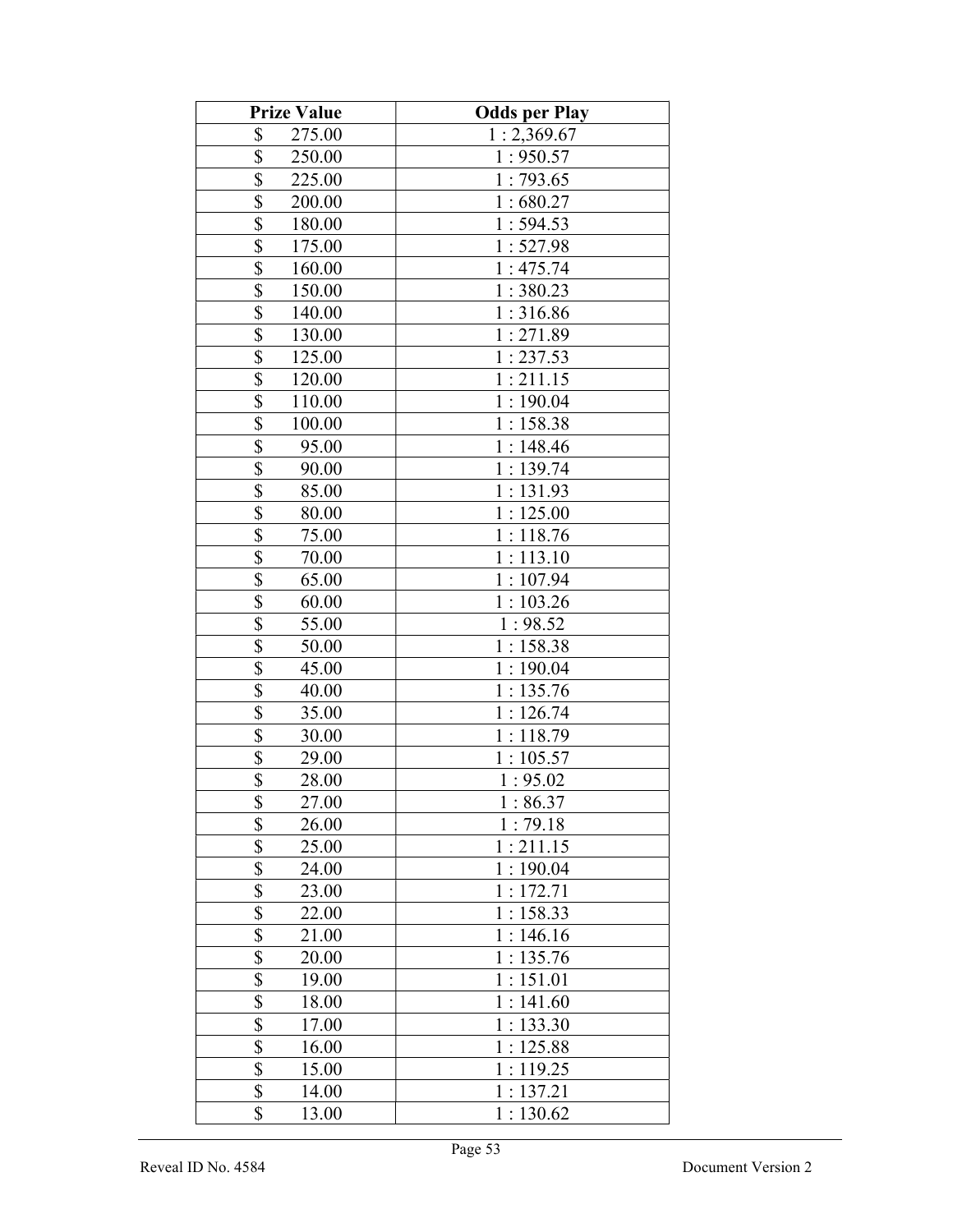| <b>Prize Value</b> | <b>Odds per Play</b> |
|--------------------|----------------------|
| 12.00<br>S         | 1:119.27             |
| 11.00<br>\$        | 1:114.34             |
| 10.00<br>\$        | 1:85.73              |
| 9.00<br>\$         | 1:95.29              |
| 8.00<br>S          | 1:85.79              |
| 7.00<br>\$         | 1:68.62              |
| 6.00<br>S          | 1:57.19              |
| 5.00<br>S          | 1:49.01              |
| 4.00               | 1:41.27              |
| 3.00               | 1:36.89              |

| OVERALL GAME ODDS: | 2.27   |
|--------------------|--------|
| PRIZE PAYOUT:      | 85.00% |

# "YOUR TICKET" PRICE: \$1.50

| <b>Prize Value</b>                  | <b>Odds per Play</b> |
|-------------------------------------|----------------------|
| \$75,000.00                         | 1:2,000,000.00       |
| \$15,000.00                         | 1:1,000,000.00       |
| \$<br>3,750.00                      | 1:666,666.67         |
| \$<br>1,500.00                      | 1:500,000.00         |
| $\overline{\$}$<br>1,350.00         | 1:400,000.00         |
| \$<br>1,312.50                      | 1: 333, 333.33       |
| $\overline{\mathbb{S}}$<br>1,200.00 | 1:285,714.29         |
| \$<br>1,125.00                      | 1:250,000.00         |
| \$<br>975.00                        | 1:200,000.00         |
| \$<br>937.50                        | 1: 133,333.33        |
| \$<br>900.00                        | 1:100,000.00         |
| \$<br>825.00                        | 1:80,000.00          |
| $\overline{\$}$<br>750.00           | 1:66,666.67          |
| \$<br>675.00                        | 1:50,000.00          |
| $\overline{\$}$<br>600.00           | 1:40,000.00          |
| $\overline{\$}$<br>562.50           | 1:33,333.33          |
| \$<br>525.00                        | 1:28,571.43          |
| $\overline{\$}$<br>487.50           | 1:20,000.00          |
| \$<br>450.00                        | 1: 13,333.33         |
| \$<br>412.50                        | 1:10,000.00          |
| $\overline{\$}$<br>375.00           | 1:4,000.00           |
| \$<br>337.50                        | 1:3,333.33           |
| \$<br>300.00                        | 1:2,857.14           |
| $\overline{\$}$<br>270.00           | 1:2,500.00           |
| \$<br>262.50                        | 1:2,222.22           |
| \$<br>240.00                        | 1:2,000.00           |
| \$<br>225.00                        | 1:1,600.00           |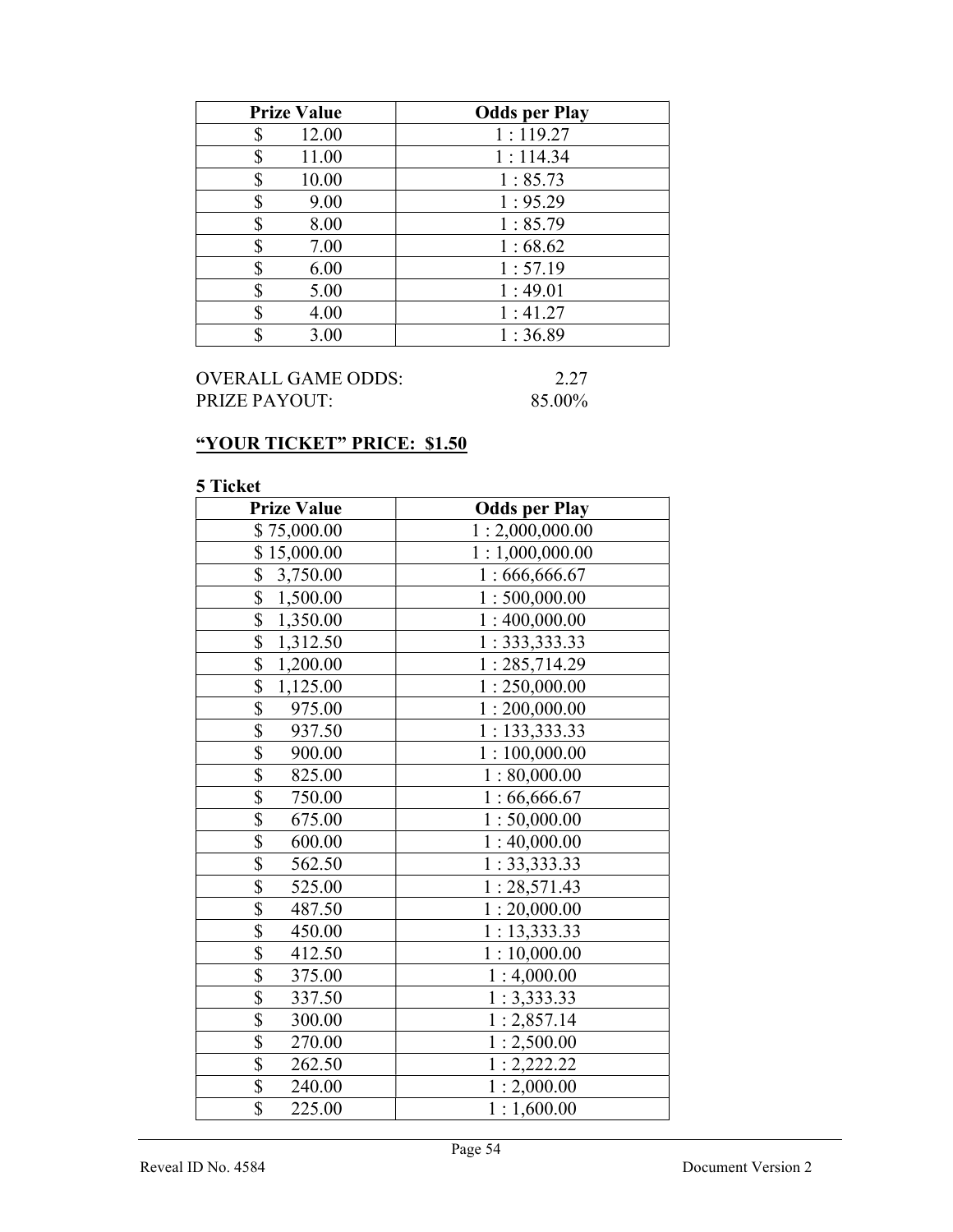| <b>Prize Value</b>                | <b>Odds per Play</b> |
|-----------------------------------|----------------------|
| \$<br>210.00                      | 1:1,333.33           |
| \$<br>195.00                      | 1:1,142.86           |
| \$<br>187.50                      | 1:1,000.00           |
| \$<br>180.00                      | 1:888.89             |
| \$<br>165.00                      | 1:800.00             |
| \$<br>150.00                      | 1:666.67             |
| \$<br>142.50                      | 1:625.00             |
| \$<br>135.00                      | 1:588.24             |
| \$<br>127.50                      | 1:555.56             |
| \$<br>120.00                      | 1:526.32             |
| $\overline{\$}$<br>112.50         | 1:500.00             |
| $\overline{\mathbb{S}}$<br>105.00 | 1:476.19             |
| $\overline{\mathbb{S}}$<br>97.50  | 1:454.55             |
| \$<br>90.00                       | 1:434.78             |
| $\overline{\mathbb{S}}$<br>82.50  | 1:416.67             |
| $\overline{\$}$<br>75.00          | 1:800.00             |
| \$<br>67.50                       | 1:666.67             |
| \$<br>60.00                       | 1:571.43             |
| \$<br>52.50                       | 1: 533.33            |
| $\overline{\mathbb{S}}$<br>45.00  | 1:500.00             |
| \$<br>43.50                       | 1:444.44             |
| \$<br>42.00                       | 1:400.00             |
| $\overline{\mathcal{S}}$<br>40.50 | 1:363.64             |
| \$<br>39.00                       | 1:333.33             |
| $\overline{\mathbb{S}}$<br>37.50  | 1:888.89             |
| \$<br>36.00                       | 1:800.00             |
| $\overline{\mathbb{S}}$<br>34.50  | 1:727.27             |
| $rac{1}{3}$<br>33.00              | 1:666.67             |
| 31.50                             | 1:615.38             |
| $\overline{\$}$<br>30.00          | 1:571.43             |
| \$<br>28.50                       | 1:533.33             |
| \$<br>27.00                       | 1:500.00             |
| $\overline{\mathbb{S}}$<br>25.50  | 1:470.59             |
| \$<br>24.00                       | 1:444.44             |
| \$<br>22.50                       | 1:421.05             |
| \$<br>21.00                       | 1:400.00             |
| \$<br>19.50                       | 1:380.95             |
| \$<br>18.00                       | 1:347.83             |
| \$<br>16.50                       | 1:333.33             |
| \$<br>15.00                       | 1:250.00             |
| \$<br>13.50                       | 1:222.22             |
| $\overline{\$}$<br>12.00          | 1:200.00             |
| $\overline{\mathbb{S}}$<br>10.50  | 1:160.00             |
| \$<br>9.00                        | 1:133.33             |
| \$<br>7.50                        | 1:114.29             |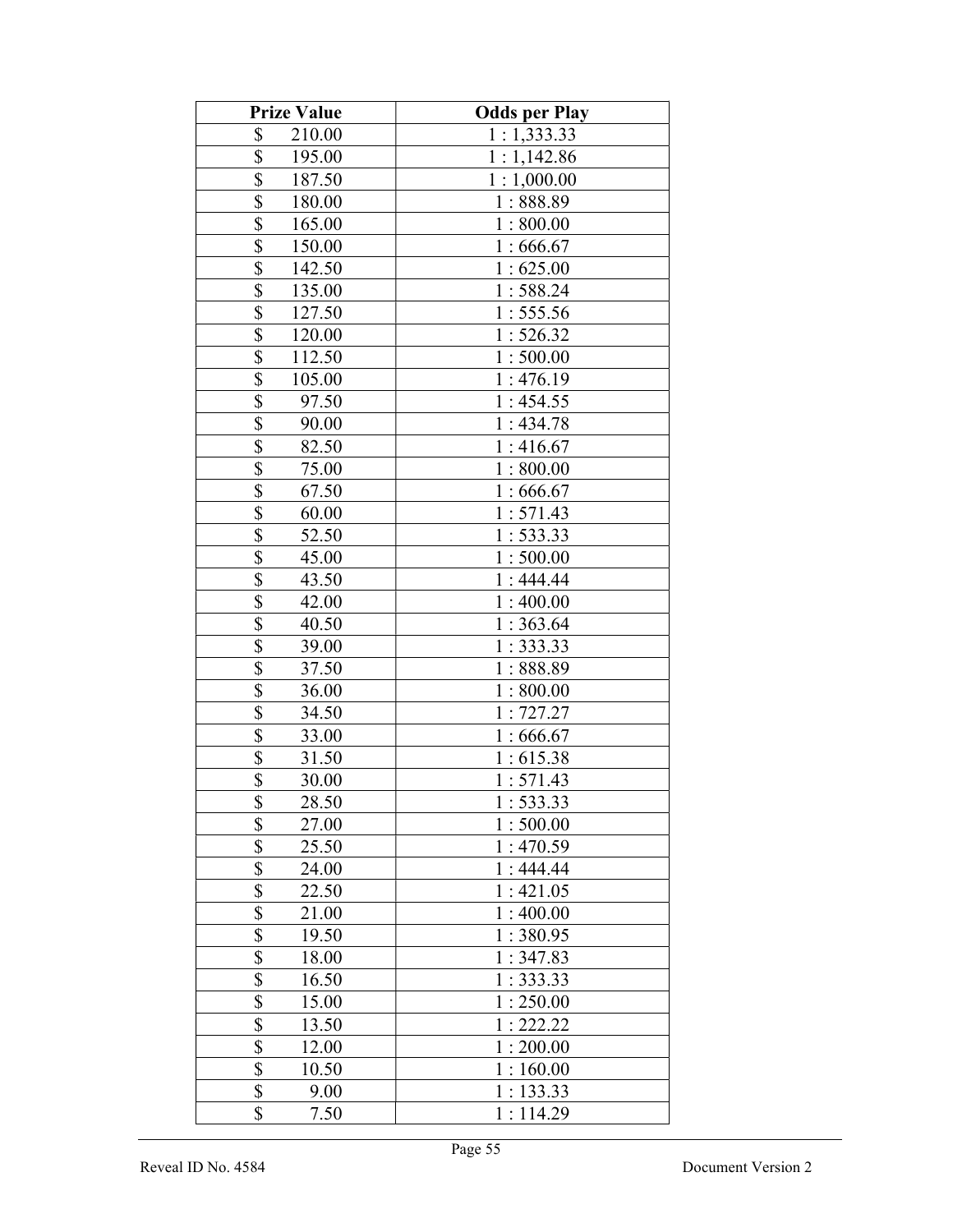| <b>Prize Value</b> | <b>Odds per Play</b> |
|--------------------|----------------------|
| 6.00               | 1:93.45              |
|                    | - 88 34              |

| <b>OVERALL GAME ODDS:</b> |
|---------------------------|
| <b>PRIZE PAYOUT:</b>      |

 $7.41$ 85.00%

| <b>Prize Value</b>                 | <b>Odds per Play</b> |
|------------------------------------|----------------------|
| \$75,000.00                        | 1:1,000,000.00       |
| \$15,000.00                        | 1:500,000.00         |
| \$<br>3,750.00                     | 1: 333, 333.33       |
| \$<br>1,500.00                     | 1:250,000.00         |
| \$<br>1,350.00                     | 1:200,000.00         |
| \$<br>1,312.50                     | 1:166,666.67         |
| \$<br>1,200.00                     | 1:142,857.14         |
| \$<br>1,125.00                     | 1:125,000.00         |
| \$<br>975.00                       | 1:100,000.00         |
| \$<br>937.50                       | 1:66,666.67          |
| \$<br>900.00                       | 1:50,000.00          |
| $\overline{\$}$<br>825.00          | 1:40,000.00          |
| \$<br>750.00                       | 1: 33, 333.33        |
| $\overline{\$}$<br>675.00          | 1:24,390.24          |
| \$<br>600.00                       | 1:19,607.84          |
| $\overline{\mathcal{S}}$<br>562.50 | 1:16,393.44          |
| $\overline{\$}$<br>525.00          | 1:14,084.51          |
| $\overline{\$}$<br>487.50          | 1:9,803.92           |
| \$<br>450.00                       | 1:6,578.95           |
| \$<br>412.50                       | 1:4,926.11           |
| \$<br>375.00                       | 1:1,976.28           |
| \$<br>337.50                       | 1:1,647.45           |
| \$<br>300.00                       | 1:1,410.44           |
| \$<br>270.00                       | 1:1,234.57           |
| $\overline{\$}$<br>262.50          | 1:1,096.49           |
| \$<br>240.00                       | 1:987.17             |
| $\overline{\$}$<br>225.00          | 1:789.89             |
| $\overline{\$}$<br>210.00          | 1:657.89             |
| $\overline{\mathbb{S}}$<br>195.00  | 1:564.33             |
| $\overline{\$}$<br>187.50          | 1:493.10             |
| $\overline{\mathbb{S}}$<br>180.00  | 1:438.40             |
| \$<br>165.00                       | 1:394.63             |
| \$<br>150.00                       | 1:328.84             |
| \$<br>142.50                       | 1:308.26             |
| \$<br>135.00                       | 1:290.11             |
| \$<br>127.50                       | 1:273.97             |
| \$<br>120.00                       | 1:259.54             |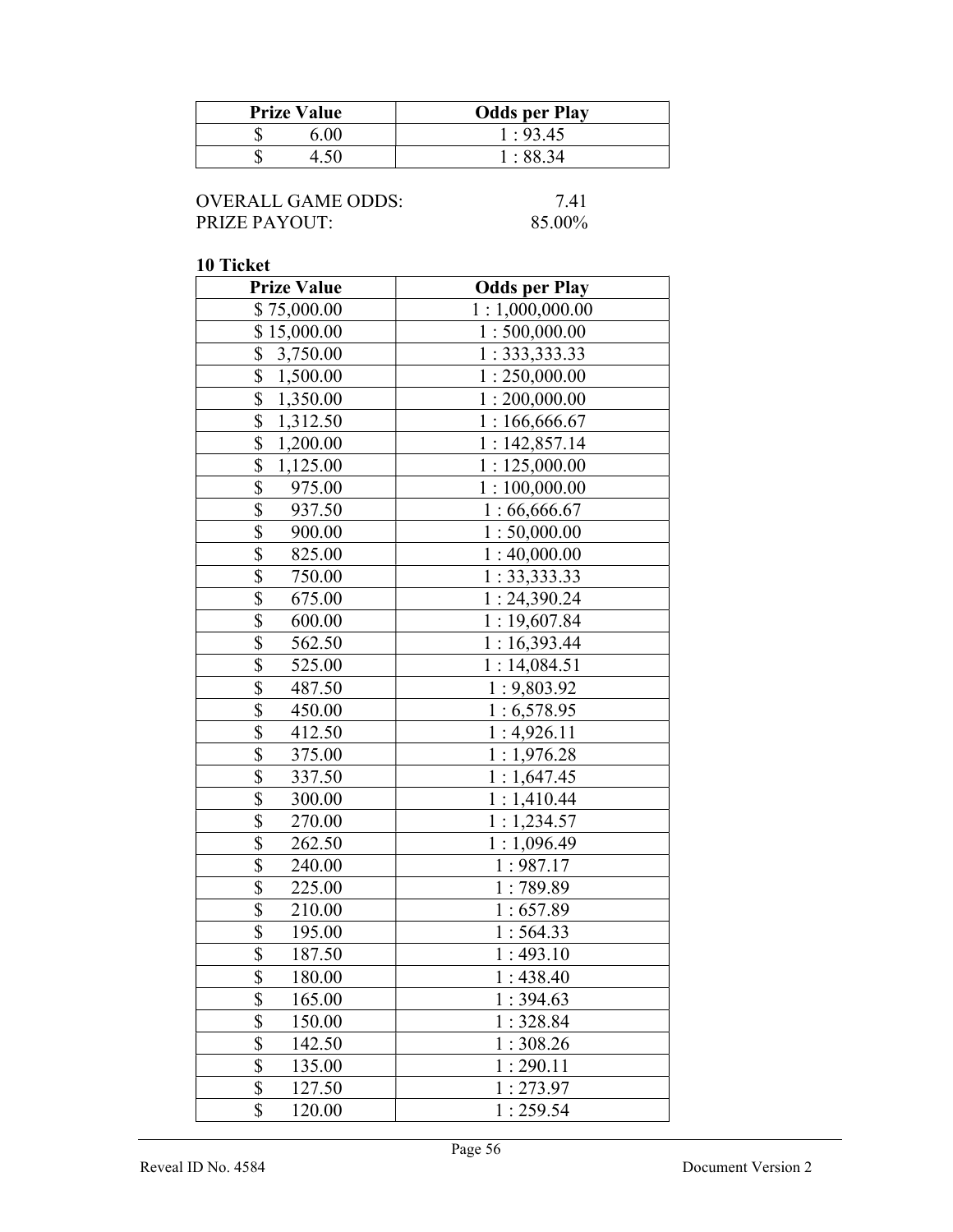| <b>Prize Value</b>                | <b>Odds per Play</b> |
|-----------------------------------|----------------------|
| \$<br>112.50                      | 1:246.61             |
| \$<br>105.00                      | 1:234.80             |
| \$<br>97.50                       | 1:224.16             |
| \$<br>90.00                       | 1:214.36             |
| \$<br>82.50                       | 1:204.58             |
| \$<br>75.00                       | 1:328.84             |
| \$<br>67.50                       | 1:394.63             |
| \$<br>60.00                       | 1:281.85             |
| \$<br>52.50                       | 1:263.02             |
| $\overline{\$}$<br>45.00          | 1:246.61             |
| $\overline{\mathcal{S}}$<br>43.50 | 1:219.20             |
| \$<br>42.00                       | 1:197.28             |
| $\overline{\$}$<br>40.50          | 1:179.34             |
| $\overline{\$}$<br>39.00          | 1:164.39             |
| $\overline{\mathbb{S}}$<br>37.50  | 1:438.40             |
| \$<br>36.00                       | 1:394.48             |
| $\overline{\mathbb{S}}$<br>34.50  | 1:358.68             |
| \$<br>33.00                       | 1:328.73             |
| \$<br>31.50                       | 1:303.49             |
| \$<br>30.00                       | 1:281.85             |
| \$<br>28.50                       | 1:263.02             |
| \$<br>27.00                       | 1:246.61             |
| $\overline{\$}$<br>25.50          | 1:232.07             |
| $\overline{\$}$<br>24.00          | 1:219.20             |
| $\overline{\$}$<br>22.50          | 1:207.64             |
| $\overline{\$}$<br>21.00          | 1:197.28             |
| $\overline{\$}$<br>19.50          | 1:187.86             |
| \$<br>18.00                       | 1:171.53             |
| \$<br>16.50                       | 1:164.39             |
| $\overline{\$}$<br>15.00          | 1:123.29             |
| \$<br>13.50                       | 1:137.04             |
| \$<br>12.00                       | 1:123.35             |
| \$<br>10.50                       | 1:98.67              |
| \$<br>9.00                        | 1:82.23              |
| \$<br>7.50                        | 1:70.48              |
| \$<br>6.00                        | 1:58.89              |
| \$<br>4.50                        | 1:53.43              |

OVERALL GAME ODDS: 3.97<br>PRIZE PAYOUT: 85.00% PRIZE PAYOUT:

#### 15 Ticket

| <b>Prize Value</b> | <b>Odds per Play</b> |
|--------------------|----------------------|
| 75,000.00          | 1:666,667.00         |
| 15,000.00          | 1:333,333.50         |

 $\mathsf{l}$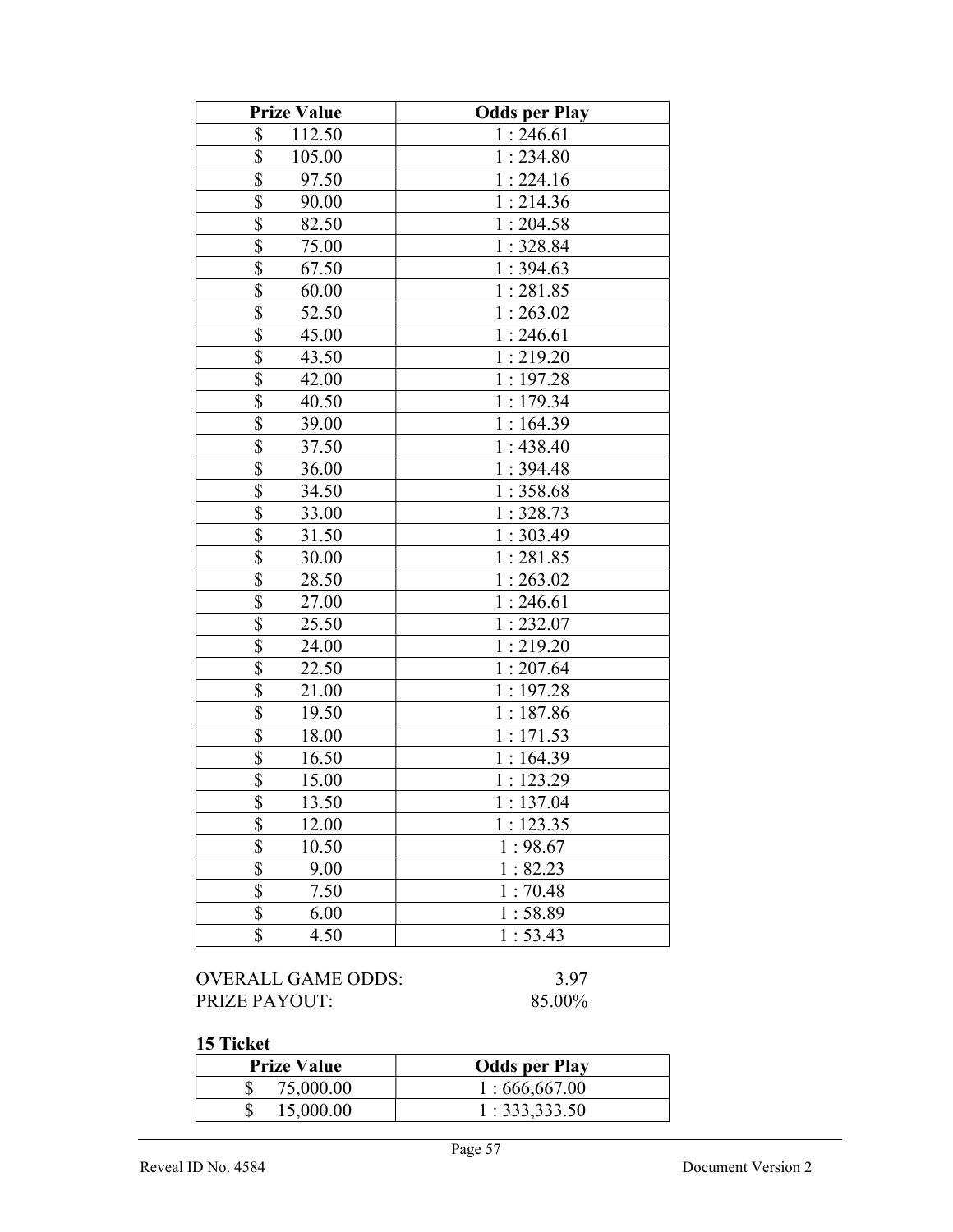| <b>Prize Value</b>                  | <b>Odds per Play</b> |
|-------------------------------------|----------------------|
| \$<br>3,750.00                      | 1: 222, 222.33       |
| \$<br>1,500.00                      | 1:166,666.75         |
| \$<br>1,350.00                      | 1:133,333.40         |
| \$<br>1,312.50                      | 1:111,111.17         |
| \$<br>1,200.00                      | 1:95,238.14          |
| \$<br>1,125.00                      | 1:83,333.38          |
| \$<br>975.00                        | 1:60,606.09          |
| \$<br>937.50                        | 1:41,666.69          |
| \$<br>900.00                        | 1:33,333.35          |
| $\overline{\mathbb{S}}$<br>825.00   | 1:25,641.04          |
| $\overline{\$}$<br>750.00           | 1:21,505.39          |
| $\boldsymbol{\mathsf{S}}$<br>675.00 | 1:15,503.88          |
| $\overline{\mathbb{S}}$<br>600.00   | 1: 12,578.62         |
| $\overline{\mathbb{S}}$<br>562.50   | 1:10,752.69          |
| $\overline{\mathbb{S}}$<br>525.00   | 1:9,259.26           |
| $\overline{\$}$<br>487.50           | 1:6,410.26           |
| \$<br>450.00                        | 1:4,301.08           |
| \$<br>412.50                        | 1:3,220.61           |
| \$<br>375.00                        | 1:1,294.50           |
| $\overline{\mathbb{S}}$<br>337.50   | 1:1,080.50           |
| \$<br>300.00                        | 1:924.64             |
| \$<br>270.00                        | 1:809.06             |
| $\overline{\mathbb{S}}$<br>262.50   | 1:718.39             |
| $\overline{\$}$<br>240.00           | 1:647.25             |
| \$<br>225.00                        | 1:517.60             |
| $\overline{\mathbb{S}}$<br>210.00   | 1:431.22             |
| $\overline{\$}$<br>195.00           | 1:369.96             |
| $\overline{\mathbb{S}}$<br>187.50   | 1:323.31             |
| \$<br>180.00                        | 1:287.36             |
| $\overline{\$}$<br>165.00           | 1:258.60             |
| \$<br>150.00                        | 1:215.54             |
| \$<br>142.50                        | 1:202.02             |
| $\overline{\$}$<br>135.00           | 1:190.15             |
| \$<br>127.50                        | 1:179.55             |
| \$<br>120.00                        | 1:170.11             |
| \$<br>112.50                        | 1:161.62             |
| \$<br>105.00                        | 1:153.89             |
| \$<br>97.50                         | 1:146.91             |
| \$<br>90.00                         | 1:140.50             |
| $\overline{\$}$<br>82.50            | 1:134.08             |
| $rac{1}{s}$<br>75.00                | 1:215.54             |
| 67.50                               | 1:258.60             |
| $\overline{\$}$<br>60.00            | 1:184.72             |
| \$<br>52.50                         | 1:172.40             |
| \$<br>45.00                         | 1:161.66             |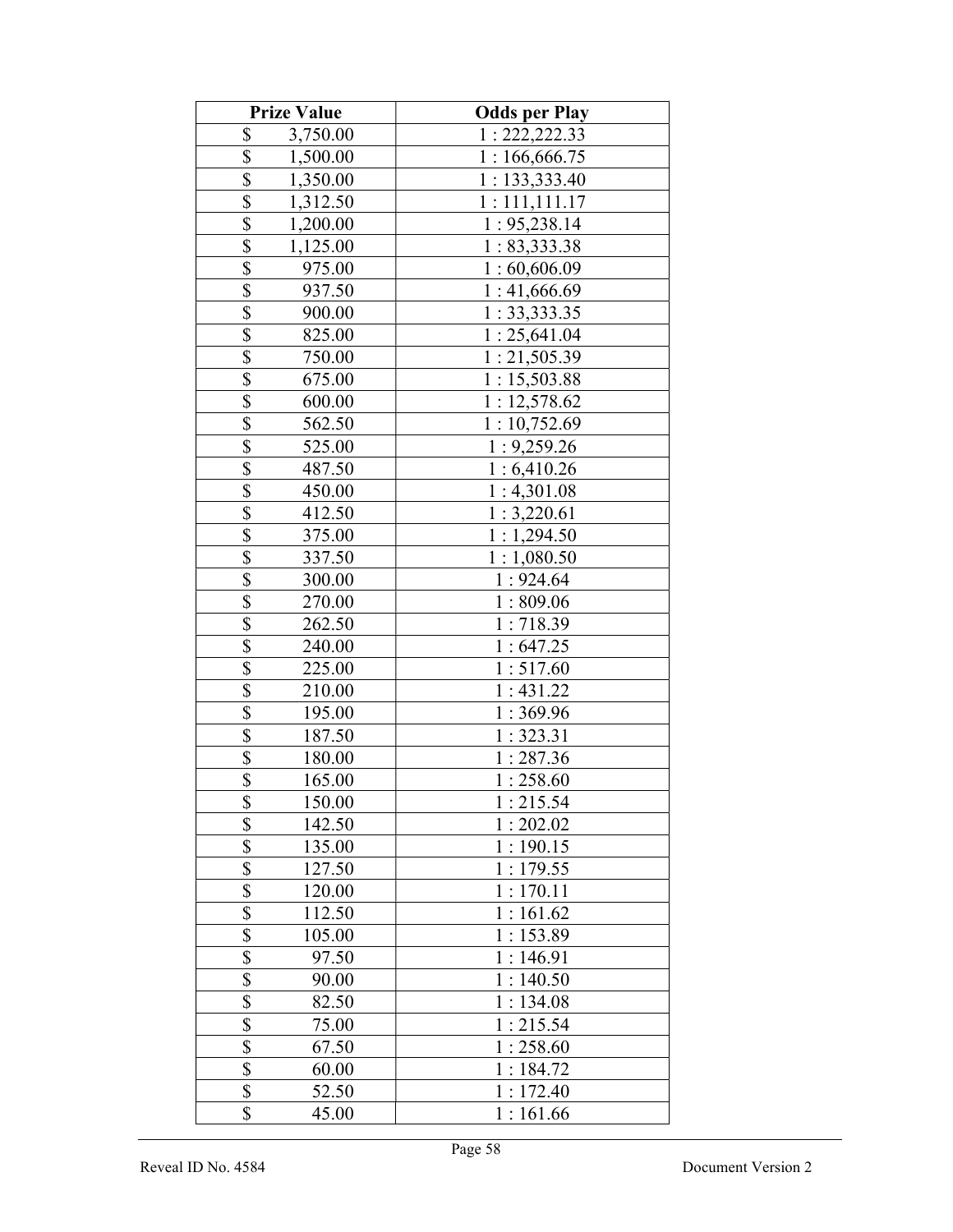|                         | <b>Prize Value</b> | <b>Odds per Play</b> |
|-------------------------|--------------------|----------------------|
| \$                      | 43.50              | 1:143.68             |
| \$                      | 42.00              | 1:129.30             |
| $\overline{\$}$         | 40.50              | 1:117.54             |
| $\overline{\mathbb{S}}$ | 39.00              | 1:107.75             |
| \$                      | 37.50              | 1:287.36             |
| $\overline{\mathbb{S}}$ | 36.00              | 1:258.60             |
| $\frac{\$}{\$}$         | 34.50              | 1:235.07             |
|                         | 33.00              | 1:215.47             |
| $\overline{\mathbb{S}}$ | 31.50              | 1:198.89             |
| $rac{1}{s}$             | 30.00              | 1:184.72             |
|                         | 28.50              | 1:172.35             |
| $\overline{\$}$         | 27.00              | 1:161.62             |
| $\overline{\mathbb{S}}$ | 25.50              | 1:152.10             |
| \$                      | 24.00              | 1:143.65             |
| $\overline{\mathbb{S}}$ | 22.50              | 1:136.08             |
| $rac{S}{S}$             | 21.00              | 1:156.57             |
|                         | 19.50              | 1:149.08             |
| $\overline{\$}$         | 18.00              | 1:136.11             |
| $\overline{\mathbb{S}}$ | 16.50              | 1:130.46             |
| \$                      | 15.00              | 1:97.84              |
| $\overline{\mathbb{S}}$ | 13.50              | 1:108.75             |
| $\overline{\mathbb{S}}$ | 12.00              | 1:97.90              |
| \$                      | 10.50              | 1:78.30              |
| $\overline{\mathbb{S}}$ | 9.00               | 1:65.26              |
| \$                      | 7.50               | 1:55.93              |
| \$                      | 6.00               | 1:47.27              |
| \$                      | 4.50               | 1:41.96              |

| OVERALL GAME ODDS:   | 2.84   |
|----------------------|--------|
| <b>PRIZE PAYOUT:</b> | 85.00% |

| <b>Prize Value</b> | <b>Odds per Play</b> |
|--------------------|----------------------|
| \$75,000.00        | 1:500,000.00         |
| \$15,000.00        | 1:250,000.00         |
| 3,750.00<br>\$     | 1:166,666.67         |
| 1,500.00<br>\$     | 1:125,000.00         |
| 1,350.00<br>\$     | 1:100,000.00         |
| 1,312.50<br>\$     | 1: 83,333.33         |
| 1,200.00<br>\$     | 1:71,428.57          |
| 1,125.00<br>\$     | 1:62,500.00          |
| \$<br>975.00       | 1:45,454.55          |
| \$<br>937.50       | 1:31,250.00          |
| \$<br>900.00       | 1:23,809.52          |
| \$<br>825.00       | 1:17,857.14          |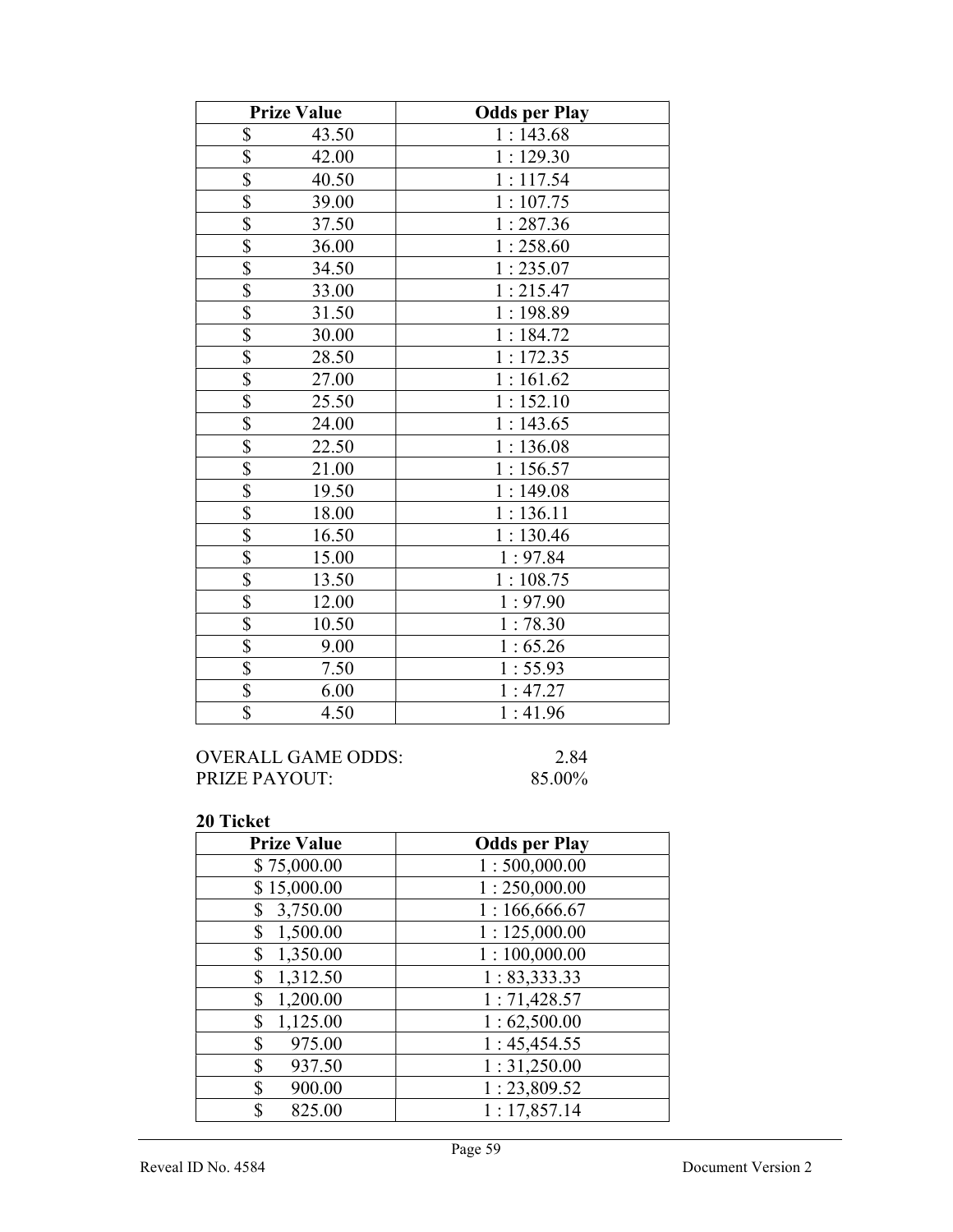| <b>Prize Value</b>                  | <b>Odds per Play</b> |
|-------------------------------------|----------------------|
| \$<br>750.00                        | 1:15,151.52          |
| \$<br>675.00                        | 1:11,111.11          |
| \$<br>600.00                        | 1:9,090.91           |
| \$<br>562.50                        | 1:7,936.51           |
| \$<br>525.00                        | 1:6,756.76           |
| \$<br>487.50                        | 1:4,716.98           |
| \$<br>450.00                        | 1:3,164.56           |
| \$<br>412.50                        | 1:2,369.67           |
| \$<br>375.00                        | 1:950.57             |
| $\overline{\mathcal{S}}$<br>337.50  | 1:793.65             |
| $\overline{\$}$<br>300.00           | 1:680.27             |
| \$<br>270.00                        | 1:594.53             |
| $\overline{\$}$<br>262.50           | 1:527.98             |
| $\boldsymbol{\mathsf{S}}$<br>240.00 | 1:475.74             |
| $\overline{\mathbb{S}}$<br>225.00   | 1:380.23             |
| $\overline{\$}$<br>210.00           | 1:316.86             |
| \$<br>195.00                        | 1:271.89             |
| \$<br>187.50                        | 1:237.53             |
| \$<br>180.00                        | 1:211.15             |
| $\overline{\$}$<br>165.00           | 1:190.04             |
| \$<br>150.00                        | 1:158.38             |
| \$<br>142.50                        | 1:148.46             |
| $\overline{\mathcal{S}}$<br>135.00  | 1:139.74             |
| $\overline{\$}$<br>127.50           | 1:131.93             |
| \$<br>120.00                        | 1:125.00             |
| $\overline{\$}$<br>112.50           | 1:118.76             |
| \$<br>105.00                        | 1:113.10             |
| $rac{1}{3}$<br>97.50                | 1:107.94             |
| 90.00                               | 1:103.26             |
| $\overline{\$}$<br>82.50            | 1:98.52              |
| \$<br>75.00                         | 1:158.38             |
| \$<br>67.50                         | 1:190.04             |
| $\overline{\mathbb{S}}$<br>60.00    | 1:135.76             |
| \$<br>52.50                         | 1:126.74             |
| \$<br>45.00                         | 1:118.79             |
| \$<br>43.50                         | 1:105.57             |
| \$<br>42.00                         | 1:95.02              |
| \$<br>40.50                         | 1:86.37              |
| \$<br>39.00                         | 1:79.18              |
| \$<br>37.50                         | 1:211.15             |
| \$<br>36.00                         | 1:190.04             |
| \$<br>34.50                         | 1:172.71             |
| $\overline{\mathbb{S}}$<br>33.00    | 1:158.33             |
| \$<br>31.50                         | 1:146.16             |
| \$<br>30.00                         | 1:135.76             |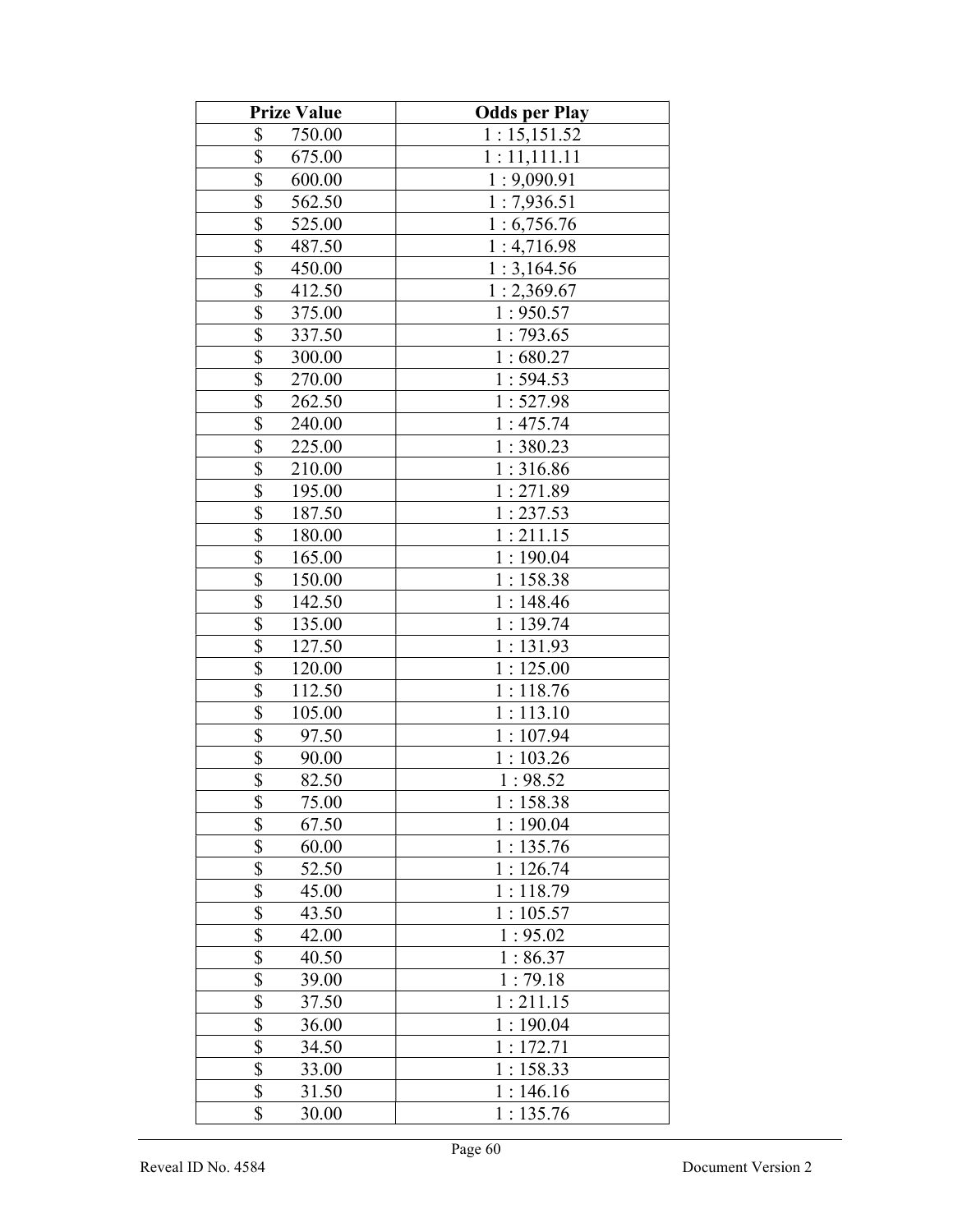| <b>Prize Value</b> | <b>Odds per Play</b> |
|--------------------|----------------------|
| \$<br>28.50        | 1:151.01             |
| \$<br>27.00        | 1:141.60             |
| \$<br>25.50        | 1:133.30             |
| \$<br>24.00        | 1:125.88             |
| \$<br>22.50        | 1:119.25             |
| \$<br>21.00        | 1:137.21             |
| \$<br>19.50        | 1:130.62             |
| \$<br>18.00        | : 119.27             |
| \$<br>16.50        | 1:114.34             |
| \$<br>15.00        | 1:85.73              |
| \$<br>13.50        | 1:95.29              |
| \$<br>12.00        | 1:85.79              |
| \$<br>10.50        | 1:68.62              |
| \$<br>9.00         | 1:57.19              |
| \$<br>7.50         | 1:49.01              |
| \$<br>6.00         | 1:41.27              |
| \$<br>4.50         | 1:36.89              |

OVERALL GAME ODDS: 2.27 PRIZE PAYOUT: 85.00%

#### 7. HOW TO CLAIM A PRIZE

Subject to all applicable state and federal laws, prizes won on an Instant Play Ticket must be claimed according to the process set out below and in the iLottery Terms of Use:

- A. Prizes of \$600 or less are automatically deposited into the winner's account, subject to the prize winnings account limit. If the prize amount would cause the prize winnings account balance to exceed this limit, a check for the amount of the prize will be mailed to the address on file for the winner's account;
- B. Prizes over \$600, and up to and including \$99,999.99, may be claimed online according to the process set out in the iLottery Terms of Use or claimed at Lottery headquarters; and
- C. Prizes of \$100,000 and over must be claimed at Lottery headquarters.

#### 8. CLAIM PERIOD

 All prizes won on an Instant Play Ticket must be claimed no later than one hundred and eighty (180) days after the announced end of sales for the specific iLottery Instant Play Game. The game end date will be announced on the Website. If a valid claim is not made for a prize within the required time period, the prize shall constitute an unclaimed prize and addressed as provided in KRS 154A.110 (3). It is the player's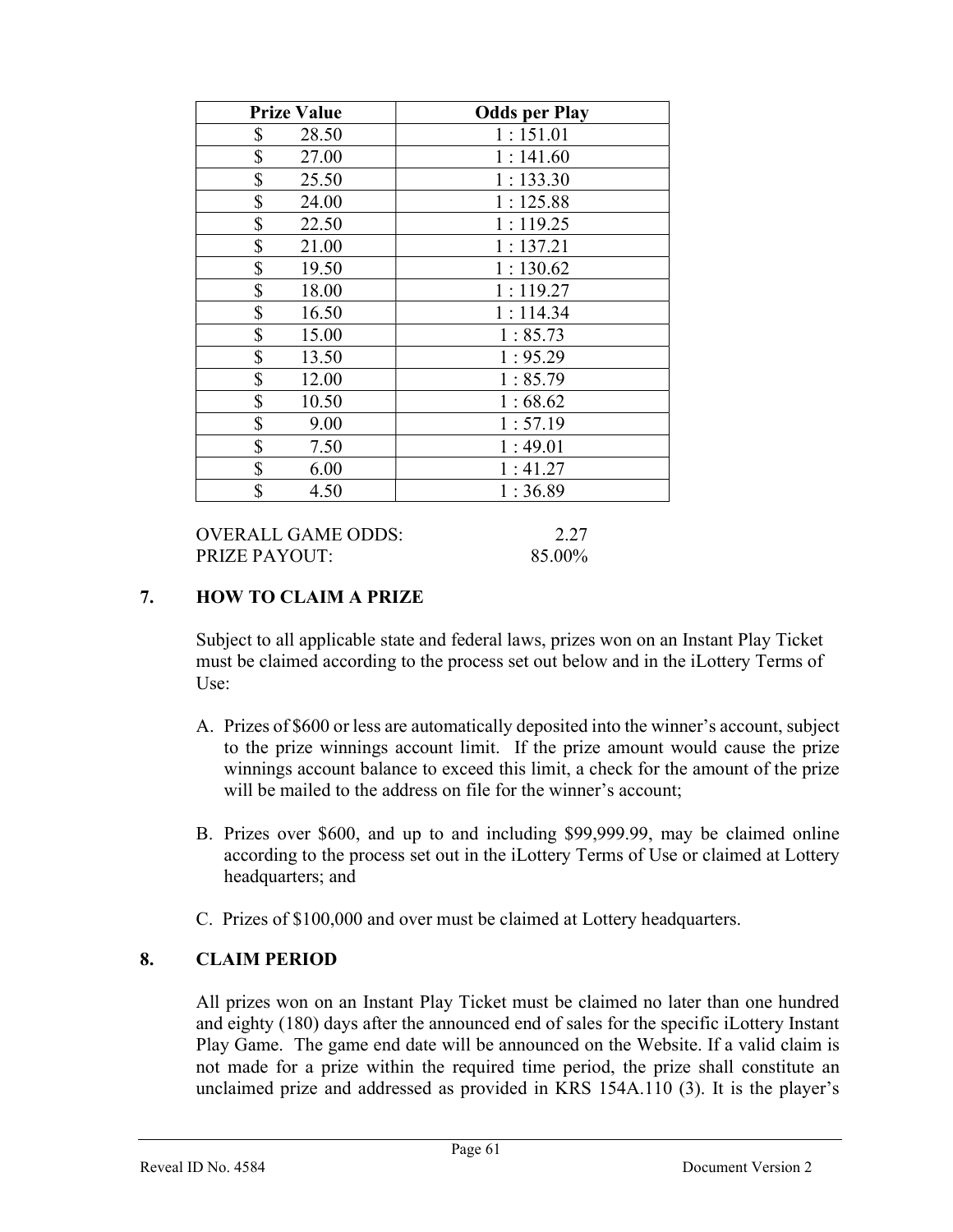responsibility to take all required steps to claim any prize. The Lottery is not liable for any damages or losses resulting from a player's failure to properly claim a prize.

# 9. TICKET VALIDATION REQUIREMENTS

In order to be a valid winning Instant Play Ticket, all transaction data must be recorded and verified as a winning Instant Play Ticket on the computer system of the Lottery or of its contractors or subcontractors, and the transaction data must satisfy all validation requirements in every respect. Any Ticket not passing all the validation requirements is void and is ineligible for any prize.

## 10. TAXES AND DEBT SET OFF

 Kentucky and federal withholding shall be withheld by the KLC from prize payments in such amounts as may be required, in accordance with applicable provisions of state and federal law. Prizes are subject to set off of certain debts as required by law.

## 11. DISPUTES

- A. In the event a dispute between the KLC and player occurs as to whether a prize has been won or paid, the President's decision is final. The President may, solely at his or her discretion, replace the disputed Instant Play Ticket(s) with an Instant Play Ticket or Tickets of equivalent sale price from a current KLC iLottery Instant Game or may refund the price. This shall be the sole and exclusive remedy of the purchaser in the event of such disputes.
- B. A claim may not be premised on human or electronic error in the communication, display, or transmission of data regardless of how that data is recorded, displayed, or transmitted. A claim may not be premised on any intentional human, electronic or other form of communication that was not authorized by the KLC.

# 12. GOVERNING LAW

 In purchasing an Instant Play Ticket, the player agrees to comply with and abide by applicable federal and Kentucky state laws; all rules, regulations, directives and final decisions of the KLC; and all procedures established for the conduct of the Game.

# 13. PURCHASE AND PRIZE RESTRICTIONS

A. No iLottery Instant Ticket shall be purchased by and no prize paid to any of the following persons: any member of the Board of Directors, officer or employee of the KLC; any vendor (as defined in KRS 154A.010) or related entity; any member of the Board of Directors, officer, employee of, partner in, or owner of any vendor or related entity to the vendor; or any spouse, child, brother, sister, or parent residing as a member of the same household in the principal place of abode of any said person.